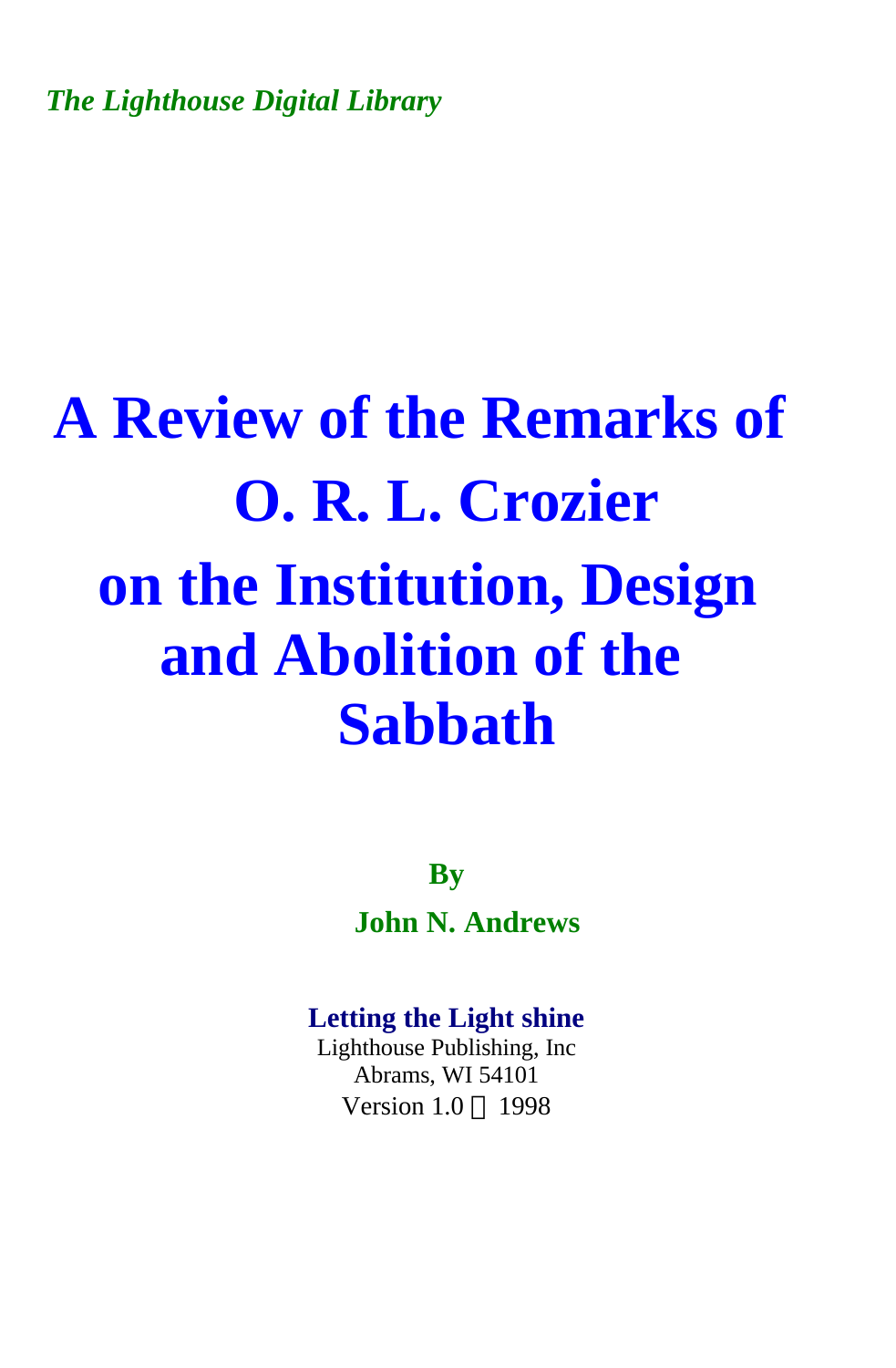"TAKE HEED THAT NO MAN DECEIVE YOU, " is the solemn admonition of the Lord Jesus Christ. It is a singular, as well as painful fact, that men have ever preferred human institutions in the place of divine. The tradition of the Elders must be sustained, even at the expense of the commandments of God. In things pertaining to this life, how carefully men shun a counterfeit; with what interest do they seek for that which is true. But in things pertaining to godliness, and to life eternal, how sadly is the case reversed. With eagerness, men grasp the counterfeit, while at the same time they despise and trample under foot that which is sacred and true. Witness the Jews who rejected and crucified the true Messiah, and who still continue to reject him. See how many false Christs they have received! - Witness the mass of mankind preferring Mohammedism, and open idolatry, to even a nominal profession of faith in Christ. Witness those who are nominally called Christians. See the Papist preferring the Pope for the head of the Church, in the place of the Lord Jesus Christ; and the fire of purgatory, in the stead of the blood of Christ, to cleanse his soul from sin. Witness the Protestant choosing sprinkling, in the place of burial with Christ, as baptism; choosing death as "the gate to endless joy, " in the place of resurrection, the promised "path of life;" and choosing a kingdom "beyond the bounds of time and space, " instead of "the kingdom and dominion, and greatness of the kingdom under the whole heaven. " Witness also the mass of Adventists rejecting and trampling under foot the fourth commandment, that they may in its place observe a tradition of the Elders! Matt. 15. 3-9.

The reason of all this is plain. The worship of God, while the commandments of men are taught for doctrine, is vain. Satan therefore has no opposition to it. The institutions of men are congenial to the pride of our hearts, and we would fain persuade ourselves that they are quite as acceptable to God, as though they emanated from him. But the law of God cuts up the tradition of the Elders by the roots, makes manifest the carnal mind wherever it exists, [Rom. 8:7; 3:20,] and stirs every energy of that wicked principle in deadly opposition. Hence, many are found in array against the fourth commandment, and not a few against the whole law of God. Some with the hope of sustaining their favorite tradition, others with no other object than to destroy the fourth commandment.

The subject of this review, is the report of a Bible class, written out by C., in the Harbinger for Dec. 6, 1851. In noticing it, we wish to trace out the effort made to show that the Sabbath of the Lord was a Jewish ordinance, instituted at, or near Sinai for them, (the Jews, ) and nailed to the cross at

2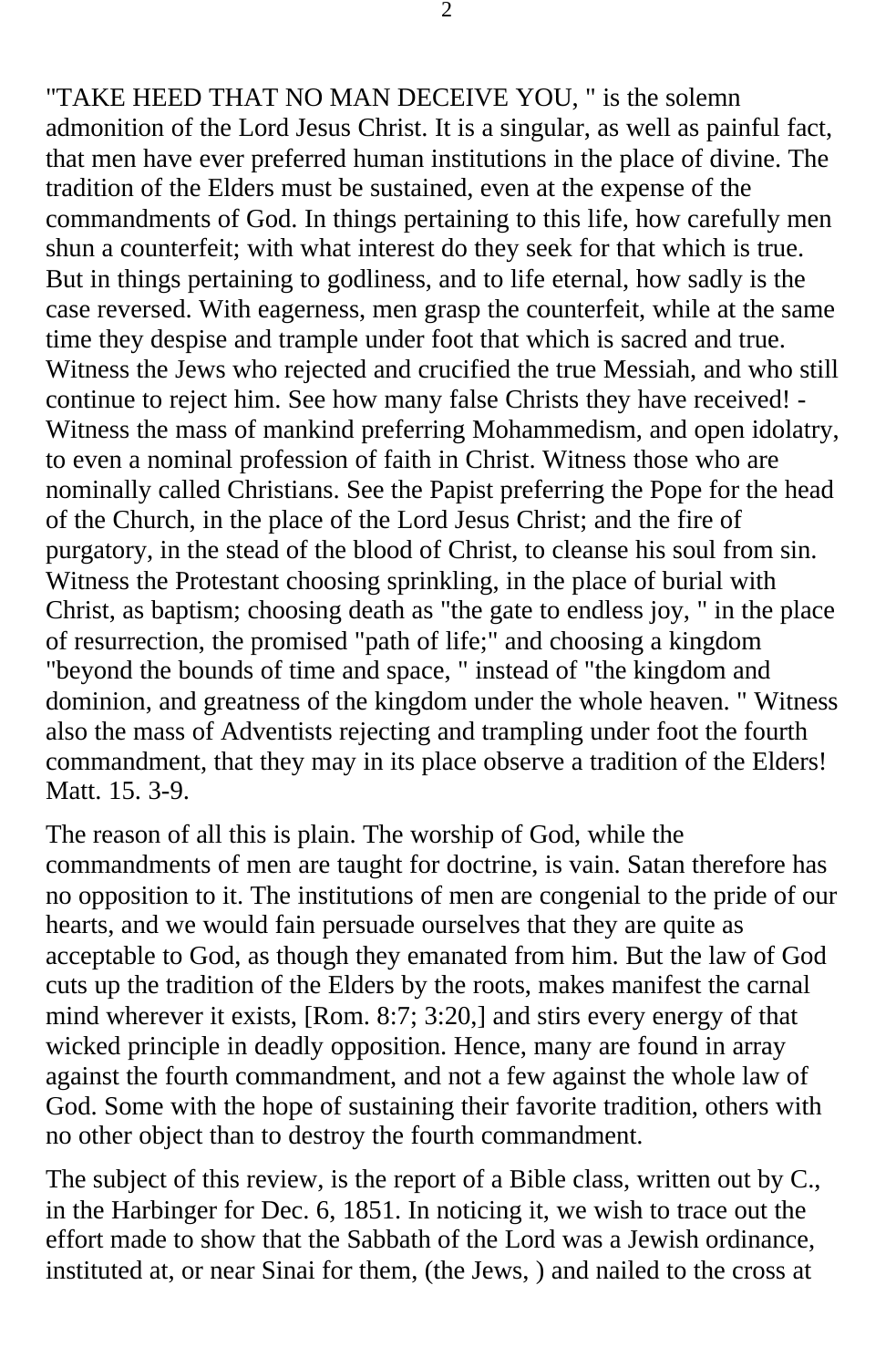the death of the Lord Jesus; also to notice the effort to erect, as far as the thing is possible, a first-day apostolic institution, on the ruins of Jehovah's ancient Sabbath. He writes thus:

"1. When was the Sabbath instituted? Gen. 2:1-3 was read as evidence that the Sabbath was instituted at the creation. But it was replied, that this passage only tells what God did at that time, and says nothing about men being required to imitate God in resting on the seventh day. "

It is very true that this text only tells us what God did on the seventh day, and to the seventh day. But that is the very thing we wish to learn. What did he do on the seventh day? "And he rested on the seventh day from all his work which he had made. " Verse 2. This is the reason why the Bible calls the seventh day, "the Sabbath [Rest-day] of the Lord. " This fact inseparably connects the Sabbath of the Lord with the first seventh day of time. What did he do to the seventh day? "And God blessed the seventh day, and sanctified it; because that in it he had rested from all his work which God created and made. " Verse 3. This is the reason why the seventh day is claimed by Jehovah in the Scriptures as his holy Sabbath. If the word sanctify be used in its most obvious sense, then we may affirm that God blessed and hallowed the seventh day at Creation. If it be used in the sense of setting apart for sacred purposes, then no one can deny that God consecrated and set apart the seventh day in the beginning. The sense is the same either way. How, and when, then, did Jehovah make the Sabbath? Ans. By resting from his work of creation upon the seventh day, and sanctifying and hallowing it. Those who are able to show any other act of making the Sabbath are requested to do it. The sixteenth of Exodus treats the Sabbath as an existing institution, as we will presently notice. The decalogue points us back to Creation for the origin of the Sabbath. Ex. 20:8- 11. For whom, then, did Jehovah make the Sabbath? for himself? No. verily. He made it "for man. " Mark 2:27.

In the absence of direct testimony either way, it is by no means certain that "holy men of old" did not regard the Sabbath. We read of their reckoning time by weeks and by sevens of days. Gen. 29:27, 28; 8:10, 12. The reckoning of time by weeks is not derived from any thing in nature, and can be traced to but one source, viz., the six days work of creation, and the rest of the Sabbath. It is not very likely that the week of creation should be remembered and commemorated, and the rest and sanctification of the holy Sabbath should be forgotten.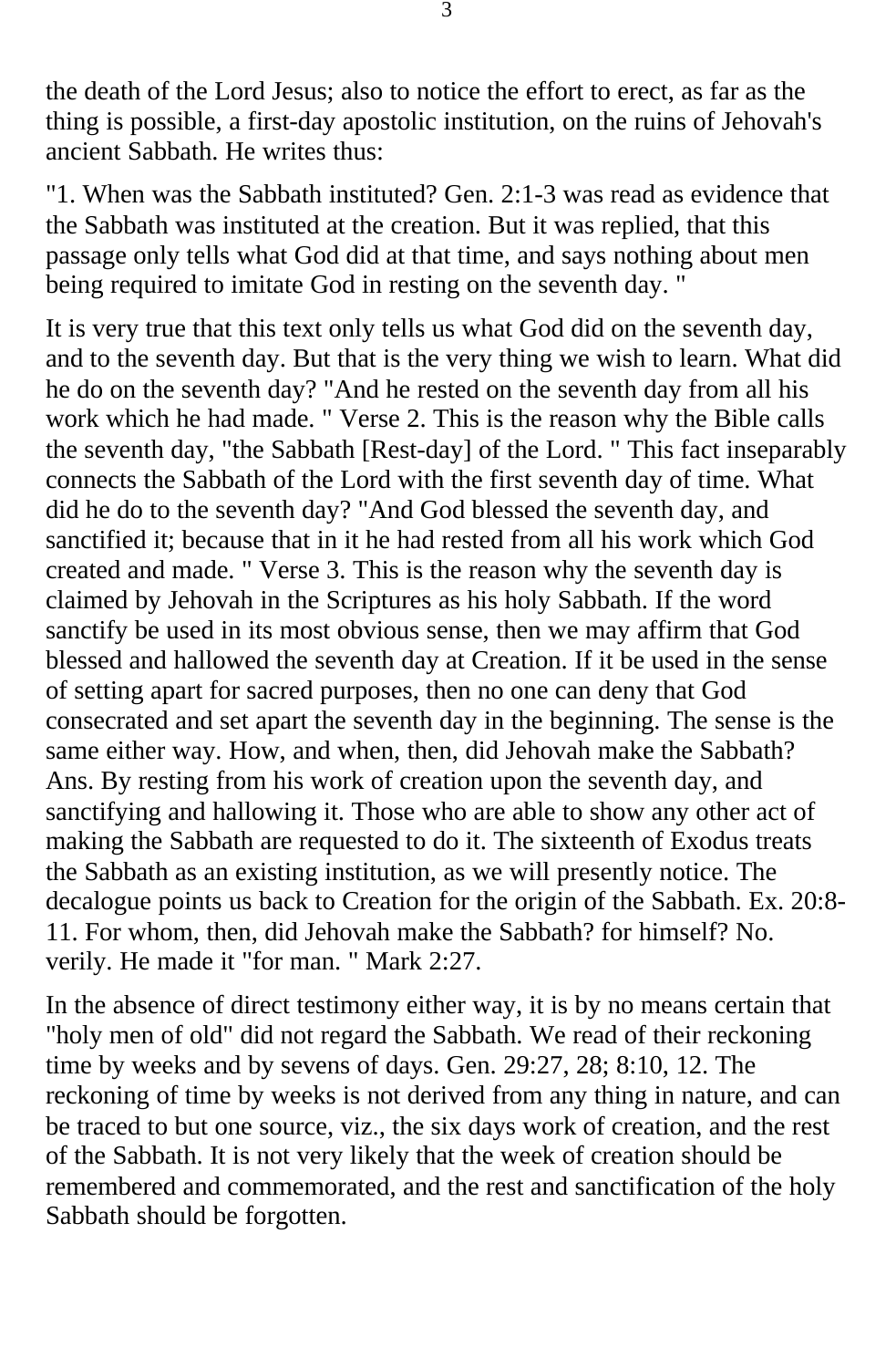But were it possible to show a violation of the Sabbatic institution in the patriarchal age, it would no more destroy the sacred character of that institution, than a plain violation of the institution of marriage on the part of some of the patriarchs, affects the sacredness of the marriage institution. Mal. 2:14, 15; Gen. 2:21-24; Matt. 19:4-8; Mark 10:6-8, compared with Gen. 16: 25:6; 29; 30. Both of these institutions were made for man before the fall. Mark 2:27; Gen. 2:1-3; 1 Cor. 11:1-12; Gen. 2:18. Their sanctity is not derived from the decalogue; but the fourth commandment guards the sacredness of one, the seventh, the other. Ex. 20:8-11, 14. But he adds:

"As an explanation of this text, Heb. 4:1-9 was read. All, I believe, conceded that this passage states the primary object of God's resting on the seventh day and sanctifying it; that it was to pre-figure the future `rest' that `remaineth to the people of God, ' into which they will enter when the Lord comes. "

Those who read carefully the text referred to, will observe that it does not even mention God's act of sanctifying the seventh day! Much less does it state his "primary object" in sanctifying the day. Paul asserts in verse 3, that the works of God "were finished from the foundation of the world. " He proves the point in verse 4 by quoting Gen. 2:2. "God did rest the seventh day from all his works. " Whatever allusion this may be supposed to make to the future rest of God's people, it is certainly a mere inference to state from this text, that God's "primary object" in sanctifying the Sabbath, (before the fall of man.) was to typify the rest into which the redeemed should enter after the Second Advent!

With as much propriety at least, might it be said that God's primary object in the creation of Eve, and in the institution of marriage, was to typify the union between Christ and the church. For the same Apostle in Eph. 5:22-33 speaks much more in favor of such a view than he does in favor of the view of C. in Heb. 4. Particularly notice verses 30-33 where the language of Gen. 2, is quoted and applied; yet no one who reads Gen. 2, with care, can believe that God's primary design in the institution of marriage was to typify the union of Christ and the church. Neither should they on less evidence, in reading the same chapter, conclude that God's primary object in sanctifying the day of his rest was to "sanctify it as a type. " A type of future redemption instituted when man had not yet fallen!! How much more natural the reason assigned by the Lord Jesus for the sanctification of the Sabbath, than the reason inferred by C., which he declares is the only reason in the New Testament! "The Sabbath was made for man, " says the Lord,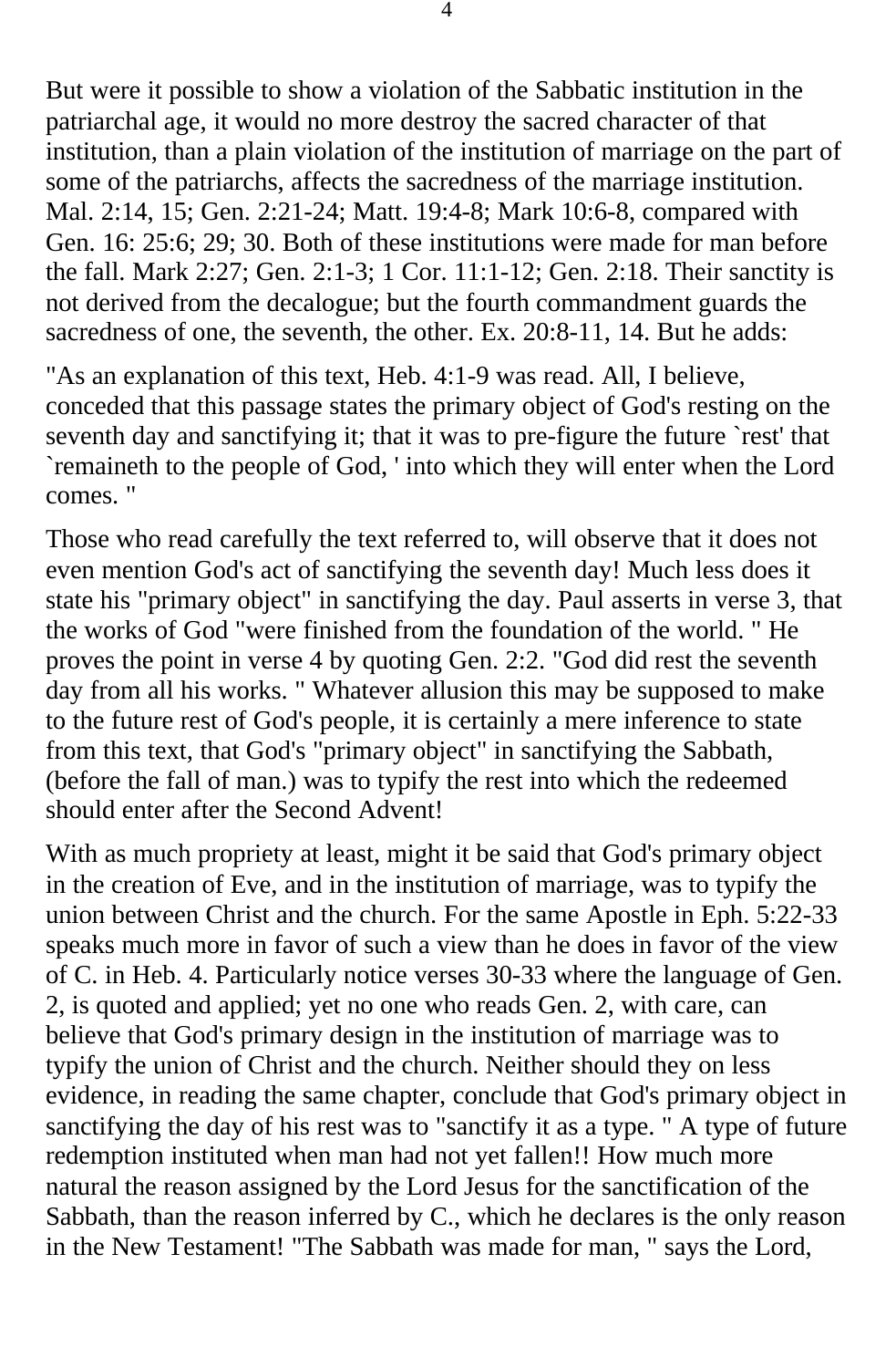"and not man for the Sabbath. " Mark 2:27. The same expression that is used by Paul respecting the creation of Eve. 1 Cor. 11:9. "The primary objects" of both institutions are stated in these two texts, whatever they may be elsewhere used to illustrate. The language in each case carries the mind back to the beginning; and there we find the creation of Adam, of Eve, and of the Sabbath. Gen. 2:1-3, 7, 18-24.

Col. 2:16, 17, was then adduced to prove still stronger that the Sabbath of the Lord is a shadow. Those who will take pains to read the two verses preceding the ones quoted, will notice the manifest impropriety of this application. "Blotting out, " says Paul, "the hand-writing of ordinances that was against us, which was contrary to us, " &c. "Let no man, THEREFORE, " (that is, for the reason he has named, ) "judge you in meat or in drink, or in respect of an holy-day, or of the new moon, or of the sabbath days. " - ["sabbaths, " says Macknight and Whiting, "sabbath days" says Wesley.] "The hand-writing of ordinances, " which Paul affirms is abolished, is certainly distinct from "the royal law" which James teaches us is yet in force. Chap. 2:8-12. That this law includes the ten commandments, cannot be denied by those who will read James' testimony with care. (We shall notice the distinction again.) But some will object, and say that "the hand-writing of ordinances" embraced "sabbaths, " and therefore "the Sabbath of the Lord, " in the fourth commandment, was abolished by the death of Christ. - But do you not in this "greatly err, not knowing (or at least not heeding) the Scriptures?" If you will turn to Lev. 23:24, 32, 39, you will find connected with the feasts, and meats, and drinks, and new moons of the Jews, four distinct "sabbaths, " "besides the Sabbath of the Lord. " See verse 38.

"The Sabbath of the Lord" was not one of the "carnal ordinances, " [Heb. 9:10; Col. 2:14,] but it is one of the lively oracles of God. Rom. 3:1, 2; Acts 7:38; 1 Pet. 4:11. Notice that the things abolished in Col. 2, are things against us, contrary to us, &c. But the Sabbath of the Lord was made for man. So saith "the faithful and True Witness. " Amen. The use of Col. 2, noticed above, looks too much like the acts of those, who have, says God, "violated my law, " and have "put no difference between the holy and profane. " "and have hid their eyes from my Sabbaths. " Eze. 22:26. "Take head that no man deceive you. " Those who will reign in Mount Zion and in Jerusalem, gloriously with the Lord, are such as keep his commandments. Isa. 24:23; Ps. 132:13, 14; Rev. 22:14, 15.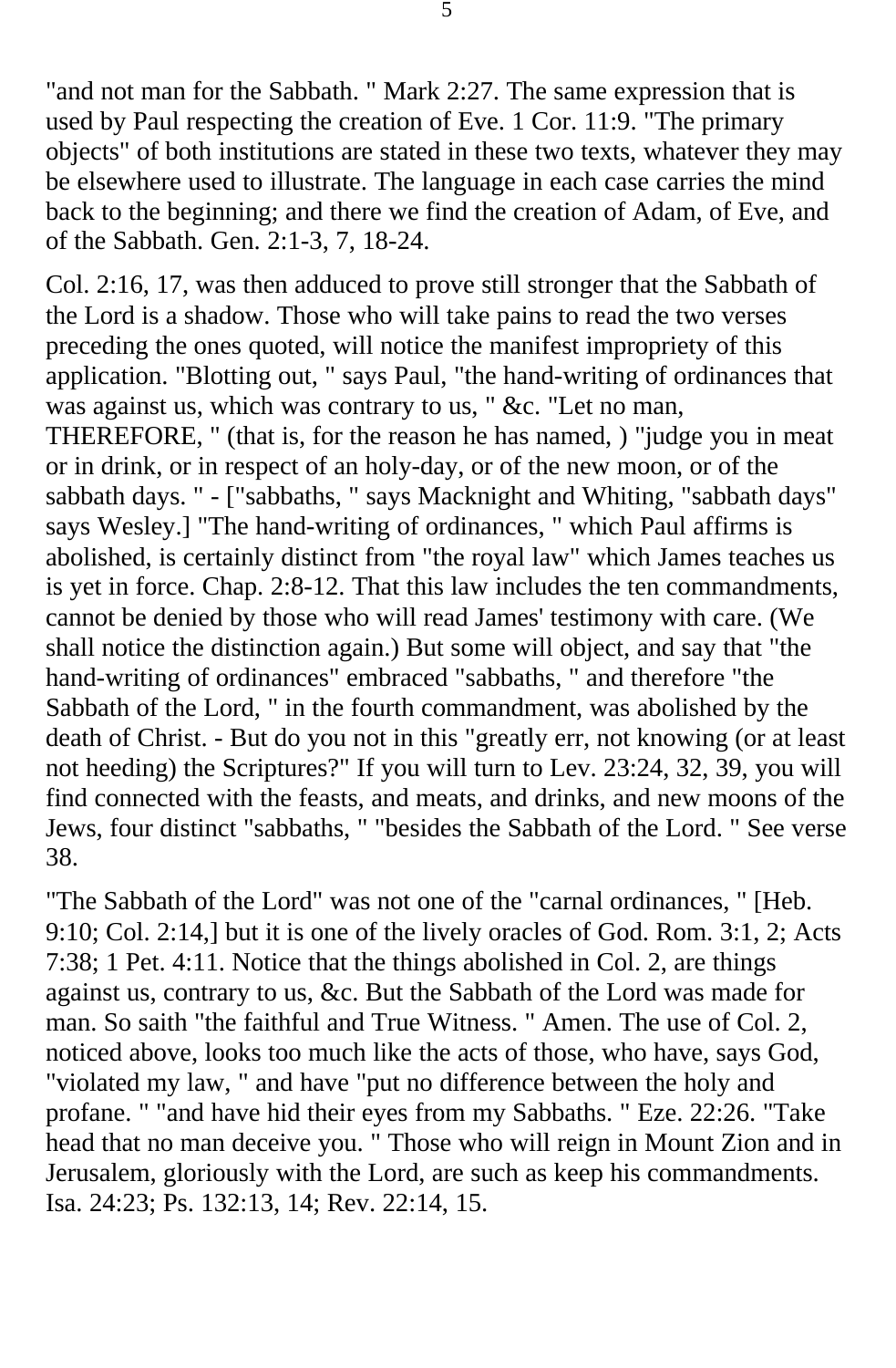Ex. 16, is next introduced by C. In order (apparently) to darken as far as possible, the testimony of this chapter, that the Sabbath existed before the Israelites came to Sinai, he asserts that the Testimony (the tables of stone) was spoken of in the wilderness of Sin, even more familiarly than the Sabbath. Verses 33, 34. And yet "the Testimony was not given till more than a month after this; [See Ex. 25:16, 21; 31:18,] and it was not put into the ark, so that the pot of manna could be laid up before it, till the first day of the next first month, nine months and a half afterwards. Ex. 41:1-3, 17 21. " This argument will probably deceive some; but I marvel how that C., as an honest man, could use it.

Moses said on the sixth day. [verse 23,] "To-morrow is the rest of the holy Sabbath unto the Lord. " Hence, there is no chance to deny that the Sabbath did then exist, and was distinctly rehearsed as such. But does he speak in that manner respecting the Testimony which did not then exist? C. asserts that it is "spoken of at the same time even more familiarly than the Sabbath;" and the assertion will be received by many for "plain Bible testimony. " - Moses did indeed say. "Take a pot and put an omer full of manna therein, and lay it up before the Lord, to be kept for your generations. As the Lord commanded Moses, so Aaron laid it up before the Testimony. " Verses 33, 34. But the next verse accounts for the mention of the Testimony. It says: "And the children of Israel did eat manna forty years, until they came to a land inhabited: they did eat manna, until they came unto the borders of the land of Canaan. " Verse 35. Therefore the record of events in Exodus 16 could not have been written until about forty years after the departure from Egypt. - Now look at the record carefully. It does not say that the Testimony existed at the time of the fall of the manna. It does not say that Aaron then laid up the pot of manna before the Testimony. But it is said by Moses, "This is the thing which the Lord commandeth, fill an omer of it to be kept for your generations. " Verse 32. And the narrative being written forty years afterwards, we have an account of what was done with it; it was placed in the ark of the Testimony. Verse 34; Heb. 9:4. So that the fact that verse 34 tells us that the pot of manna gathered in that wilderness was laid up before the Testimony does not furnish the slightest proof that the Testimony (not then in existence) was even thought of in that wilderness. If C. has not handled the Word deceitfully in this part of his subject, then an instance of the act does not often occur. 2 Cor. 4:2.

The writer next asserts that the Sabbath was "something entirely new to the people. " His reasons for this assumption, he offers in another place; they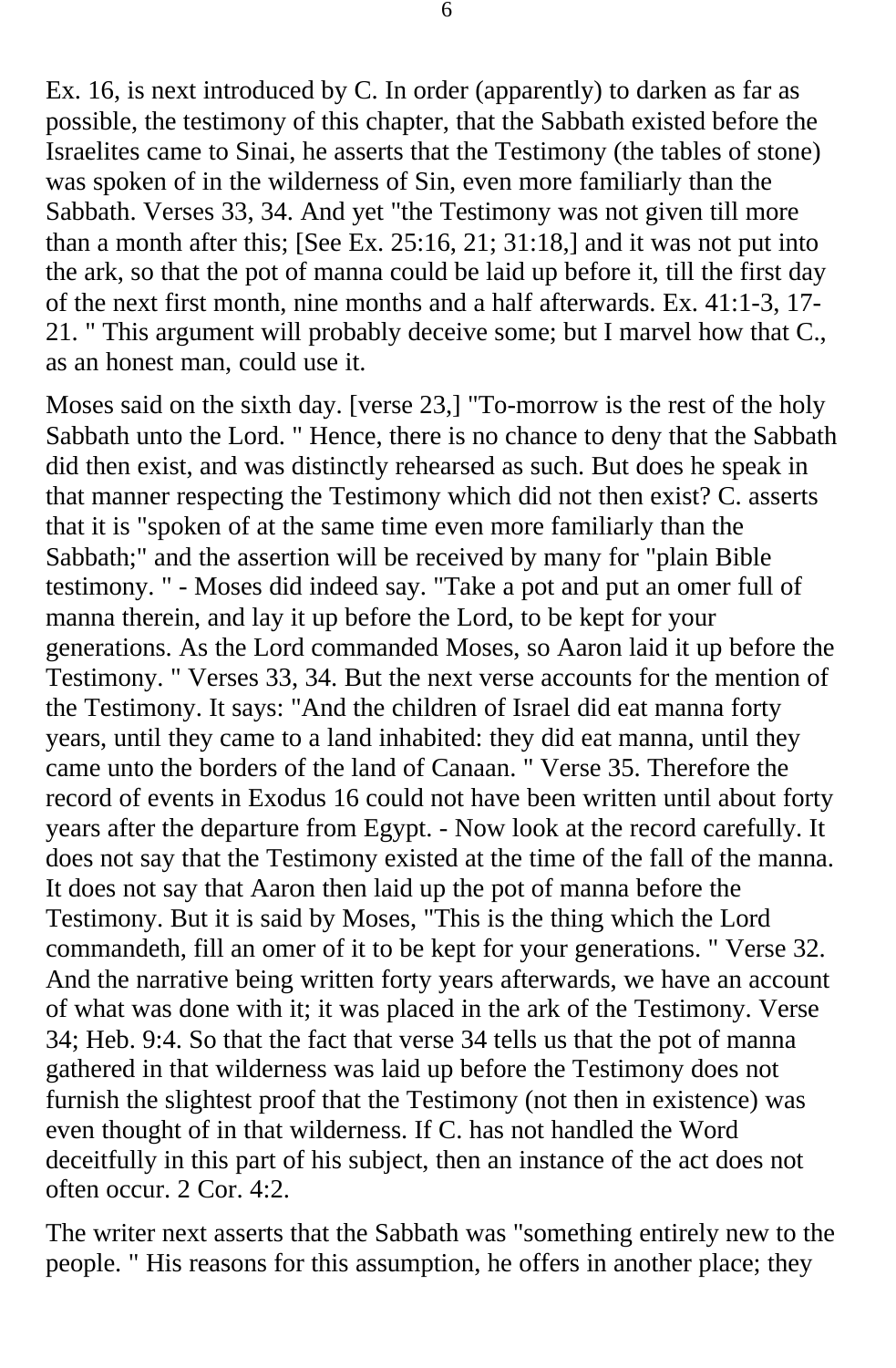will be examined in their order. On the assumption just stated, he infers that they neither kept the Sabbath in Egypt, nor before their going thither. Of course this deduction amounts to nothing until the premise assumed, is made good. But we will notice the deduction in a brief manner. Please turn to Josh. 5. It will there be seen that the ordinance of circumcision, though solemnly enforced by God, [Gen. 17:9-14; Lev. 12:3; John 7:23,] was neglected by the people while in the wilderness. See verses 5-7. Now if in a forty years sojourn in the wilderness, the ordinance of circumcision fell into total disuse, and was introduced the "second time" by Joshua, it is possible that a century of "cruel bondage" in the "iron furnace" of Egyptian servitude, [Ex. 1:13, 14; Deut. 4:20; 1 Kings 8:51; Jer. 11:4,] might render it necessary that the holy Sabbath, (which is difficult, if not impossible, to observe in abject servitude.) should be solemnly set forth and enforced. But this is proceeding on the assertion of C., that the Israelites knew nothing of the Sabbath. We will now see if he be able to prove it.

In order to show the entire ignorance of the people relative to the Sabbath, it is necessary to explain away the fact, that, on the sixth day, they, without any direction from Moses, as he admits, "gathered twice as much bread" as the daily rate. Verse 22. To evade the testimony that this act bears to their regard for the Sabbath, he introduces miraculous interposition. Notice the first miracle described by him.

"Then they gathered, the stout ones more and the weak ones (who were probably crowded away by the stouter ones) less, but when they came to measure it, God wrought a miracle, so that each one had just an omer full and no more. "

Such is the view entertained by C. respecting Ex. 16:18. Now let us look at the view taken of it by the apostle Paul. See 2Cor. 8:14, 15. "But by an equality that now at this time your abundance may be a supply for their want, that their abundance also may be a supply for your want, that there may be equality. As it is written, He that had gathered much had nothing over; and he that had gathered little had no lack. " C. declares that God wrought a miracle to diminish the portion of some, and to increase the portion of others. (As well might he claim that God would make the paschal lamb to increase or diminish according to the number of persons; but that was not so. Ex. 12:3, 4.) But Paul shows us that there was an equality, the abundance of one supplying the lack of another. The first miracle, therefore, described by C., ceases to be a miracle.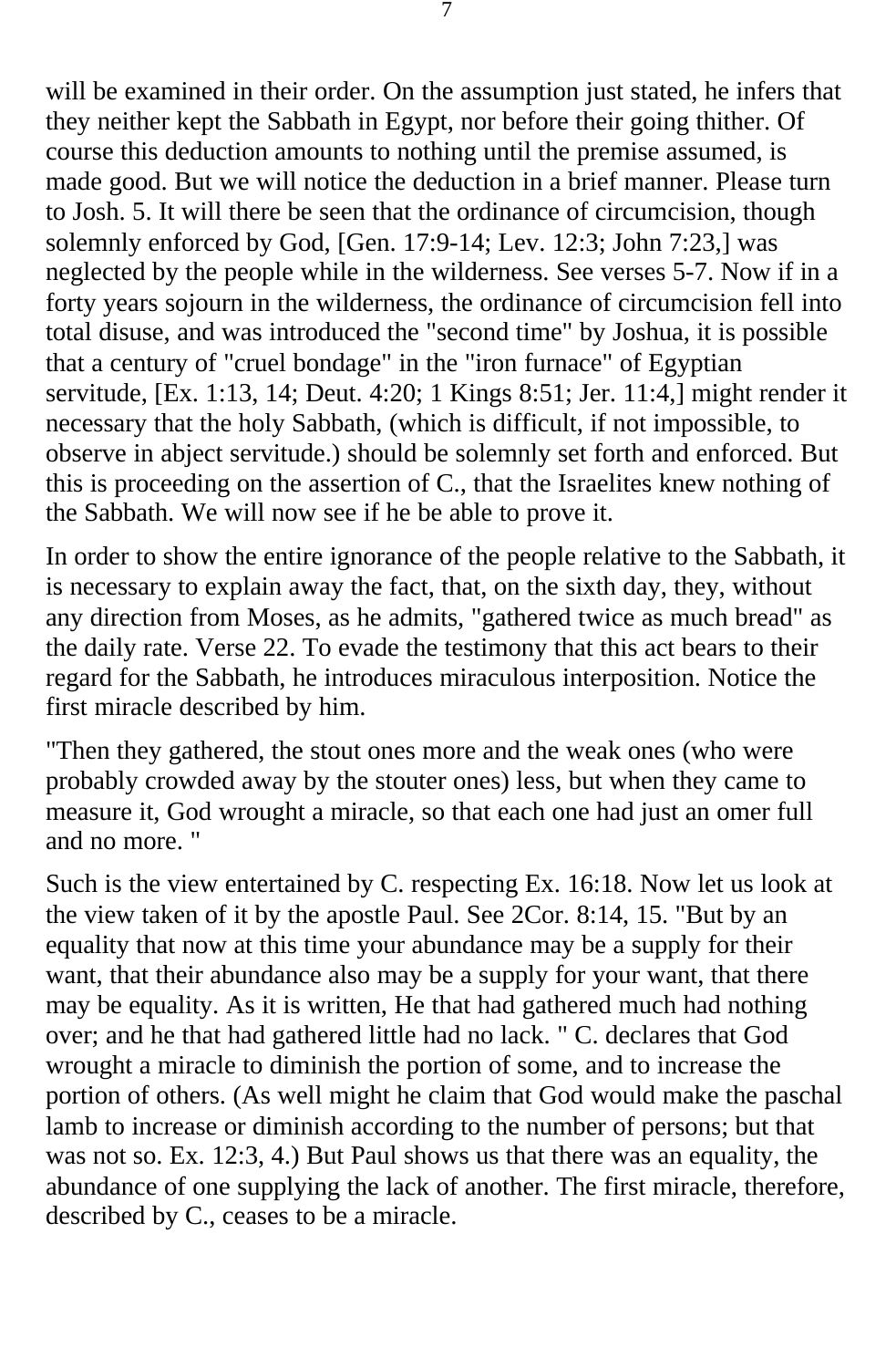Having introduced, as we have noticed, miraculous intervention to make the daily receipts of manna alike, C. is now prepared to account for the double quantity of manna obtained on the sixth day. - Hear him again:

"The rulers did not know why, on measuring the manna the sixth day, each person should have twice as much as on other days: for Moses had not told them any thing about the Sabbath: therefore neither they nor the people knew any thing about it. But now he makes that known to them. Verse 23 26.

It will be noticed that C. (in order to reconcile this act of the people, with the idea of their entire ignorance of the Sabbath) proceeds on the assumption that there was still another miracle wrought by God; the miracle this time being to double the manna found in the vessels of the people! We think, however, that this miracle, if examined, will turn out very much like the first; for neither instance presents any necessity for a miracle. It would seem that when God had provided food from heaven by a direct miracle, that the people who had "not one feeble person among their tribes, " [Ps. 105. 37, 40,] might gather it without miraculous aid. But we inquire, Was it the act of the people, or a miracle from God, that a double quantity was obtained on the sixth day? "To the law and to the testimony. " "On the sixth day they gathered twice as much bread, two omers for one man; and all the rulers of the congregation came and told Moses. " Verse 22. There is no higher testimony than this; we believe it and rest upon it. It was the act of the people in gathering, n o t the act of God in doubling what they had gathered, that accounts for the double portion of manna on the sixth day. And this plain testimony refutes the assertion of C. that "the rulers did not know why" the people had a double quantity on that day.

But it will be asked, Why then did the rulers come and mention this matter to Moses? Verses 19, 20 present a reasonable answer, and one that involves no absurdity. They had been directed to leave none of the manna till another day, and how could their act of preparation for the morrow (the seventh day) be reconciled with that direction? Moses, in his answer to the rulers, sanctions the act of the people. "This, " says he, "is that which the Lord hath said, Tomorrow is the rest of the holy Sabbath unto the Lord: bake that which ye will bake to-day and seethe that ye will seethe; and that which remaineth over, lay up for you, to be kept until the morning. " Verse 23. They laid it up, and it did not corrupt as on the preceding days, but was preserved. Take notice. The preparation on the sixth day named by God to Moses in verse 5, was not rehearsed by him to the people until after they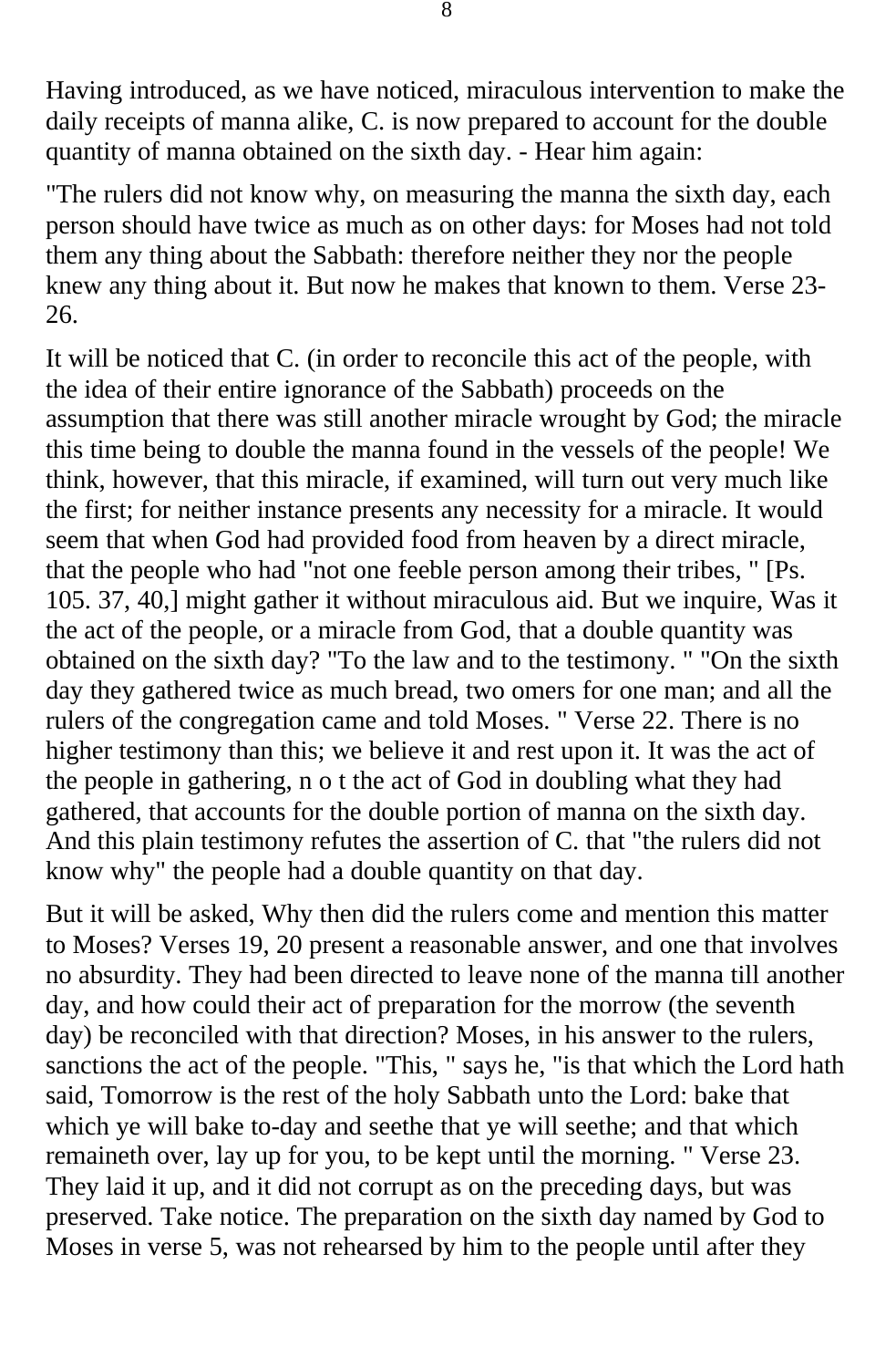had gathered the manna on the sixth day. Verse 23. This fact shows that the gathering of a double portion, was the voluntary act of the people, facilitated, doubtless, by a more plentiful supply on that day. Verse 29. This act of the people, therefore directly refutes the assertion of C. that they were "perfectly ignorant" of the Sabbath. Whether the two miracles which he introduces to sustain his assertion are entitled to any weight, others must judge.

C. having denied the institution of the holy Sabbath at the time when God rested upon, sanctified and blessed the seventh day, we look with no little interest for what he will show to be the act of instituting the Sabbath. After quoting verses 23-26, he remarks that, "This is the first time the Sabbath is mentioned in the Bible, and Moses speaks of it as though he had just received it from God, and of which the people were perfectly ignorant. " Had C. stated that this is the first place in the Bible where the term Sabbath occurs, he would not have made a false statement. Those who will read the fourth commandment, will notice that the seventh day is called the Sabbath even before God blessed and sanctified it. It reads thus: "The Lord blessed the Sabbath-day, and hallowed it. " And this act of blessing the Sabbath-day and sanctifying it, is recorded in Gen. 2:2, 3. As well might he affirm that Jehovah was not spoken of before the days of Moses; for in making himself known to Moses, he says, [Ex. 6:3,] "By my name Jehovah was I not known unto them. " [the patriarchs.] For the word Jehovah refers to a personage, not merely to a name; and the word Sabbath refers to an institution, not merely to a term.

We have shown from the narrative that the people could not have been "perfectly ignorant" of the Sabbath, (how could any people be, that know as much of God as this, that he created heaven and earth in six days and rested on the seventh?) but as C. asserts that the holy Sabbath dates from Ex. 16, and that the people were entirely ignorant of the institution, we are anxious to read God's act of instituting the Sabbath, and also the instruction and explanation given to the people.

What account, then, does the record contain of any act of instituting the Sabbath in the wilderness? The first sentence reads thus: "And he (Moses) said unto them, This is that which the Lord hath said, To-morrow is the rest of the holy Sabbath unto the Lord;" then follows directions respecting the disposal of the manna. We ask then in candor, Did this statement of Moses constitute the seventh day "the holy Sabbath unto the Lord?" Was it not by that language confessed to be such already? If the latter question be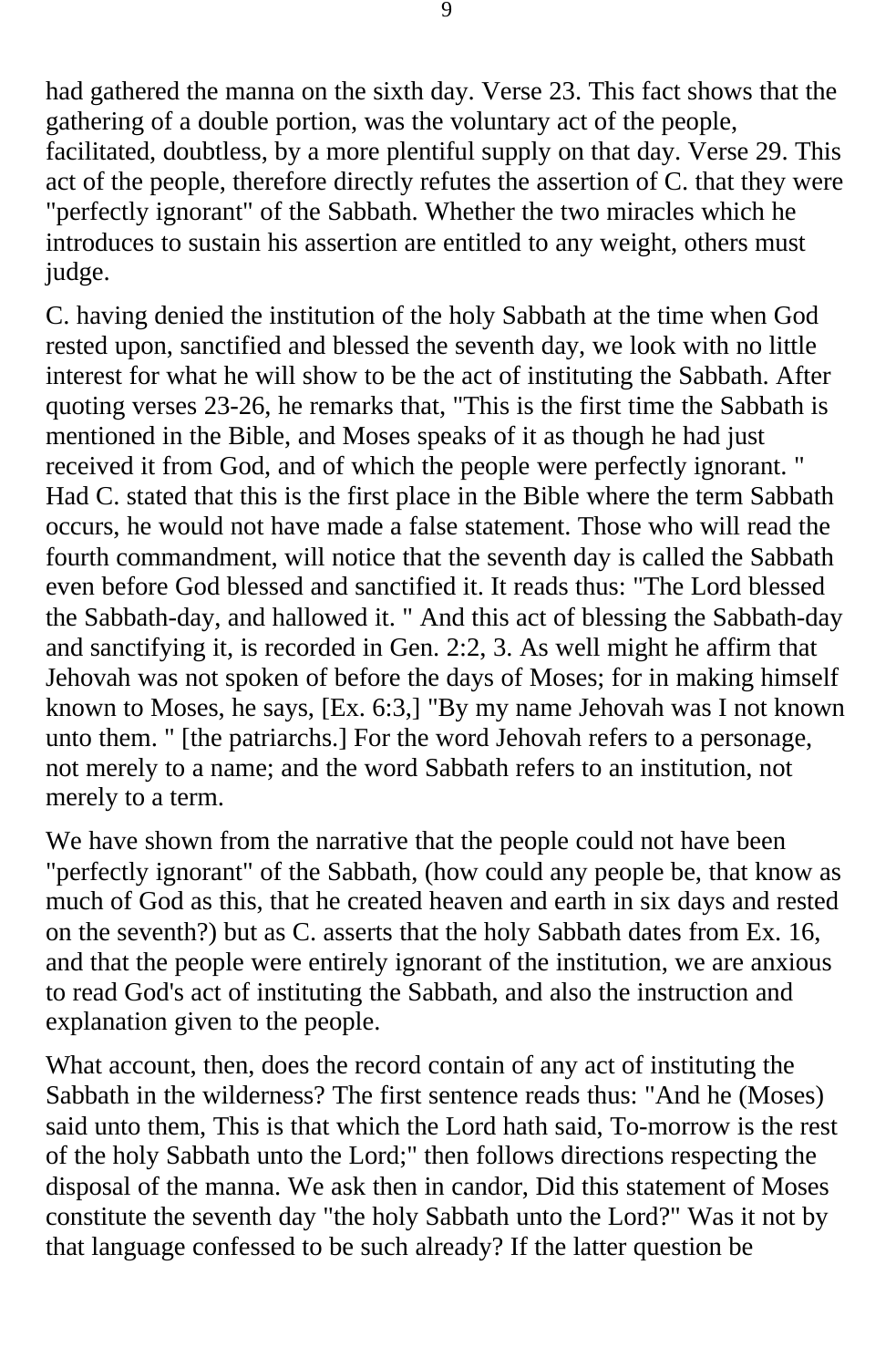answered in the negative, then we will look at the matter further. To constitute it his Sabbath (Rest-day) did God rest upon the seventh day in the wilderness of Sin? No. He did this at Creation. Did he sanctify and hallow the day in the wilderness? Nothing of the kind is claimed. He did that at Creation, even the enemies of the Sabbath "being judges. " How then was it instituted? Was it by Moses giving express direction that it should be observed? The record is searched in vain for even that, until after at least one Sabbath had been in part observed in the wilderness. Perhaps it can be proved by what some would call "plain Bible testimony, " that the Sabbath was instituted in the wilderness of Sin, but we would be glad to have the testimony presented. Or shall we conclude that the children of Israel observed the Sabbath without having it instituted? (!!)

As the memorials of the Bible begin with the events commemorated by them, (witness the Passover, Ex. 12:11-14; the Feast of Tabernacles, Lev. 23:39-43; Baptism, Rom. 6:3-5; the Lord's Supper 1 Cor. 11:25, 26; see also Ex. 17:8-14; Num. 16:39, 40; Josh. 4:7-9; Matt. 26:13, ) it is not a little remarkable, that the Sabbath, commemorating the events of Creation, [see Ex. 20:8-11,] and not the events of the Exodus from Egypt, should be instituted, not at Creation, but in the wilderness of Sin. (We greatly fear that those who teach this doctrine, are in that wilderness themselves. 1 John 3:4.) But if it be true that "the Sabbath was made" in the wilderness of Sin, it is still more remarkable that no account of the act should have been recorded!

The writer argues that because it is said "the Lord hath given you the Sabbath, therefore he giveth you on the sixth day the bread of two days, " that the Sabbath must then for the first time have been communicated to Israel. For surely he did not "give them what they already had!" - A text in the New Testament may help the mind of C. Please to read John 7:22, and then answer me, How could Moses give them circumcision when they already had that ordinance, even from the days of Abraham? Gen. 17:9-14; Josh. 5:5. If you answer, that the subject was still further set forth and impressed upon them, then we say, just so was it with the holy Sabbath.

He proceeds to quote Neh. 9:13-15, which testifies that, Thou [God] "madest known unto them thy holy Sabbath. " "Certainly God did not make known to them what they already knew!" - We answer how could God make himself known unto Israel in the land of Egypt, [Eze. 20:5,] when he chose them, and lifted up his hand unto them, saying, "I am the Lord your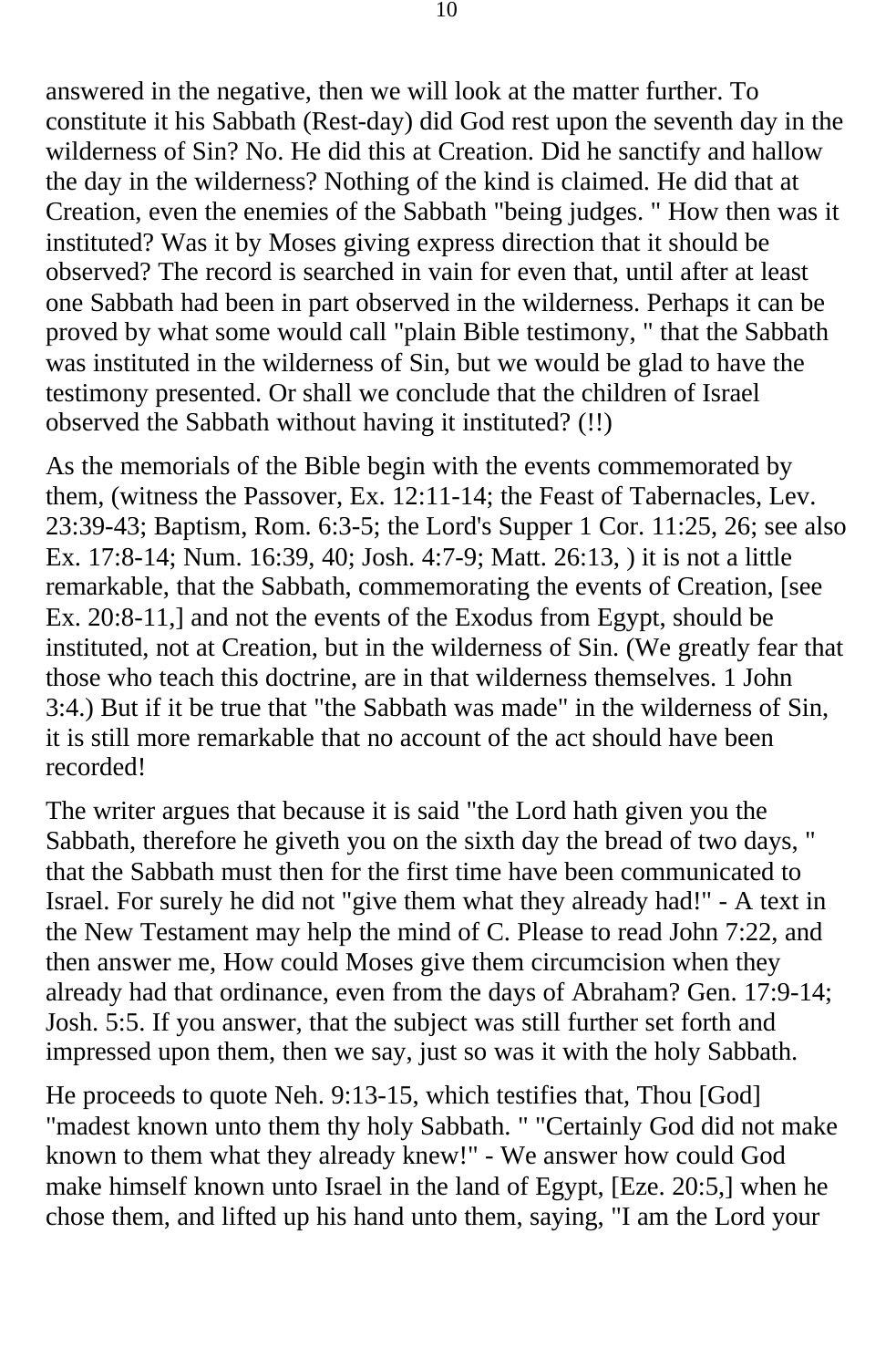God;" when they already knew the true God? (For they were the only church of God on the earth at that time.) Ex. 2:23-25; 3:7; 4:31.

If you answer he revealed Himself to them more fully, and made known their duty to him more clearly, we add, even so was it with his holy Sabbath. And we request the reader's attention to the point a moment longer. The testimony of Nehemiah is directly against C. God did not make his Sabbath for the Jews. No! No! It was already in existence, as well as himself, and he made it known to them. Amen.

We have rested nothing upon "the use of the past tense in verses 23 and 29, " and therefore do not stop to argue the point.

He next proceeds to explain the text. "How long refuse ye to keep my commandments and my laws. " Verses 28, 29. As the text now stands, it clearly indicates a continuance in the neglect of the Sabbath. He proceeds to enumerate what he terms "several commandments and laws. " Look at this list.

"1. That they should gather a certain quantity every day; 2. That they should leave none of it till the morning; 3. That they should gather twice as much on the sixth day as on any other; 4. That they should lay up that which remained on the sixth day to eat on the seventh, and 5. That they should not go out on the seventh day to get any. "

This catalogue is worthy of attention. Whether it was made out for the purpose of "making out a case, " or not, is not our province to decide, though it looks strongly that way. - The third "law" or "commandment" here enumerated had never, so far as we can read, been given to the people! But if it had been given, then it directly contradicts the view of C. that the double portion of manna on the sixth day, had been miraculously provided for them. It also contradicts the statement made by him, that the elders did not understand how the people came by a double portion of manna on the sixth day! For if any beside Moses and Aaron would know of the existence of such a precept, surely they would. What is quite as remarkable, the fifth "law" enumerated by C. was not given further than by implication until after God had uttered the rebuke. - See verses 28, 29. Of the three remaining laws not one was directly violated by the recorded trespass of the people on the Sabbath!

But it is manifest that it was the violation of the Sabbath of Jehovah, that called forth from him this cutting reproof, and led him to give in the next verse, what C. enumerates as the fifth law of his series! - By turning to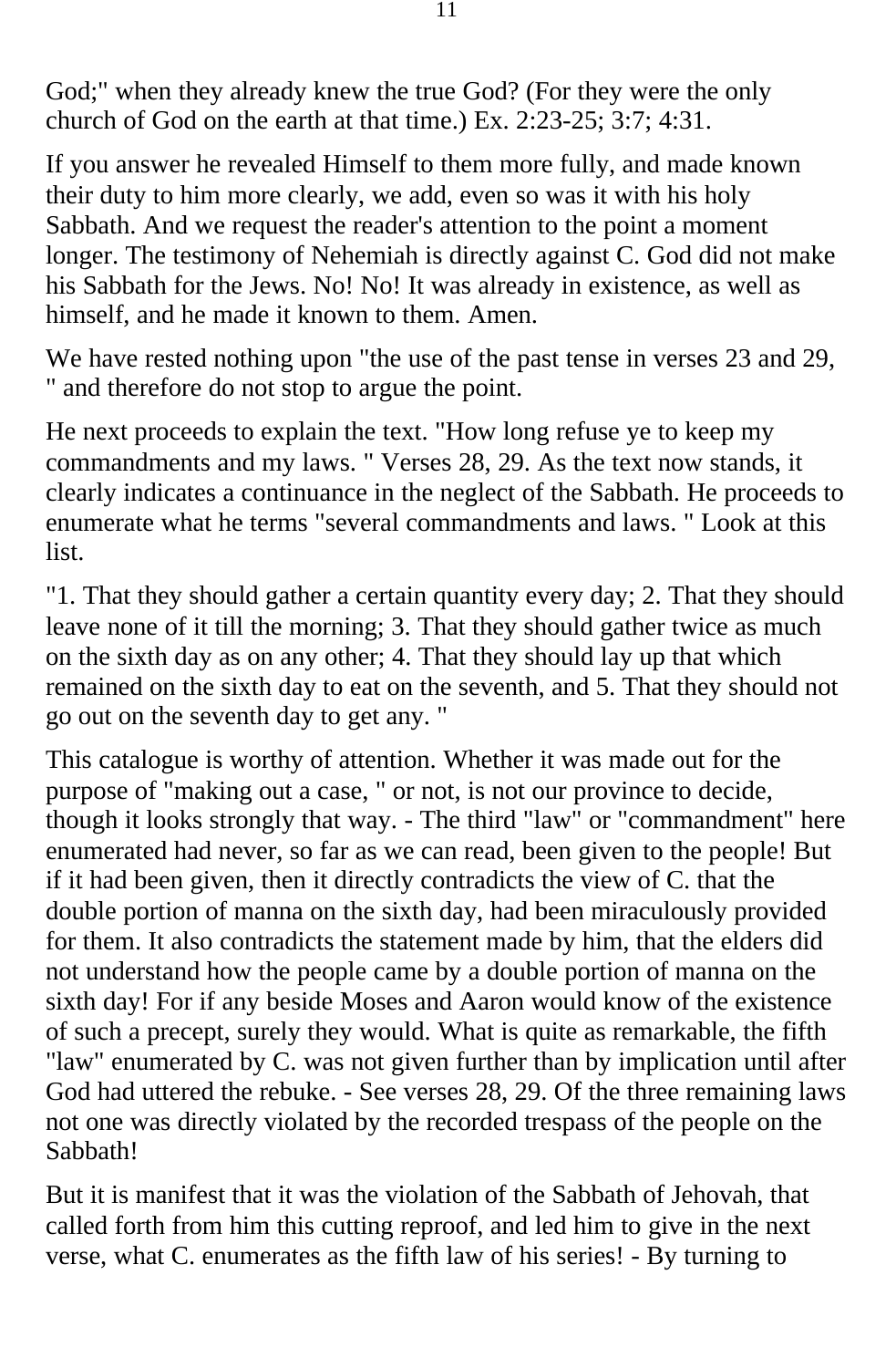verses 4 and 5, it will be seen that God's reason for giving the manna in the manner that he did, was that he might "prove them whether they will walk in my law or no. " - (Then he had something that he called his "law" before any of the precepts enumerated by C. existed.) Notice therefore, that every thing was so adjusted with reference to the Sabbath, in the giving of the manna, that it could be observed without being in the smallest degree burdensome. When, therefore, some of the people persisted in disobedience and in violation of God's Rest-day, he utters this solemn reproof, and by express statute forbids the repetition of the act.

One fact that seems to have been generally overlooked, deserves, at least, a passing notice. God gave the manna to the people, to prove them, whether they would walk in his law or no. Hence, they were left without any direction to provide for the seventh day. But this they proceeded to do voluntarily on the sixth day. Thus their regard for his law was made manifest. But when some of them went out to gather the manna on the seventh day, the pointed rebuke of Jehovah was uttered, though they had not by express precept been forbidden so to do. Thus God, by placing them where they could act freely, proved them, and let each manifest what was in his heart.

The expressions of this chapter respecting the Sabbath should not be forgotten: "To-morrow is the rest of the holy Sabbath unto the Lord. " "Today is a Sabbath unto the Lord. " "The seventh day which is the Sabbath. " Verses 23-26. With a single question to the candid reader, we submit the chapter: Is there any act of instituting the Sabbath recorded in Ex. 16, or does it treat the Sabbath as an institution already in existence?

"We then passed to the Decalogue. Ex. 20:8-11. Some thought this passage proved the Sabbath to be a primary institution, established at the creation. But it was replied, that it does not say any thing of the kind; hence that conclusion is only an inference, which is not sufficient to establish a truth or a religious duty, Because God commanded the Hebrews to rest on the seventh day, `for' he had rested on that day in creation, does not prove that men began immediately after that to rest on that day, any more than the text in the New Testament which says, `We love God because he first loved us, ' proves that we began to love God just as soon as he loved us. "

Those who will look at the fourth commandment for themselves, can judge of the truth of C. 's assertion that the Sabbath is not a primary institution, or that the proof of it, at least, rests upon mere inference. Where does this text place the origin of the holy Sabbath? For this is the grand question before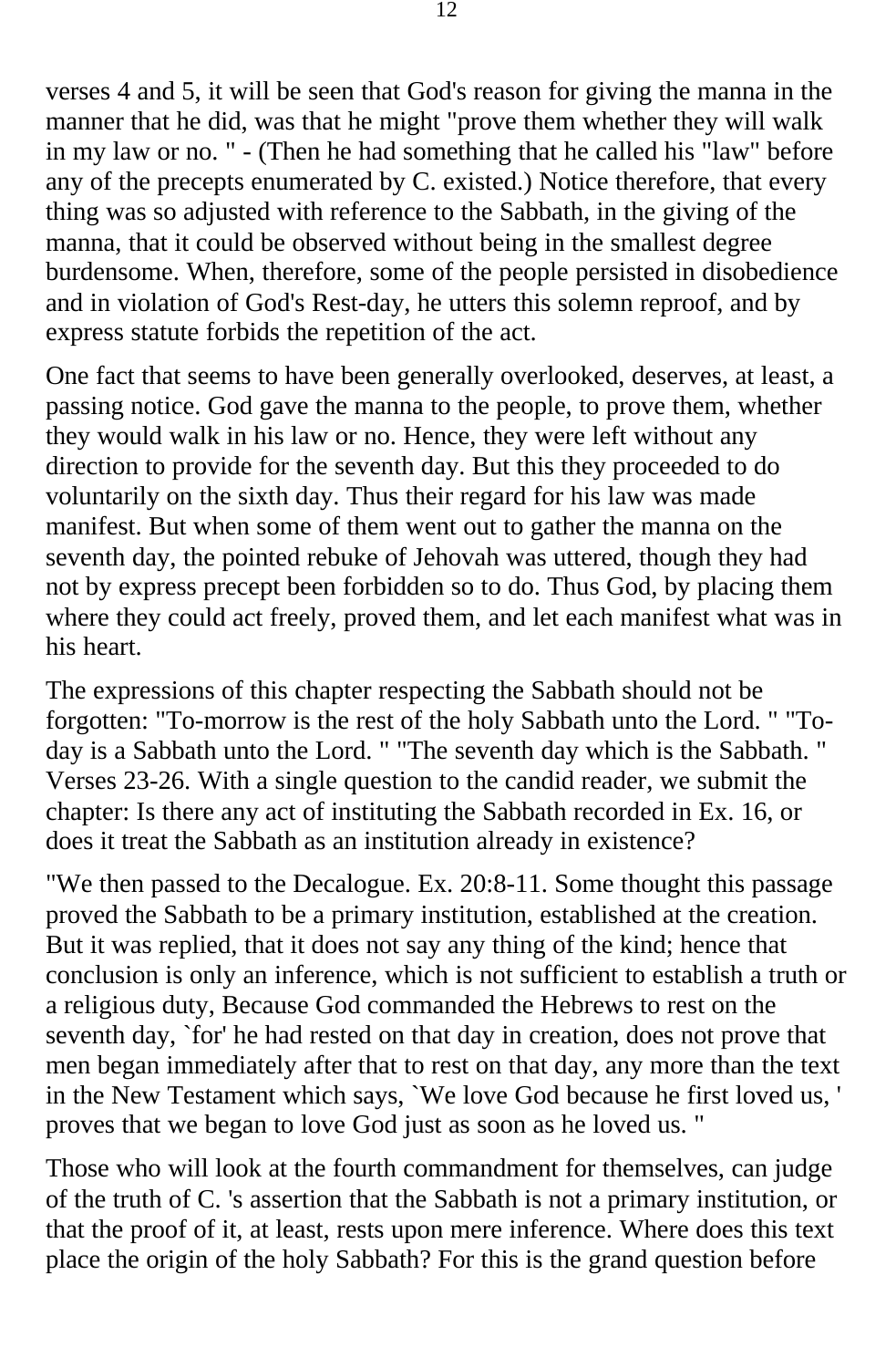us. At the giving of the manna in the wilderness of Sin? It is silent about that wilderness. Did God say then, (at Sinai, ) "I now institute the Sabbath?" Verily, he does not! And it is very evident that he could not thus say. For C. is obliged to admit that some how or other it was in existence at least thirty days before the Hebrews came to Sinai. What does God say, then, as to the origin of his Sabbath, or Rest-day? - He states the reasons on which the fourth commandment rests in these words: "For in six days the Lord made heaven and earth, the sea, and all that in them is, and rested the seventh day: wherefore the Lord blessed the Sabbath-day and hallowed it. " Verse 11. Then the seventh day was the Sabbath of the Lord, prior to his act of sanctifying and hallowing it. And this act of blessing and sanctifying the day, immediately followed his act of resting upon it. Gen. 2:2, 3. If these facts do not prove the origin of the Sabbath prior to man's fall, then they mean much less than they express. What act made it Jehovah's Rest-day? His act of resting upon it - not at Sinai, not in the wilderness of Sin, but at Creation. What made it "holy unto the Lord" - his "holy day, " &c? His own act of blessing and hallowing it in Eden. Since then it has been the holy Sabbath unto the Lord. It does not derive its sanctity from Sinai, no, no. But because of the sanctity it already possessed, it was placed in Jehovah's royal law. Let the fourth commandment speak for itself.

We thank C. for his New Testament illustration. We could not have found so good a one in a long search. It is to the point. Our love to God is because he first loved us. This does not prove that we have loved God ever since he loved us; but it does prove that we ought to have so done. The fourth commandment requires the observance of the Sabbath because of what God did at Creation; this does not prove that the Sabbath has been observed ever since that time; it only proves that it ought to have been so observed. He continues:

"Special attention was called to the closing part of the passage quoted: God `rested the seventh-day; wherefore the Lord blessed the Sabbath-day, and hallowed it. ' Why did God bless and hallow the seventh day" Not because he designed it to be a weekly rest for man, but because he himself had rested from the work of creation on that day: hence he sanctified it as a type. Heb. 4. "

It is not a little remarkable that "special attention was called to the closing part of the passage, " and yet they did not read the fact that the Sabbath existed at the beginning. God blessed the Sabbath-day (a thing in existence) and hallowed it at Creation! Notice the care with which in the next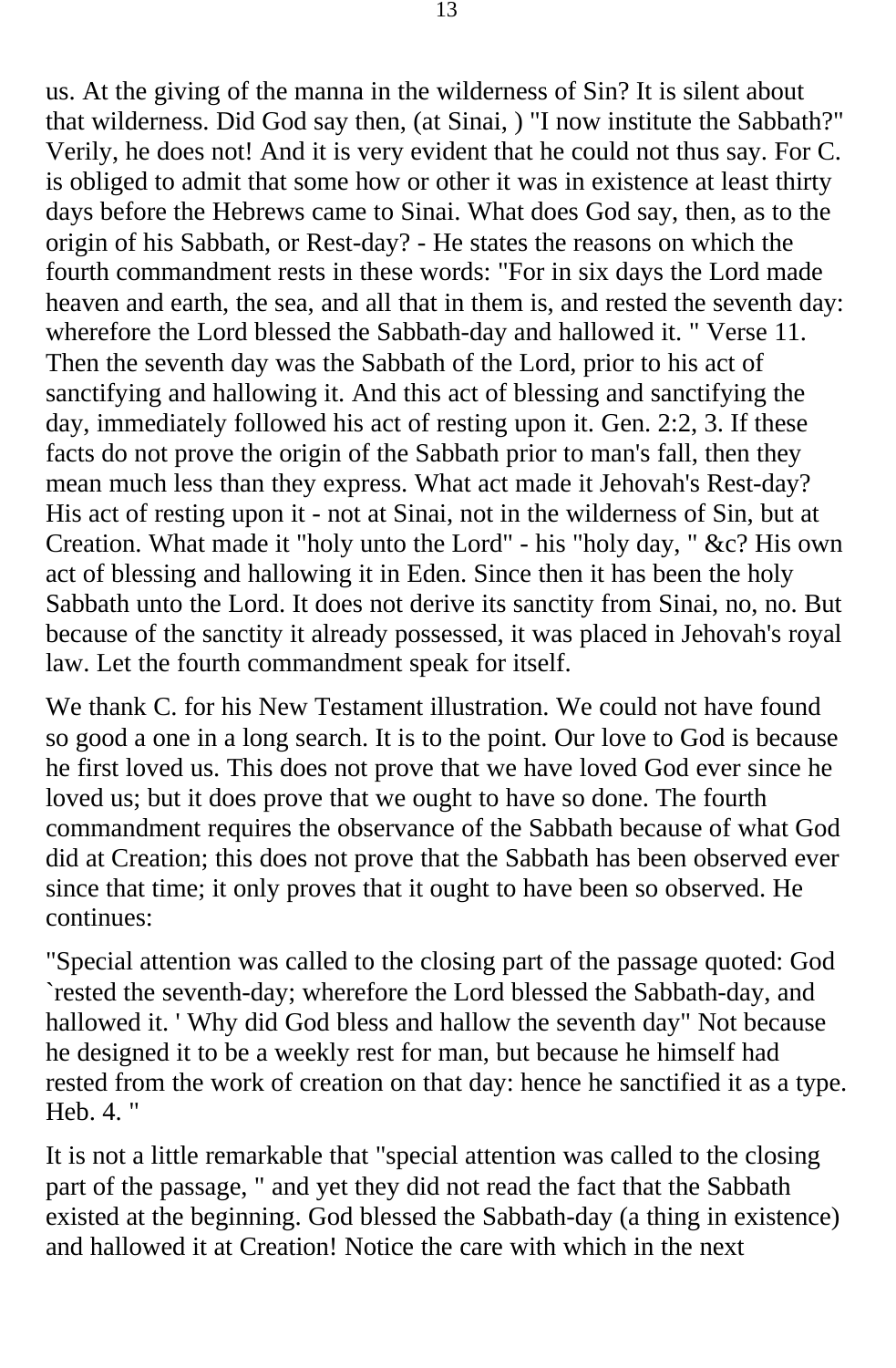sentence, he changes the expression Sabbath-day to seventh day. It would prove the existence of the Sabbath too early! Was Matt. 13:15, true in this case? We now appeal to the reader. Is it not the expression, God "rested the seventh day, wherefore the Lord blessed the Sabbath-day, and hallowed it, " proof that he then constituted it a memorial of his rest from creation on that day? Especially when the fourth commandment reads, "remember the Sabbath-day [Rest-day] to keep it holy. " Is it not sublime nonsense, to say that the Sabbath was made as a memorial of the departure or Israel from Egypt, or as a type of man's redemption and rest after the Second Advent, when as yet he had not fallen!! C. is willing to have the Sabbath instituted in Paradise as a type. But if it was "sanctified as a type" then, and never was any thing but a type afterwards, why did it need to be instituted a second time in the wilderness of Sin, and (as we infer from C. 's words) a third time at Mount Sinai? Surely if he is correct in all this, there must be something very sacred about such a type as that! We are glad that he now (though inadvertently) confesses the truth that the Sabbath originated in Eden, before the fall. This is his position: God then "sanctified it as a type, " and 2500 years afterward made it again a type for the Jews. Does the reader does C. himself "believe all this?" We suggest that obedience to the commandments of God is much more blessed, than, at least, a poor excuse for breaking them! Ps. 19:7-11.

We digress for a moment from the point before the mind of the reader, in order to answer an objection. "Sabbath-breaking was not forbidden by express precept until after the Exodus. " Very good. Neither was idolatry, blasphemy, disobedience to parents, adultery, theft, false witness, or covetousness. Yet it is certain they were heinous sins in the sight of Him who changeth not. Mal. 3:5, 6. If we mistake not, no one of "the ten words" of Jehovah existed in the form of express precept in the patriarchal age, save the sixth. Gen. 9:6. But a moment's reflection upon the decalogue will show that each of the principles therein embodied is as old as creation, and as broad as the family of man! The Hebrews indeed had the lively oracles committed to them, and thus had a great "advantage" over those nations not thus favored. Yet it is certain, that the whole family of man were amenable to them. Acts 7:38; Rom. 3:1, 2, 9-31. God only embodied the moral precepts of his own government at Sinai; he did not create them there. The fourth commandment does not originate the duty contained therein, but gives the reasons for its observance, as old as creation, and alike applicable to all men. The wholesome restraint contained in the law of God, would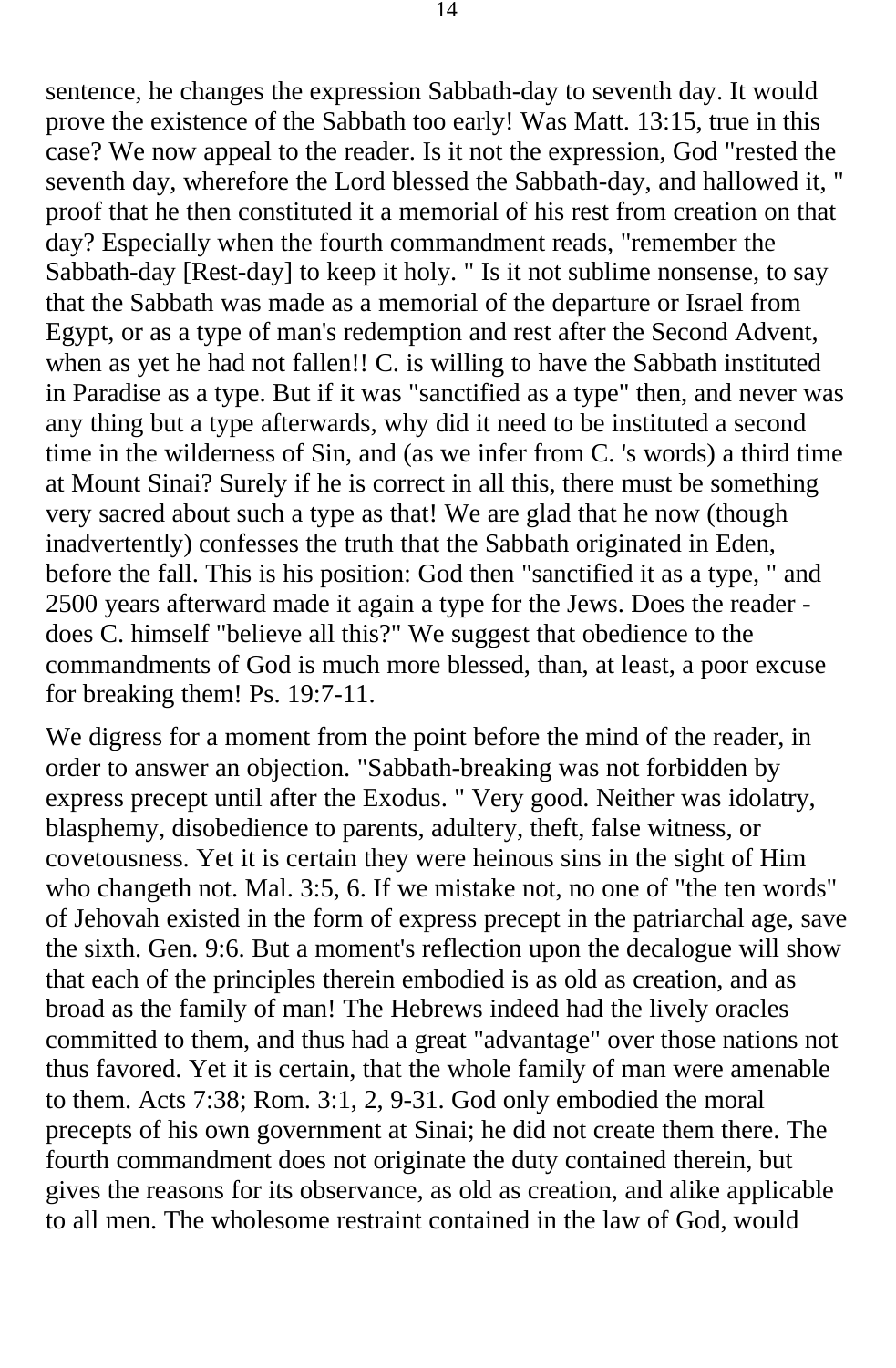never have been deemed "a yoke of bondage, " were it not for the carnal mind which dislikes the restraint.

"As a direct and positive answer to the question, When was the Sabbath instituted? Deut. 5:12-15 was read. [The reader will turn to it; he continues] This is as plain as any thing can be. The Lord thy God brought thee out thence [from Egypt] through a mighty hand and by a stretched out arm: therefore the Lord thy God commanded thee to keep the Sabbath-day. Now as an effect does not precede its cause, so the Sabbath commandment did not exist before the departure from Egypt; because that event is distinctly stated as the cause of that commandment being given. "

I can hardly suppress a smile when I witness the eagerness with which C. grasps this text, which says not one word about the origin of the Sabbath, to prove that it was instituted after Israel left Egypt. The decalogue, as uttered by the voice of the King Eternal, gives us the reasons on which the Sabbatic institution is based. Ex. 20:8-11. These, as it has been already shown, are all against C. Deut. 5, does not give one of these reasons. And we submit this point to him. Can you tell from Deut. 5, why the seventh day should have been preferred to the first, the second, of the fifth days as the Sabbath of the Lord? And further, can you tell from the same chapter how it happened that any day was called the Sabbath [Rest-day] of the Lord? And if you cannot answer, as most assuredly, you will not be able to do from Deut. 5, then you must confess that we must look to Ex. 20, which explains the whole matter. For it is a rule (I think) to interpret that which is less particular, by that which is full and definite. Deut. 5, is not the decalogue as uttered by Jehovah. It is a rehearsal of it by Moses forty years afterward. Some things are added, and some things are omitted. Now look at its mention of the Sabbath. It begins [verse 12] as follows: "Keep the Sabbath-day to sanctify it as the Lord thy God commanded thee. " Now where had he commanded this act? In Ex. 20, where "God commanded the Hebrews to rest on the seventh day, for he had rested on that day at Creation. " Then Deuteronomy itself, cites us to Exodus for the Sabbatic law, and Ex. 20, gives it, with reasons that base the institution on what was done at Creation. Nay it even calls the seventh day the Sabbath, as we have before shown, prior to the fall of man.

Does Deut. 5, contradict the testimony of Ex. 20, and tell us that the Sabbath was made after the departure from Egypt? Not an intimation of the kind is given. Does it tell us that the Sabbath commemorated the departure from Egypt? Not a word of that. Let the original commandment speak.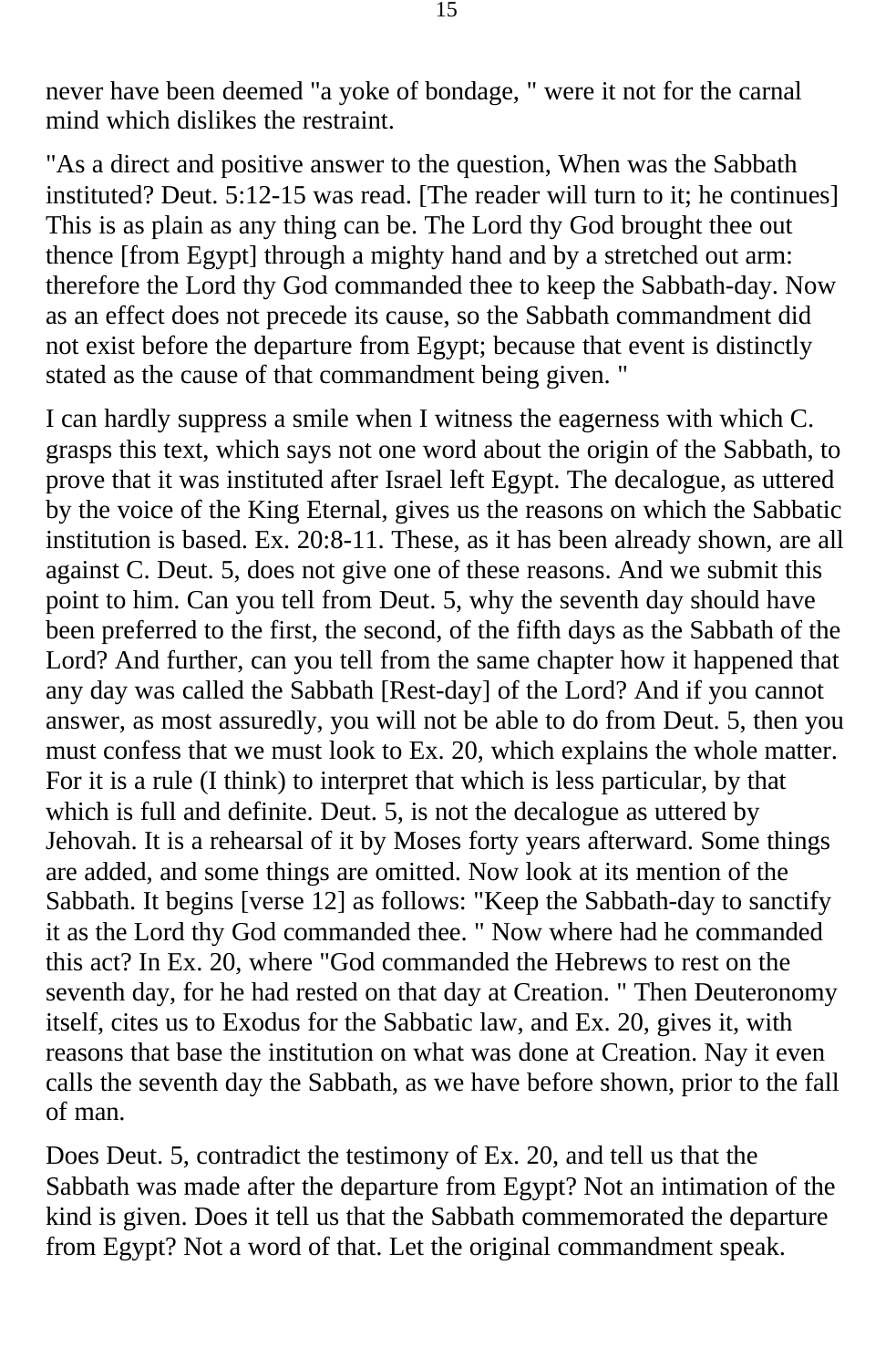"Remember (the day of the Exodus? No! but remember) the Sabbath-day. " What day is the Sabbath-day? Some day connected with their flight from Egypt? No! No! It is the day on which Jehovah rested from his work of creation!

But does not Moses say, "The Lord thy God brought thee out thence, through a mighty hand and by a stretched-out arm: therefore the Lord thy God commanded thee to keep the Sabbath-day?" Truth. But is there a word in all this, that tells us how there came to be a Sabbath-day? Not one. It does not give one word respecting its origin. But it does give the reason why God enforced it upon the children of Israel.

He had brought them out of "the house of bondage" where they could not keep the Sabbath, [Ex. 1:13, 14; 3:7; 5:4-19; 6:9.] and placed them in a situation where every thing was adjusted with reference to the Sabbath, that he might "prove them whether they would walk in his law or no. " But lest C. should say the fourth commandment originated the Sabbath, we find the Sabbath in existence before any express command to keep it had been given. Ex. 16:23. The reader will notice that it is not, When was the fourth commandment given? that has been the question before us, but, "When was the Sabbath itself instituted?" As C. speaks of cause and effect, we will try to state them distinctly:

1. THE CAUSE: "God blessed the seventh day and sanctified it; because that in it he had rested from all his work. "

2. THE EFFECT: "The Sabbath was made for man. "

It will be noticed that C. rests his whole argument upon the language, "Therefore the Lord thy God commanded thee to keep the Sabbath-day, " as direct and positive testimony that the Sabbath was instituted after the departure from Egypt. Let us test the character of this inference. Turn to Deut. 24:17, 18, and you will read thus, "Thou shalt not pervert the judgment of the stranger, nor of the fatherless, nor take a widow's raiment to pledge; but thou shall remember that thou wast a bond-man in Egypt, and the Lord thy God redeemed thee thence; therefore I command thee to do this thing. " If the expression in Deut. 5:15 proves that before the departure from Egypt men had not been under obligation to keep the Sabbath which God sanctified and hallowed at Creation, then the same expression in Deut. 24:17, 18 proves that men had not been under obligation, prior to the departure from Egypt to treat with justice and mercy the stranger, the fatherless and the widow!! "This monstrous absurdity is a legitimate conclusion from the premises of C. Hence his vaunted argument is a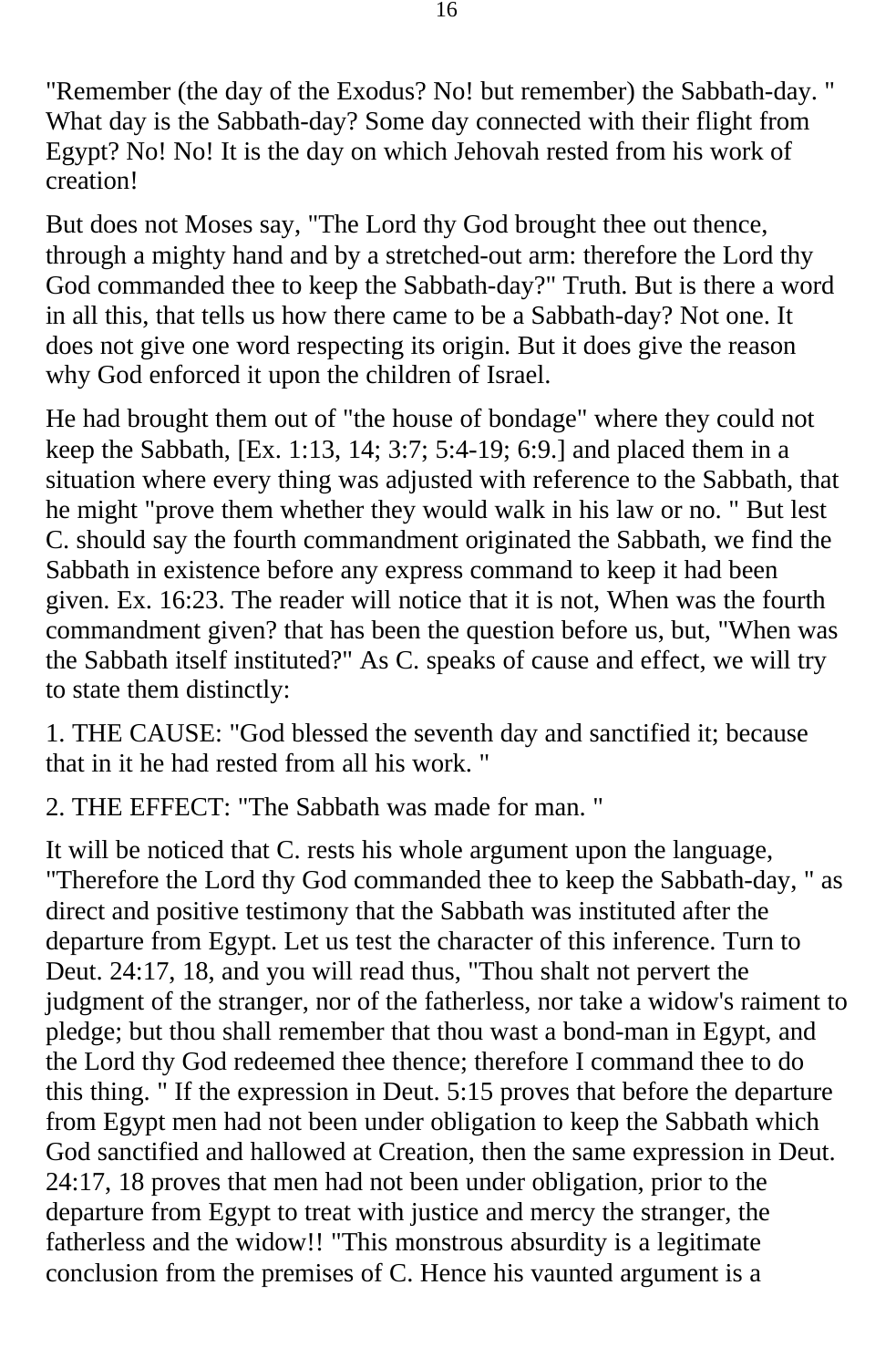baseless inference. Deut. 5, which says not one word about the origin of the Sabbath, is presented as a "direct and positive answer to the question, " and in the estimation of C. makes it as plain as any thing can be!

We sum up the question discussed as follows:

1. God sanctified the Sabbath at Creation. Ex. 20:11.

2. He made it known to the Hebrews in the most solemn manner. Neh. 9:13, 14.

3. The fourth commandment of the royal law, embodies the sacred institution, and renders it as immutable as that law. Rom. 3:31; Luke 16:17.

The first question is now submitted.

"2. For whom was the Sabbath instituted? In this question Deut. 5:1-3 was read. The Sabbath was a part of that covenant which Moses said God made with the people in Horeb, and not with their fathers: hence it was made with, and for the Hebrews only, as also the commandment as it stands in the Decalogue clearly shows. "

To show the wicked perversion of this text so often made, we say to C., "Come now let us reason together. "

1. "The Lord made not this covenant with our fathers, but with us, even us, who are all of us here alive this day. "

2. "The Sabbath was a part of that covenant which Moses said God made with the people in Horeb, and not with their fathers. "

3. Hence the duty enjoined in the fourth commandment was not binding on the patriarchs.

Really, this disposes of the Sabbath in an admirable manner; but let us try it again:

1. "The Lord made not this covenant with our fathers, but with us, even us, who are all of us here alive this day. "

2. The precepts, "Thou shalt have no other gods before me, Thou shalt not make unto thee any graven image, Thou shalt not take the name of the Lord thy God in vain, Honor thy father and thy mother, Thou shalt not kill, Thou shalt not commit adultery, Thou shalt not steal, Thou shalt not bear false witness, Thou shalt not covet, " were a "part of the covenant which Moses said, God made with the people in Horeb and not with their fathers. "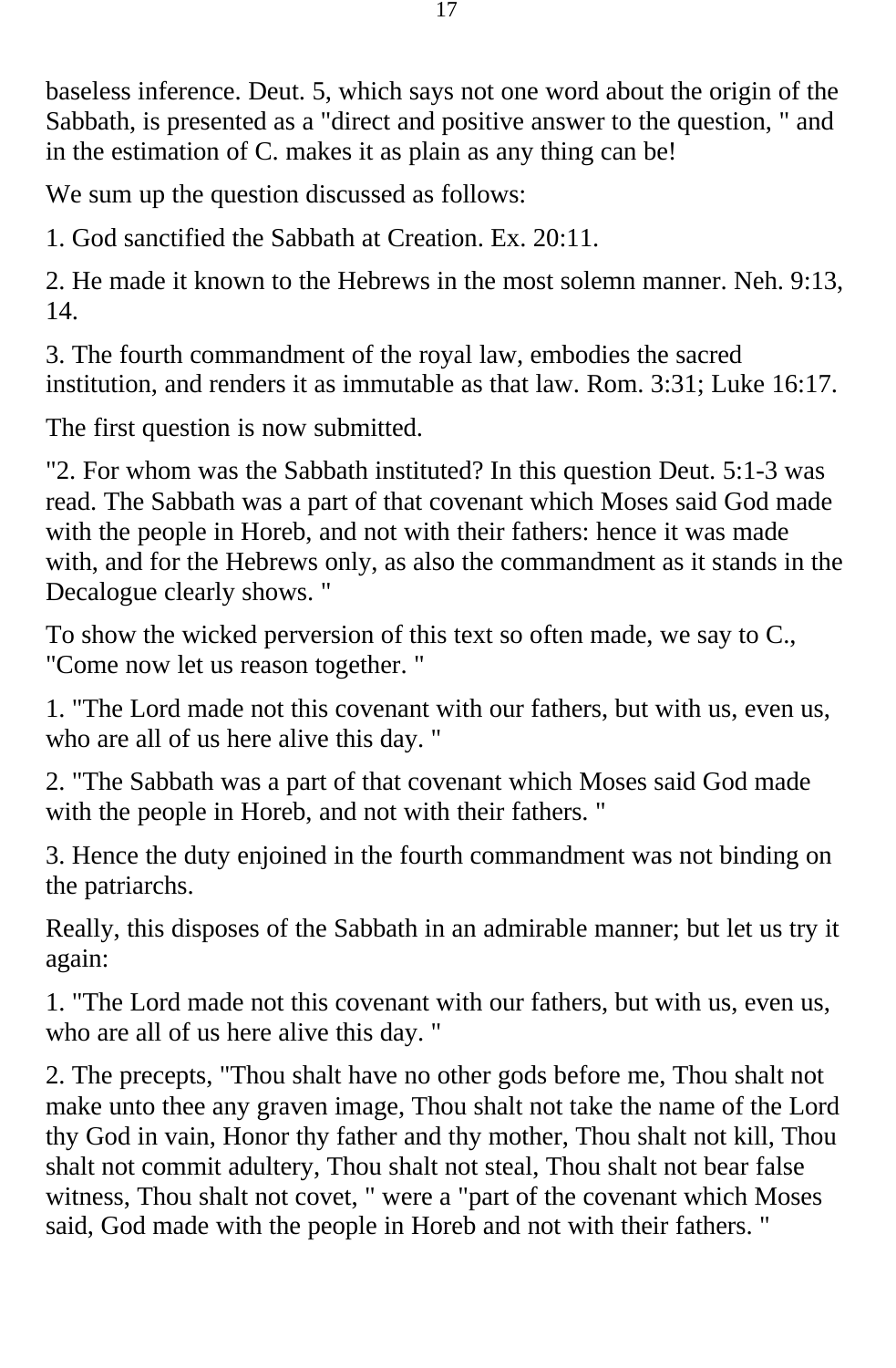3. Hence the duties enjoined in these nine commandments were not binding upon the patriarchs!

Such a freedom as that, is really the freedom for which the carnal mind has ever plead. Rom. 8:7; 2 Pet. 2:18-22. C's syllogism proves that the Sabbath was not binding on the patriarchs; mine, (constructed on the same foundation, ) proves that none of the duties enjoined in the decalogue were! But "that which proves too much, proves nothing to the point. " Hence, there is a defect somewhere.

But let us try it again:

1. "The Lord made not this covenant with our fathers, but with us, even us, who are all of us here alive this day. "

2. But the sixth commandment embodied in this covenant, was expressly given to Noah and to his posterity. Gen. 9:6.

3. Therefore the moral duties embodied in the holy law of God (which was the condition, or terms of agreement of the covenant, Ex. 19; 20, ) may have been binding before they were given in this most solemn manner.

The covenant made (if you wish me so to speak) "for the Hebrews" in Horeb, either did, or did not, institute the duties of the moral law. 1. If it did institute them, then it enables C. to prove that the Sabbath, with all the rest of the moral precepts in the law of God, was made for "the Hebrews only. " But this would prove that idolatry, blasphemy, murder, adultery, theft, false witness and covetousness, as well as Sabbath-breaking, had not been wrong prior to this, and were not then wrong for "any other people than the Hebrews. " This is every way as absurd as it would be to obey the fourth commandment. 2. But if the covenant made at Horeb, only embodied those moral duties without creating them, then C. has not in this text, one fraction of proof that the Sabbath was made in Horeb for the Jews. The reader will notice that the idea of C. is a mere inference drawn from the fact that God then made a covenant with Israel. But that covenant did not create the Sabbath, for it was in existence before the covenant was made. See Ex. 16. And with the established fact before us, that the Sabbath was instituted at Creation, how absurd and ridiculous is the idea that it was made at Sinai "for the Hebrews!"

Because God saw fit to make a distinct revelation of his moral law to Israel, and to make a covenant with them, on condition that they would keep it, [Ex. 19; 20,] the law of God is in no wise affected by the question, whether they kept that covenant or not. Nor does the fact, that when the new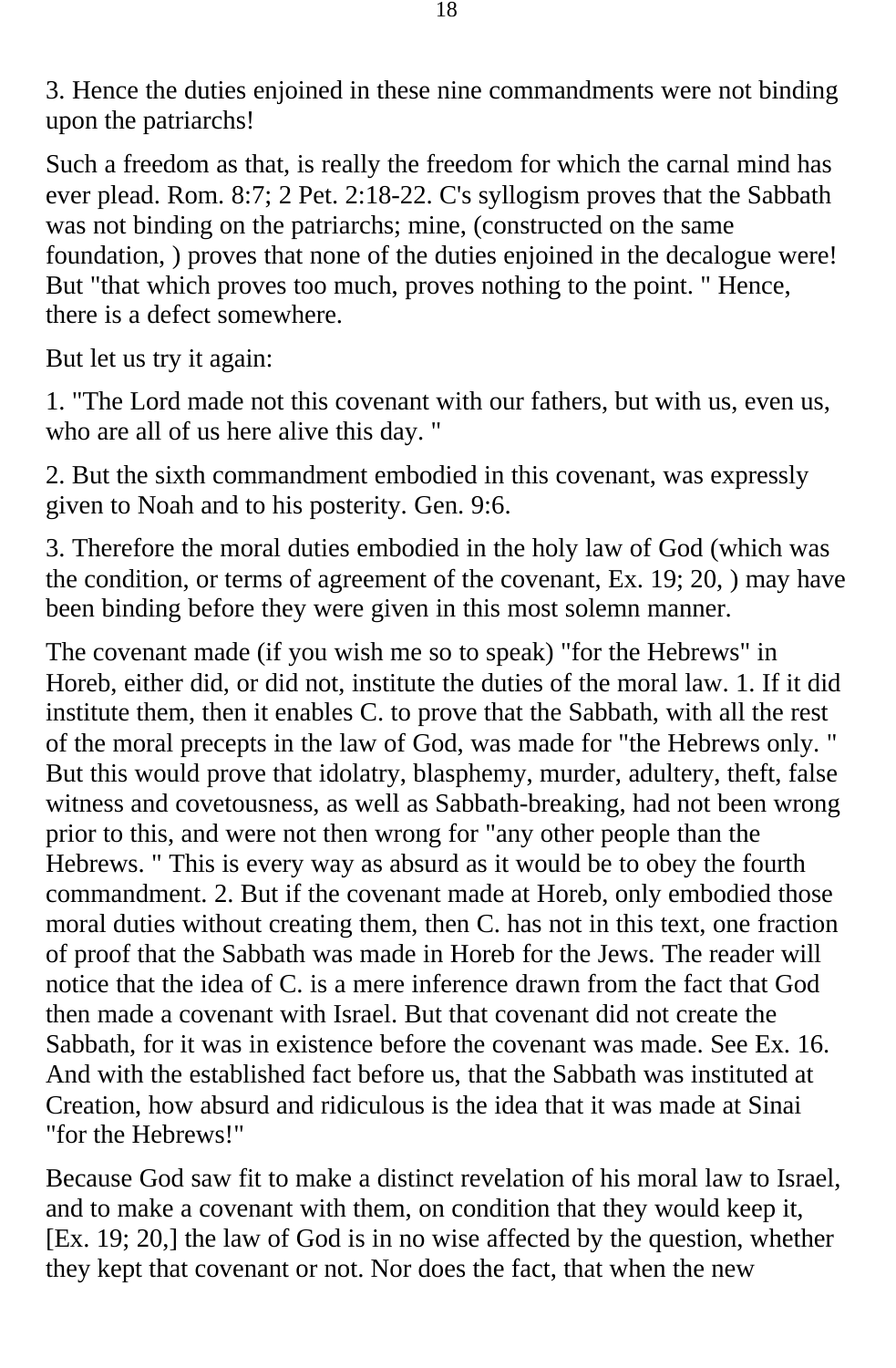covenant based on better promises is made, when God shall put his law in the heart of his people, prove, that it shall then be abolished. It proves that it shall then be in existence. Amen.

The question whether the fourth commandment pertained merely to the Jews, or alike to all men, really grows out of another, viz: Did the law of God pertain merely to the Jews, or did it actually pertain to all men? For the fourth commandment is as broad as the others.

If the law of God was confined to the Jews, then the Gentiles were not amenable to it. But "where there is no law, there is no transgression. " And the Gentiles around them must be considered as moral beings, but not accountable to any higher authority than that of their kings! But what then should we make of that statement of Paul, that those who had not the written law had "the work of the law written in their hearts?" Rom. 2. Or of his testimony, that, though the Jews had the advantage in that "the oracles of God" were committed to them, yet by the law the whole world was condemned and shown to be guilty before God. Rom. 3. But if C. should admit that the Gentiles were amenable to the law of God, then we add, the fourth commandment is an important part of that law.

Having noticed the inferential testimony presented by C. we now proceed to examine that which is "direct and positive, " "plain Bible testimony. " It is, however, of the same nature as that which the Sadducees presented to our Lord to disprove the resurrection, and which Prof. Bush has used to show the impossibility of such an event. The argument of the Sadducees is familiar to all. Matt. 22:23-25. Those who have read Bush's Anastasis, will recollect that he presents "unanswerable" objections to a literal resurrection of the body! He proceeds to demonstrate from a great number of ingeniously devised "considerations, " that such an event is absolutely impossible! (For he knows not the Scriptures nor the power of God.) While obedient faith has ever said, "Speak Lord, thy servant heareth, " and has ever regarded a divine requirement as quite too sacred to be trifled with, or explained away, it has ever been the part of unbelief to cavil at, and, by some means, evade what God has said.

We will present a summary of the "considerations" by which he proves that the Sabbath of the Lord "was not adapted to all climates and latitudes, therefore could not have been designed for universal man, " but was instituted for the Hebrews in the land of Palestine. - Fires were forbidden, without which it would be impossible to live in some climates; near the poles the sun rises and sets but once a year, so that the sun (the only guide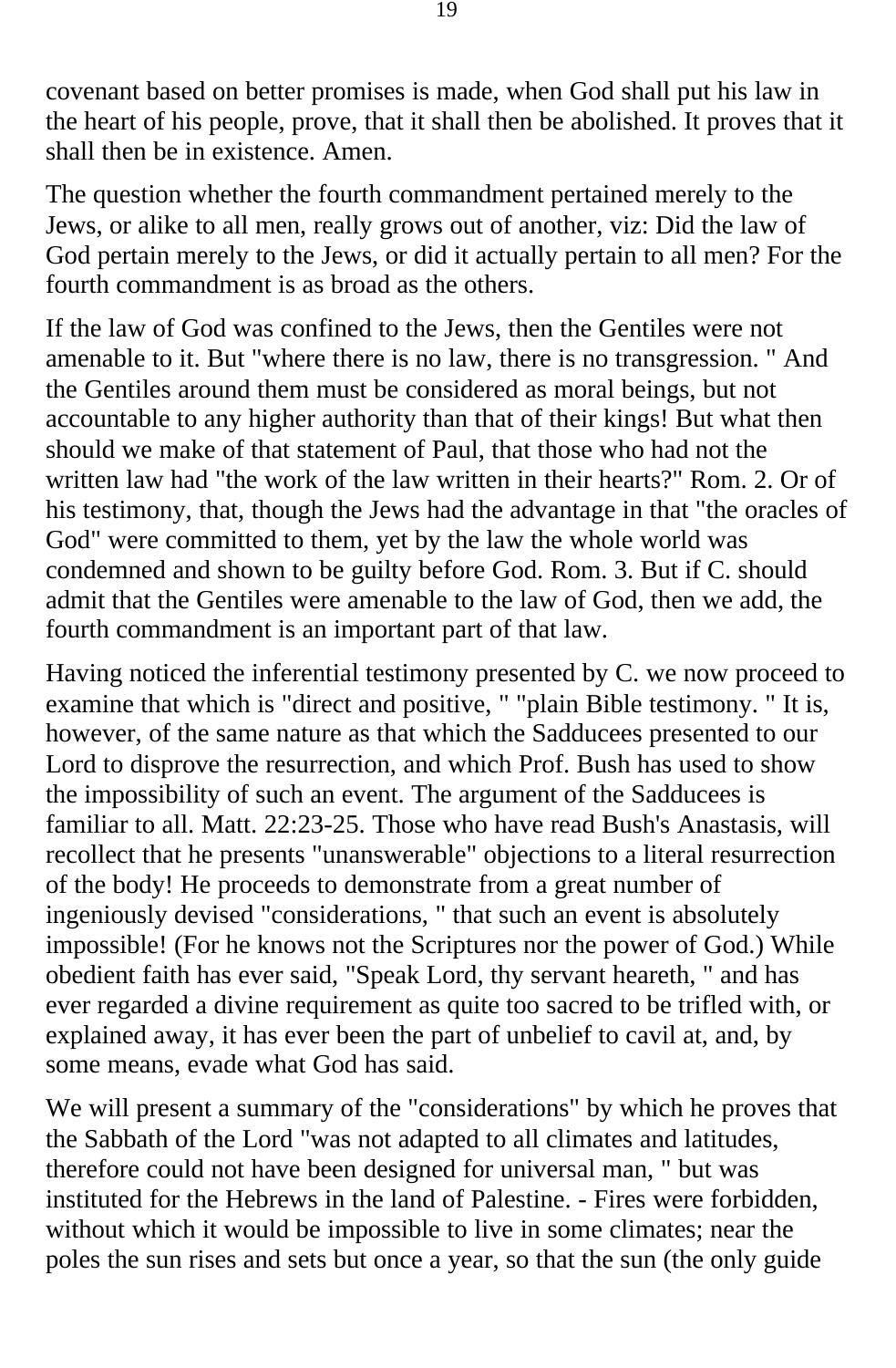in the Sabbath law) would give them but one Sabbath in seven years - day and night comprising a whole year there, and it would be impossible to regulate the time by clocks to correspond to Palestine - and finally, a day may be gained or lost by circumnavigating the globe to the East or to the West!

We cannot forbear to repeat the old adage that "Necessity is the mother of invention. " What could not be found in the word of God to show that the Sabbath was made merely for the Jews, to be kept in Palestine only, is abundantly proved by "these considerations!"

1. "Fire was not to be kindled on the Sabbath. " Was that a part of Jehovah's "royal law, " or was it a part of the "hand-writing of ordinances" containing directions "for a particular people" to observe in a "particular country?" It is given in connection with the penalty of temporal death for a violation of God's Sabbath, and also in connection with directions respecting the Tabernacle, and evidently pertains to none but the Hebrews. (The distinction between "the hand-writing of ordinances, " and "the royal law, " and the fact that the real penalty of the law was the second death, will be noticed in their place.) This direction was not burdensome to them in that land. As well might it be said, because they were directed to make extra offerings on that day, and as these offerings were not to be observed by other people, that the Sabbath was not designed for the Gentiles. But had C. "rightly divided the word of truth, " he would have put some difference between the holy and the profane, and not have hid his eyes from God's Sabbath. One of the great ideas of the grand Sabbath law, the fourth commandment, is mercy; and it is as much the act of mercy to kindle a fire in this climate as it was for the Pharisees to pull an ox from a pit, and it is less labor.

2. Relative to the people that have but "one Sabbath in seven years, " we ask whether this statement made by C. was in sober earnest, or thrown in for effect. Look at the Sabbatic law. We are to work six days because God made heaven and earth in six days - not in six thousand years- nor yet in six years; and we are to rest the seventh day - not a thousand years - nor yet one year, but one day, just as God did. That is the guide, "given in the Sabbath law. " - The first three days of the Creation week were reckoned without any sun. When the plagues were poured out on Egypt there were three days of total darkness. These according to the view of C. made but one long night! And there is yet to be in the fearful scene before us, a period when the vials of unmixed wrath from Jehovah's temple, shall be poured out on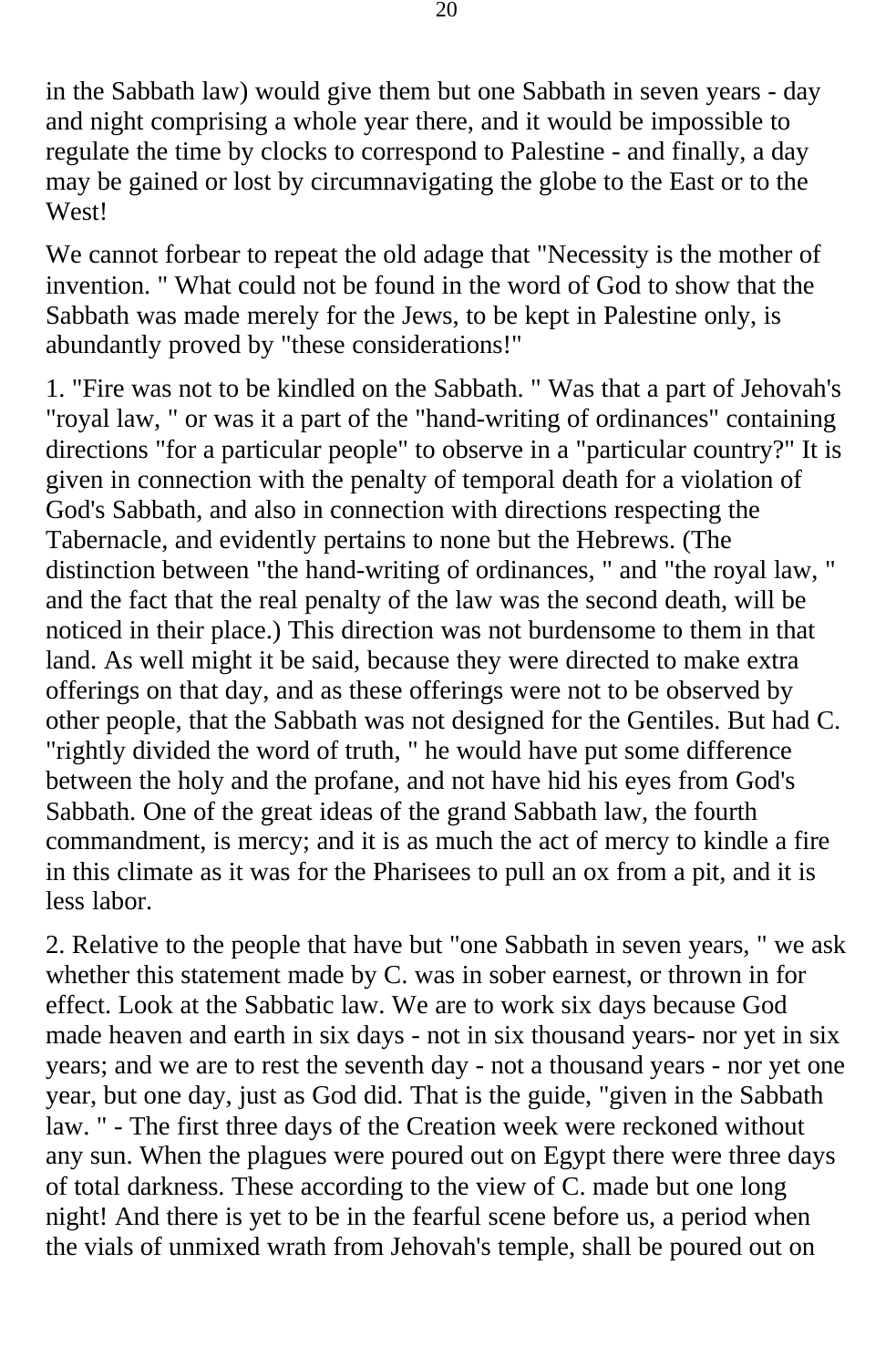the worshipers of the Beast, and of his Image, and on those who have his Mark, when the kingdom of the Beast shall be full of darkness, and they shall gnaw their tongues for pain. But we ask, May not time be reckoned even then, by those to whom "the plagues shall not come near?" Could it not be reckoned in Egypt? Was it not reckoned in the week of Creation? And finally, cannot Sunday be reckoned in the polar regions, or do men who have spent a year there, reckon it but one day?

We notice two methods of reckoning time:

(1.) By the sun. This would lead us to keep the seventh day as it comes to us. (2.) To regulate our time by Palestine. This would lead us to keep the Sabbath in part before the seventh day should come to us. The first is doubtless the scripture method; let either be correct, it can be followed. (See articles in Review and Herald, Vol. I. Nos. 9 and 12, "The time of the Sabbath. ")

3. Relative to circumnavigating the globe, we ask C. a question: Suppose that men were able to encompass the globe with the speed of a telegraphic despatch; suppose they could, for instance, be able to encompass it twentyfour times in one day, and thus gain twenty-three days, we ask how much weight such a circumstance would have in deranging dates? How much weight would it have in deranging his or your reckoning of Sunday? Verily, none. It is doubtless very difficult to keep God's Sabbath in the polar regions, (it is here, ) but it is not difficult to keep the day of apostolic "preference" either there or in circumnavigating the globe! When you are called to circumnavigate the globe, or to visit the polar regions, we will try to aid you further; till then we earnestly suggest the propriety of your obeying God.

We turn from the "oppositions of science falsely so called, " and listen to the "Scriptures of truth. "

Isaiah 56 is worthy of notice. The promise of gathering to God's holy mountain the outcasts of Israel, and the sons of the stranger, is here distinctly stated on the condition that they would keep the holy Sabbath. If you choose to do so, call this prophecy Jewish, these outcasts literal Jews, and this holy mountain, the land of their inheritance. Now where are these outcasts? Just where the Leader of Israel predicted: scattered among all people from the one end of the earth even unto the other. Deut. 28:64. See also Luke 21:24. What is the condition of gathering these outcasts together? The observance of the holy Sabbath! Isa. 58:13, 14. And if they can do it in every land under heaven, the sons of the stranger, [Gentiles,] who have the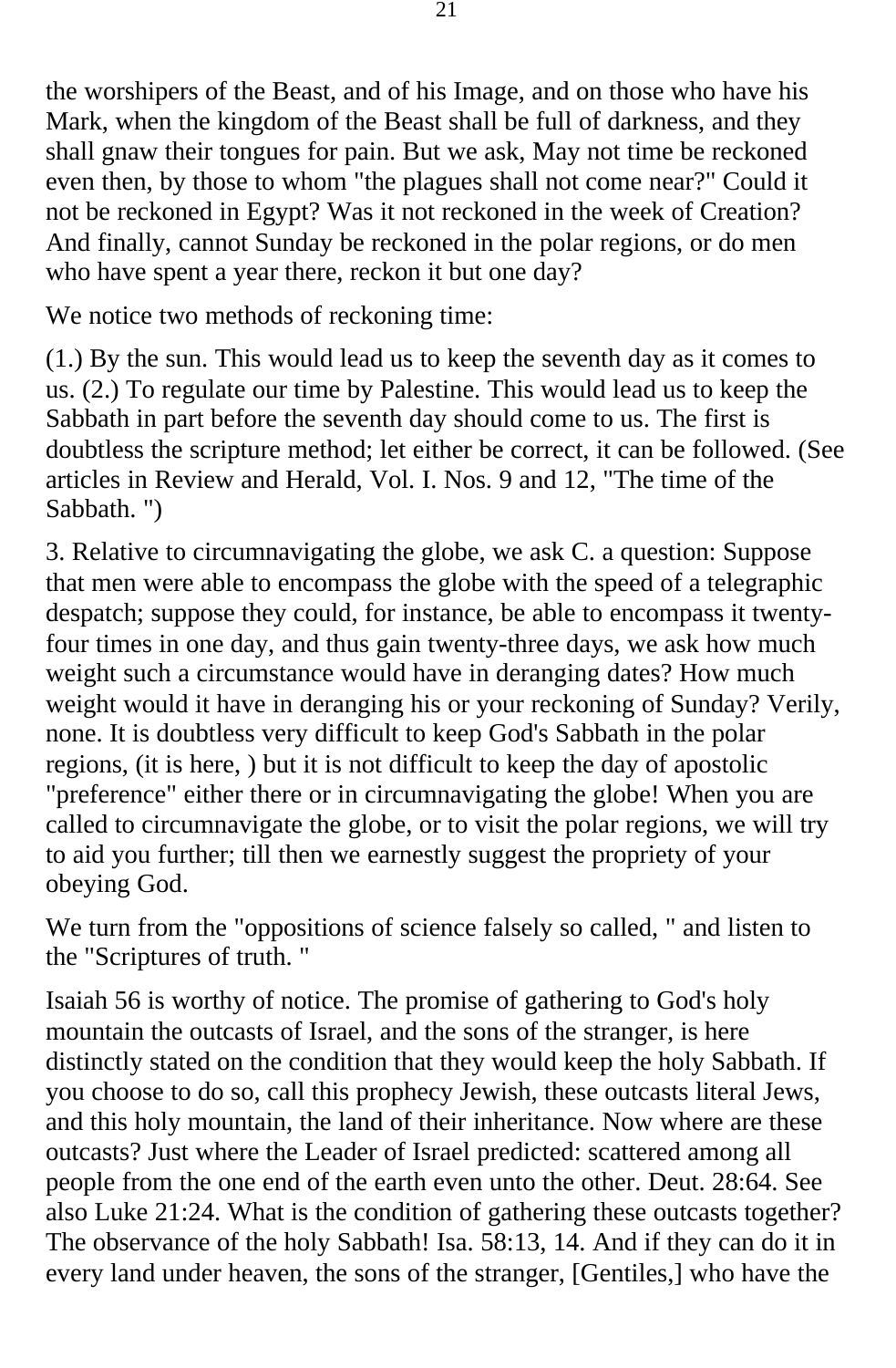promise of being gathered on the same condition, can do it also. Isa. 66:22, 23. "For as the new heavens and the new earth, which I will make, shall remain before me, saith the Lord, so shall your seed and your name remain. And it shall come to pass, that from one new moon to another, and from one Sabbath to another, shall all flesh come to worship before me, saith the Lord. " - Then if the Holy One of Israel be credited, we may consider one point established. When the dominion of Christ is from sea to sea, and from the river to the end of the earth, and the kingdom, and dominion, and the greatness of the kingdom under the whole heaven, shall have been given to the people of the saints of the Most High, all flesh shall come to worship before Jehovah from Sabbath to Sabbath, and from new moon to new moon. Then it is possible for the human family to observe the Sabbath over the whole globe! We appeal to C, if it be not so! All flesh will have the Sabbath, and the Tree of Life, as first designed, both of which were made before the fall. The Tree of Life shall yield its fruit every month, and thus shall its fruit be ready for those who shall come up from one new moon to another. Greatly indeed, must that heart be changed that fights God's Sabbath now, before it can be admitted to enter where the whole family of the redeemed shall observe it, and have free access to the Tree of Life. Fully do we coincide with the words of Jesus, the "Alpha and Omega:" "Blessed are they that do his [the Father's] commandments, that they may have right to the Tree of Life, and may enter in through the gates into the City. " Rev. 22:13-16.

C. having presented a groundless inference, and an amount of "philosophy and vain deceit, after the tradition of men, after the rudiments of the world, and not after Christ, " we inquire, Does not the word of God contain some better answer than all this? Yea, verily. The beloved Son of God has told us for whom the Sabbath was made, and his testimony would not have been disregarded, and an inference from the words of Moses chosen in its stead, were it not for the vain hope of making the Servant contradict the Son. Jesus was with the Father at Creation, [John 1:1-3,] he is competent to testify. The Father says of him, "This is my beloved Son, hear him. " We respond, Amen. He testifies in so many words; (his testimony is ultimate truth;) "The Sabbath was made for man. " Mark 2:27; 1 Cor. 11:9. Now look at one or two Bible instances of such expressions. "Man lieth down and riseth not: till the heavens be no more. " Job. 14:12. "There hath no temptation taken you but such as is common to man. " 1 Cor. 10:13. "It is appointed unto men once to die. " Heb. 9:27. We offer the following grammatical rule from Barrett's Principles of English Grammar, p. 29. "A noun without an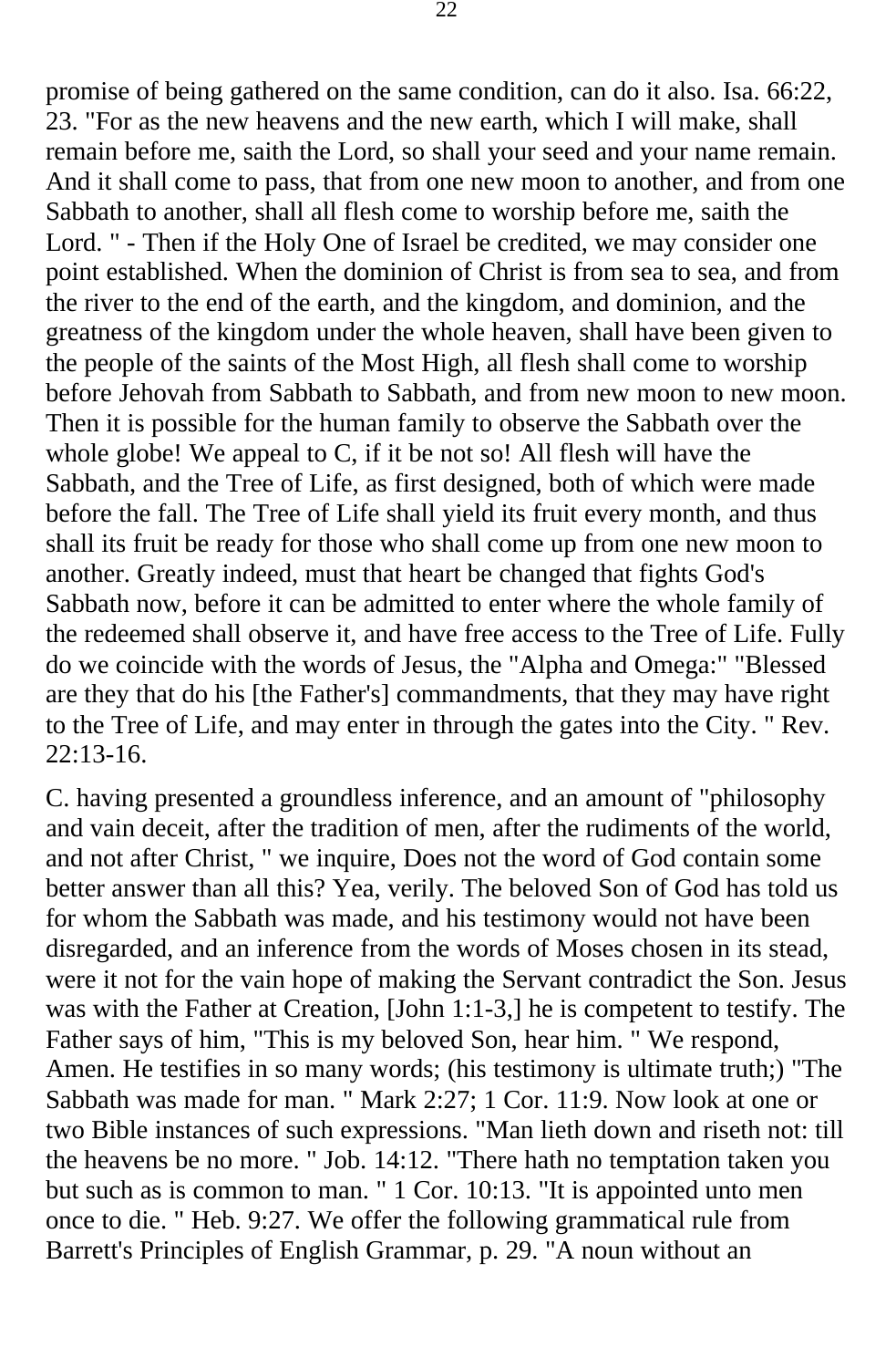adjective is invariably taken in its broadest extension, as: Man is accountable. " With the following points we submit the second question:

1. All flesh shall yet come to worship before Jehovah on the Sabbath. - God the Father.

2. The Sabbath was made for man. - Son of God.

"3. Does the New Testament require us, as Christians, to keep the Sabbath day?"

The artful manner in which this question is stated, is worthy the admiration of all Sophists. We have seen that the Sabbath was sanctified at Creation made for man - embodied in Jehovah's royal law. The question before us therefore is not, Does the New Testament re-enact the fourth, or any other of the commandments? But it is this, Does the New Testament abolish the law of God, and give us another in its place? The burden of proof therefore belongs to the opponents of the fourth commandment. For God having enacted his holy law and proclaimed it in person, it is the part of its opponents to show that it is abolished; not the part of its friends to show its re-enactment. We believe in its perpetuity and immutability, not in the reenactment of any part of it. For it is not like God to abolish a law and then re-enact it! That is something that he never yet did. The laboring oar, then, is in the hand of C.

Witness the effort which he makes to escape from the fourth commandment. He shows how lightly God the Father had ever regarded his Sabbath; he shows that the Lord Jesus Christ, the disciples, the holy women, who "rested the Sabbath-day according to the commandment, " and the apostles, Paul and Barnabas, all disregarded the Sabbath! And all of the above named, Paul and his company excepted, disregarded it before it was abolished! Apostolic preference for the first day of the week is then proved from Acts 20:7; 1 Cor. 16:1, 2. He then proves from 2 Cor. 3 that the ten commandments were all abolished, and then all but the Sabbath commandment are introduced into the new covenant! Then Rom. 14 is brought forward to prove that there is no difference in days, each being at liberty to keep, or to refrain from keeping, any day he pleases. The distinction between the royal law and the hand-writing of ordinances is next disproved! He sums up his argument and concludes with a chapter of Sabbath-keepers' absurdities? It is not without a serious effort that he excuses himself from keeping the fourth commandment. The attention of the reader is called to his excuses, while we weigh them in the scales of truth. Will they screen him from wrath in the day when "the penalty of the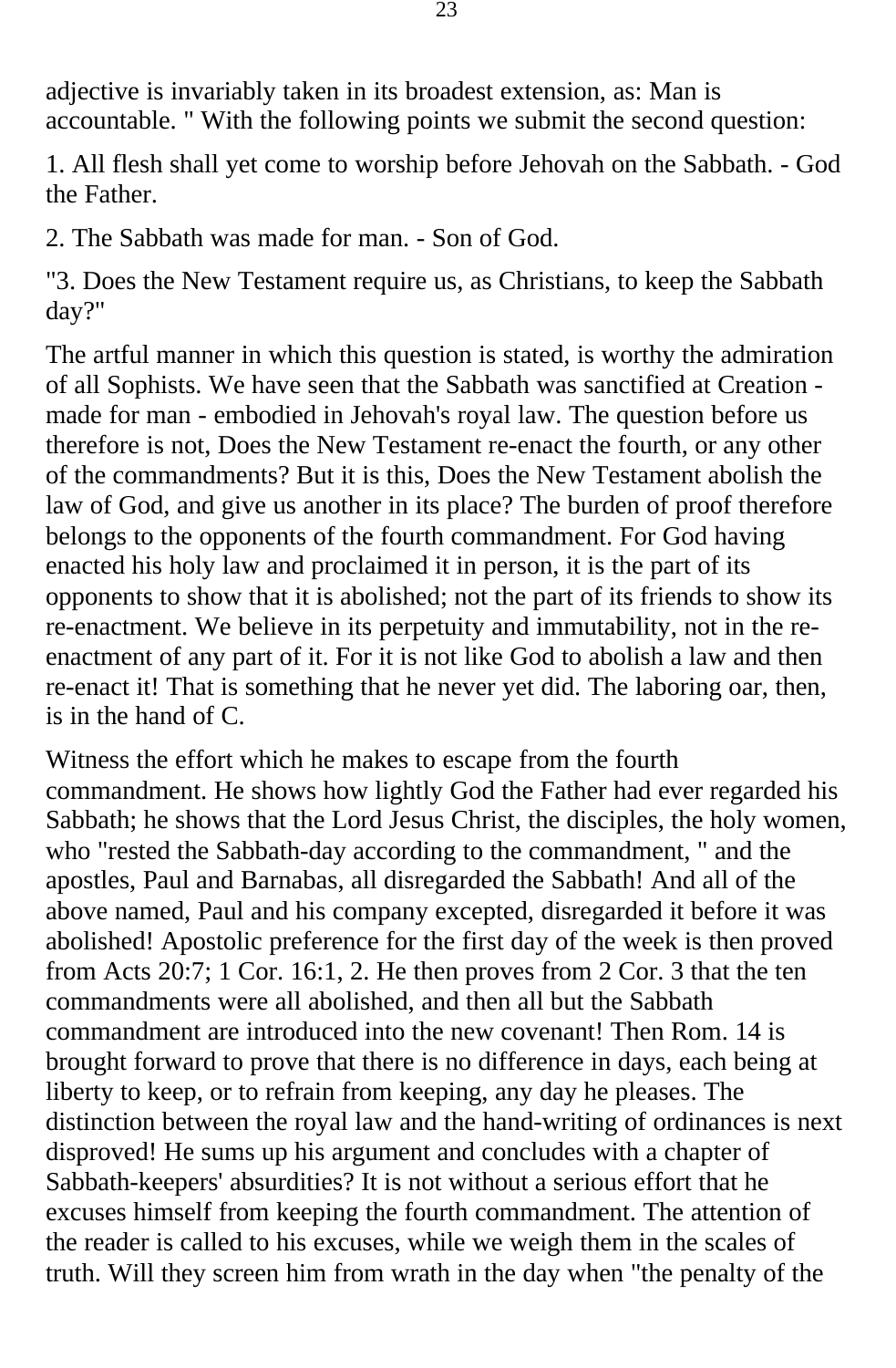law" shall be inflicted on "every soul of man that doeth evil?" Please notice, he passes over Matt. 5:17-19 where our Lord in his first sermon speaks out in distinct terms on the real point at issue, and begins with the accusation of Sabbath-breaking, presented by the Pharisees, and refuted by Jesus Christ. He speaks as follows:

"On this question of Matt. 12:1-8 was first read. The Pharisees accused the disciples to the Saviour of breaking the Sabbath-day; and he excused them by referring to David's eating the show-bread when he had need, and to the Priest's customary profanation of the Sabbath by doing more labor on that day than on any other (Num. 28:5, 10.) and tells the Pharisees that if they had understood the great doctrine of `mercy' which he came to establish, they would not have condemned the `guiltless. ' - He pronounced his disciples guiltless in doing what they did, and does not say but they would have been equally guiltless in doing any amount of labor. "

In order to aid the mind of the reader, and also to make C. speak out plain, we offer him one of three positions:

1. Christ excused his disciples by referring to others who had done wrong. (A poor excuse truly.)

2. Or the law always had been relaxed, changed, superseded, or abolished. (Then it was not relaxed by Christ.)

3. Or the acts of the priests, the act of David, and the acts of the disciples, were not, under the circumstances in which they were placed, contrary to the law of God.

The first two positions being too absurd to need refutation, all must agree upon the third. Now look at the facts in the case. What said the law of God respecting the Sabbath? "Six days shalt thou labor, and do all thy work; but the seventh day is the Sabbath of the Lord thy God: in it thou shalt not do any work. " Were the priests in their act of offering up sacrifices upon the Sabbath, at work for themselves, or for God? Not for themselves, but to obey God. Num. 28:9, 10. They were not doing what could be called "thy work. " But had they been engaged in slaughtering animals for their own use on that day, would they have been guiltless then? Verily not. Look at the case of David. 1 Sam. 21. He was fleeing for his life from Saul, the king of Israel. "He had need, " and as an act of mercy, "for there was no bread there but the shew-bread, " the priest gave him of it to eat. This, as an act of mercy was according to the law. "The weightier matters of the law" were "judgment, mercy and faith. " Matt. 23:23. Under other circumstances,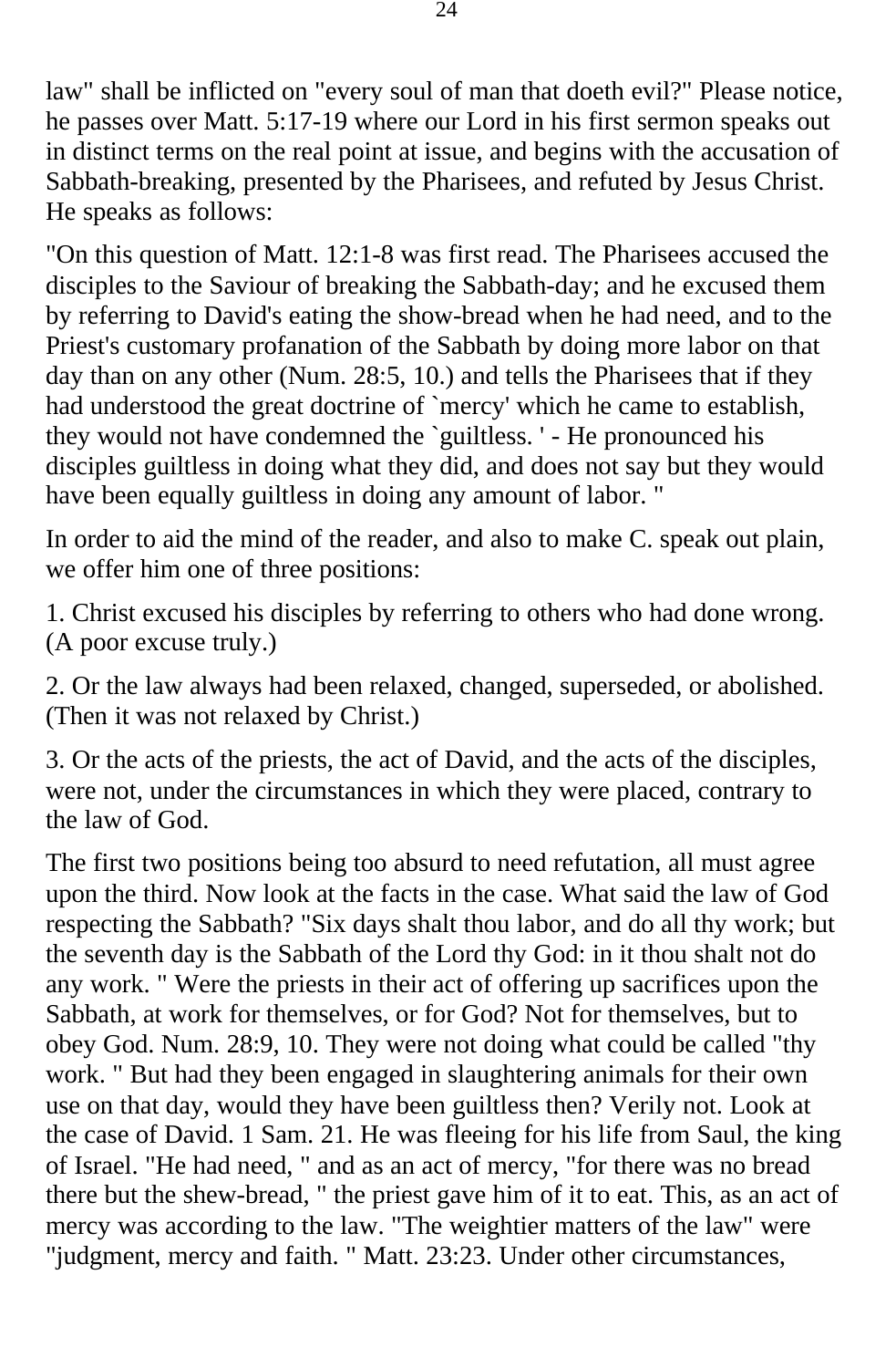though not expressly forbidden, it would have been wrong. Christ appealed to these circumstances to show that the disciples, in satisfying their hunger from the heads of wheat, were guiltless. Was there any chance "to answer him again?" Not any. But how "unreasonable it is for C. to insinuate from this chapter that any amount of labor would have been "guiltless" on the part of the disciples. If David and the priests would under other circumstances have been blameless in acting as they did, then might C. offer this chapter as proof, not merely that the law was slacked up in the days of Jesus, but that it always had been! It is not "hard for thee to kick against the pricks?"

"Mercy and not sacrifice" was not a new doctrine. Hos. 6:6. - It was one of the weightier matters of the law. Matt. 23:23.

"Instead of affirming, even by implication, the Sabbath law, all he says goes to receive them from its obligation. He says he is greater than the temple, hence, has a right to change or supercede its ceremonies; and that he is Lord even of the Sabbath-day, hence, has a right to dispose of it as he pleases even to abrogate it: - he and his disciples are not subject to it. It is not recorded that either he or his disciples refrained from doing any thing on the seventh day because it was the Sabbath, except the women who delayed going to anoint his body till the Sabbath was over: but they probably did this more from fear of the Jews than for reverence for that day: for Jesus and his disciples often did more than that on that day. He healed on the Sabbath-day and commanded the healed to carry their beds and justified his conduct by saying, `my Father worketh hitherto and I work;' as if he had said, my Father is not subject to the Sabbath law neither am I; and as he is so is his disciples. "

We have already shown that there was no act of relaxing or destroying "the Sabbath of the Lord, " on the part of Jesus. He justified the disciples on the same ground that he justified the priests in the temple, and David's act of eating the shew-bread; so that the law was no more relaxed or slacked up then, than it always had been!

Though Christ was greater than the temple, he was not greater than him who dwelt therein. John 14:28; Matt. 23:21. He was not greater than the law contained in its ark, [Ps. 138:2,] for he submitted to its curse and died "the just for the unjust. " - Gal. 3:13; 1 Pet. 3:18.

The fourth commandment was no more a temple ceremony that were the other nine! But even with the temple ceremonies Jesus did not meddle; he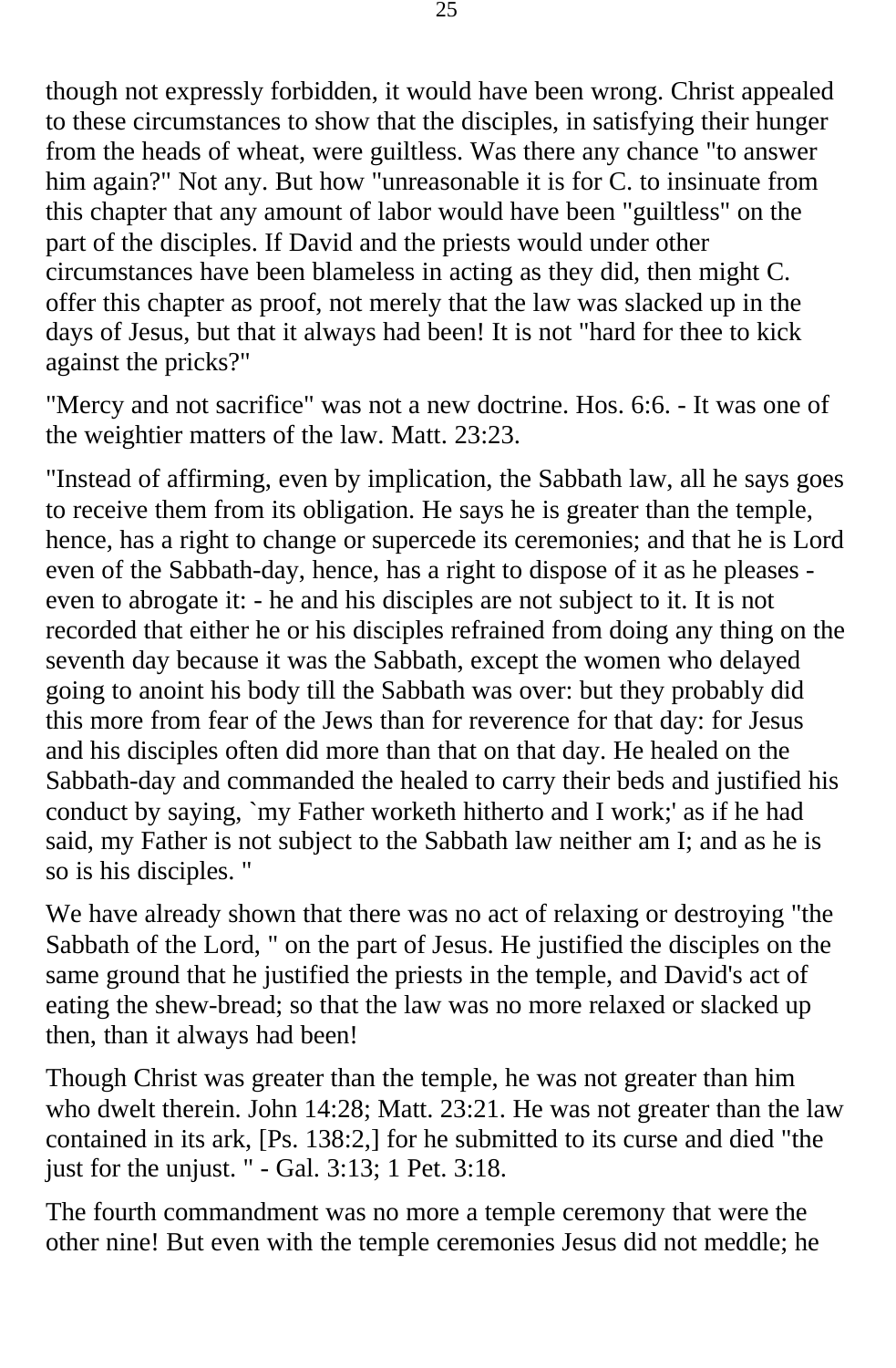was not a priest upon earth; his priesthood, which was to "supersede" the Levitical, did not commence till his ascension. Heb. 8.

The Son of man is the Lord of the Sabbath, even as the husband is the lord of his wife. See Mark 2:27, 28; 1 Cor. 11:9; 1 Pet. 3:6; Gen. 18:12. Not to abrogate, abolish, put away, or destroy, but to cherish, protect, and defend. He is the Lord of his people - he is our Lord Jesus Christ. Not to abolish not to abrogate - not to destroy us - but to lay down his own life for us, and to "come again" and take us to himself. Rom. 14:9; John 14:1-3. "God is not the God of the dead, but of the living. " Matt. 22:32. Jesus Christ is not the Lord of dead types and shadows, but of "the lively oracles!" Amen.

In taking leave of Matt. 12, we ask, Whether an act shown by our Lord Jesus Christ to be in accordance with that weightier matter of the law, mercy, and therefore no violation of the law, will justify C. in open, willful violation of the fourth commandment? If he be "weighed in the balances" of Matt. 12, his own chosen scales, will he not be "found wanting?"

"It is not recorded that either he, or his disciples, refrained from doing any thing on the seventh day because it was the Sabbath. " (Witness the art used here; why did he not show where they ever violated the fourth commandment?) But we ask, Where is it recorded that they refrained from theft out of respect to the eighth commandment? Nay, is it not written that one of the twelve was a thief? John 12:6. How far would that fact go to show that he relaxed the eighth commandment? He repeated it, indeed, as he did all the commandments on the second table, but we inquire respecting his acts. Why not prove from John 8:11; Matt. 21:31, that Jesus relaxed the seventh commandment? Or from Luke 14:26, that he relaxed the fifth?

We regret that the Sabbath is so far from being a "delight" to C., [Isa. 55:13,] that he even calls in question the motives of those who observe it! - The holy women did not keep the commandment, because they wished to obey God. O, no. - It was "from fear of the Jews. " We have read, indeed, that the disciples were once assembled on the first day of the week with closed doors "for fear of the Jews, " [John 20:19,] but of the women who were fearless enough to follow their Lord at an hour when his disciples forsook him and fled, it is recorded that they "rested the Sabbath-day, according to the commandment. " Whether an outward act "for fear of the Jews" would be "according to the commandment, " may be judged from reading the commandment itself: "Remember the Sabbath-day to keep it holy. " The holy women kept the fourth commandment - the Holy One and the Just had done no less. John 8:29, 46.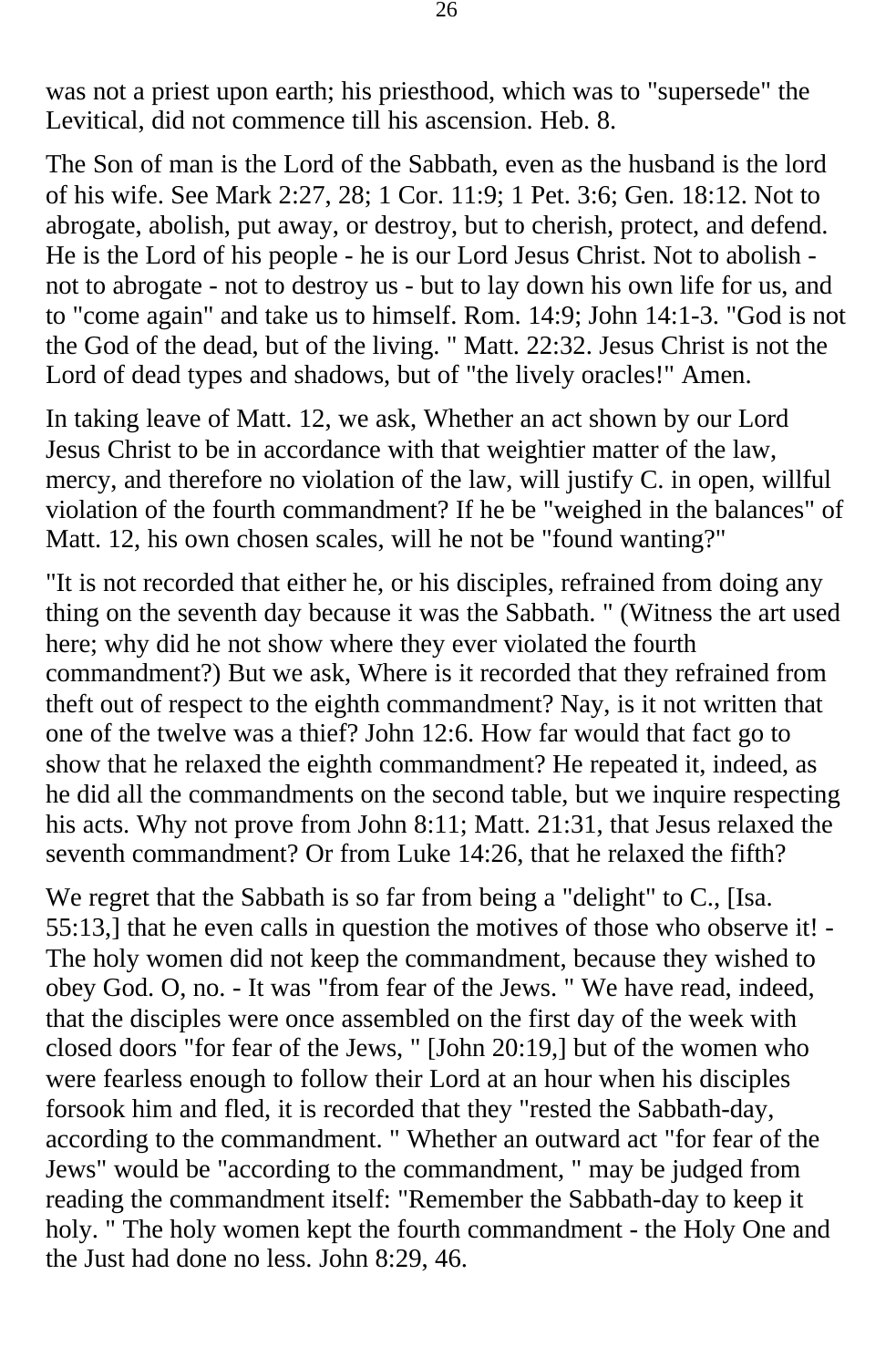Jesus "healed on the Sabbath-day!" True, he did. Was it not lawful to heal on the Sabbath-day? Luke 14:1-6. Nay, was it not in an eminent degree proper, that the day which was hallowed for man, should be honored with the most of his merciful acts? We can hardly refrain from expressing the opinion, that, had the first day of the week been thus honored, C. would have urged that consideration in its behalf!

Jesus directed a man to carry his bed on the Sabbath. Very good. This, like the work of the priests on the Sabbath, was not an act of his own pleasure or profit. The carrying of the bed, considered as a burden, was a mere trifle. That it was not such a burden as God had forbidden may be seen by comparing Jer. 17:21-27; Neh. 13:15-20.

But God the Father lightly esteemed the Sabbath-day. "My Father worketh hitherto and I work. " How had God the Father worked hitherto? By his acts of Providence, and by the acts of his mercy continued to the human family, as well on the Sabbath as on other days. The earth continues its revolution on its axis, and in its orbit; the moon also, and the planets continue their usual course, impelled by the power of God; the rain falls, vegetation continues its growth as usual, and God watches over, and preserves the lives of men. Those acts may in the estimation of C. show Jehovah's total disregard for his Sabbath, but we ask, if so, did they not also on the first seventh day of time, albeit it is said he rested? Jehovah's own language, however, may be read in "the Scripture of the prophets. " Isa. 56; 58; Jer. 17.

Jesus, who upholdeth "all things by the word of his power, " [Heb. 1,] broke the Sabbath in the same manner that his Father had. For he performed many good works on the Sabbath, and declared (this is something that the Pharisees and our opponents have always denied) that "it is lawful to do well on the Sabbath-day. "

But he declares that he had kept his Father's commandments. - John 15:10. Shall it be said of him, as it may too often be said of men who make a like declaration, that his acts directly contradict his profession? Or will it be said that the fourth is not one of his Father's commandments? But it will be noticed in the text quoted that we are required to keep his commandments, even as he had kept his Father's commandments. If he kept only a part of them, and abode in his Father's love, we may pursue a similar course with the commandments of Jesus, and abide in his love. But who does not know better than that? "This is the love of God, [the Father.] that we keep his commandments. " 1 John 5:3. "If ye love me, [Jesus,] keep my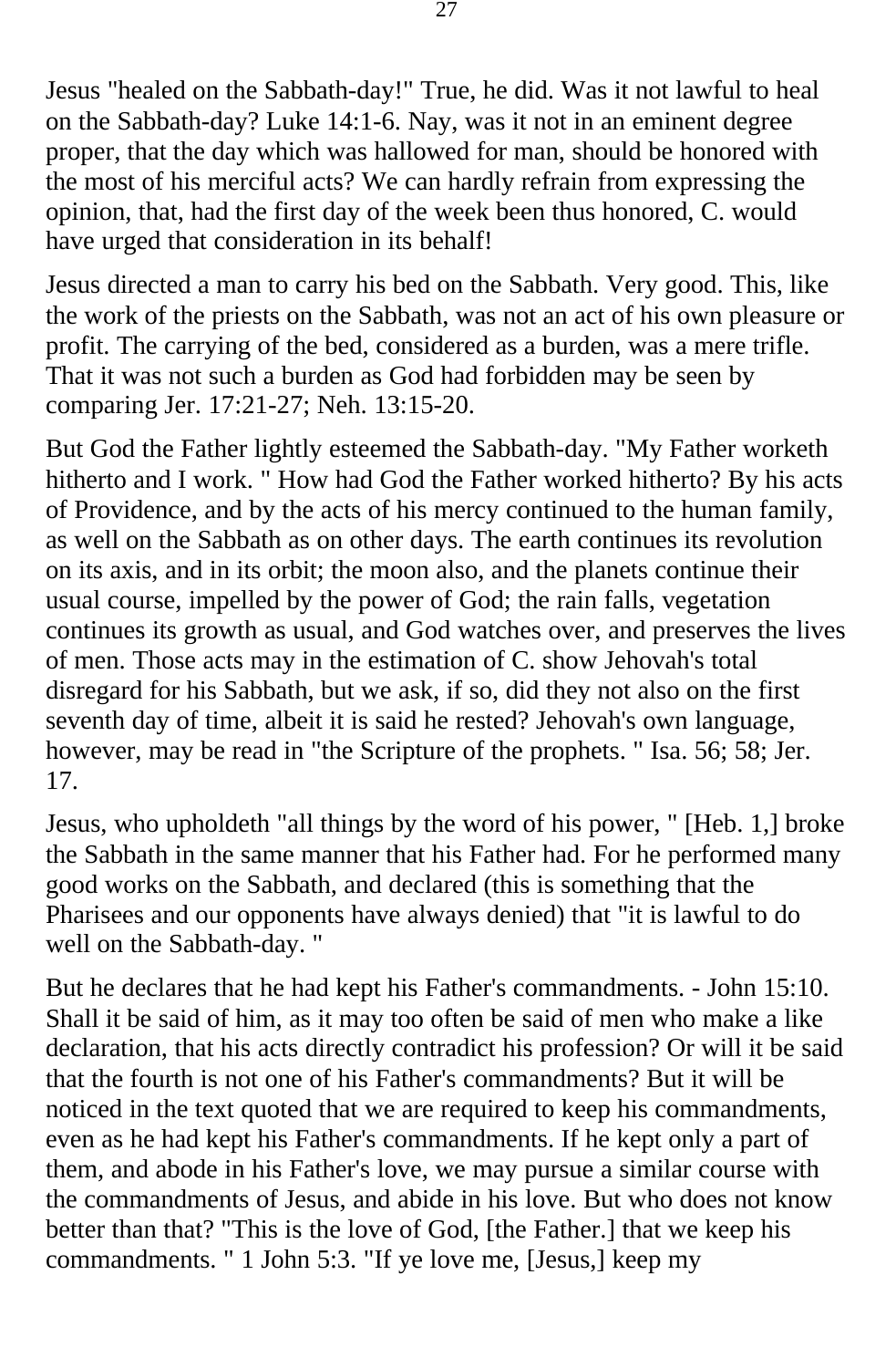commandments. " John 14:15. And we add, those that retain that which they "have heard from the beginning" [John 1:1; Gen. 1:1; 2:1-3] will "continue in the Son and in the Father. " 1 John 2:24. They will "keep the commandments of God, and have the testimony of Jesus Christ. " Rev. 12:17.

Christ was made subject to the fourth commandment, in the same sense that he was to the whole law. Hear the apostle Paul: "God sent forth his Son, made of a woman, made under the law, " Gal. 4:4. The disciples were not greater than their Lord.

We take leave of the position of C. relative to the Gospels, with these remarks:

1. Christ came to "magnify the law, and make it honorable, " [Isa. 42:21,] but he relaxed its obligation, even before God had abolished it!

2. He "came to fulfill" the law, yet justified the violation of its fourth precept!!

3. He did more against the law than its worst enemy could have done; for while it was yet in existence, (as all must admit, ) he justified its violation, and then relaxed its claims so that it could not take hold on its transgressor.

4. James says that "whosoever shall fail with respect to one precept hath become guilty of all. " [Macknight.] Jesus himself failed with respect to the fourth commandment and became guilty of all!!!

5. "Sin is the transgression of the law. " According to C., [note also John 9:24.] Jesus was a sinner. But according to the beloved disciple, "In him is no sin. " 1 John 3:4, 5.

But as it was a mistaken notion with the Pharisees in regarding the "mint, anise, and cummin" of the law, as above its "weightier matter, " "mercy, " that led them to make these charges against him who had kept his "Father's commandments, " and had ever done "those things that please him, " we ask if C. may not be laboring under a similar mistake? Whether or not, that which C. has presented from the Gospels, will cause Jehovah to "have him excused" from obeying the fourth commandment, is now submitted to the reader.

The patient attention of the candid is asked, while we now attempt to follow C. through the book of Acts. We will present as concise and definite a statement of his views as possible.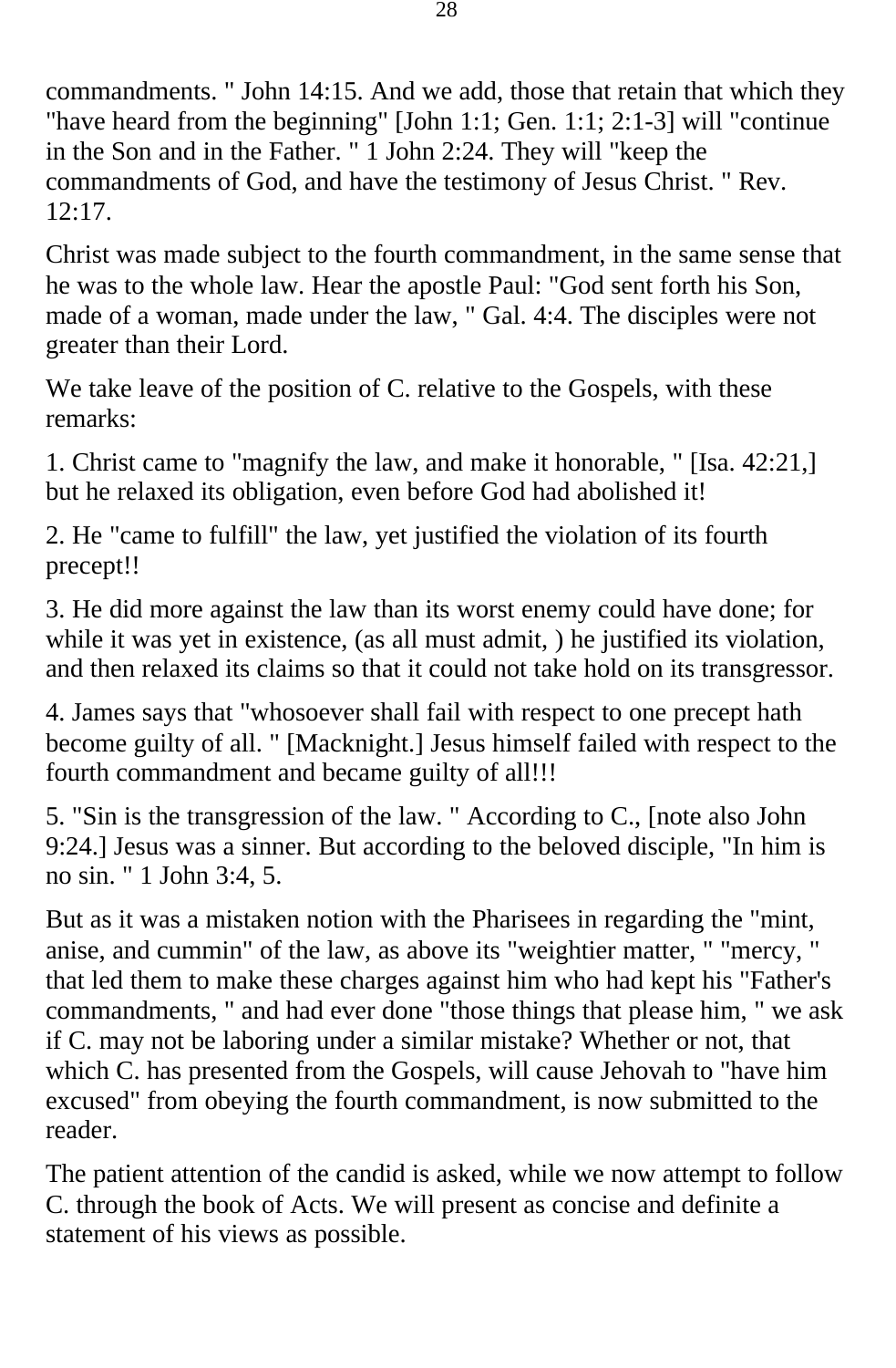1. The meetings attended by the apostles on the Sabbath were generally under the control of the Jews. This accounts for them, 2. The historical mention of the Sabbath, proves no more for it than a similar mention of the Passover, Pentecost &c. proves for them. The same argument from the New Testament that would prove the perpetuity of the Sabbath, would prove the perpetuity of the Jewish feasts also. This proves too much therefore proves nothing to the point. 3. Paul traveled on the Sabbath, (Acts 13:13, 14, ) and "chose a time to start from Philippi to Troas (a sail of five days) that would cause them to sail on the Sabbath-day!" Acts 20:6, 7. 4. They then waited at Troas six days till the time for the disciples' meeting came, which was the first day of the week. "No mention is made of their having a meeting there on the Sabbath. This shows that the apostles and disciples did not respect the Sabbath, as such, either as to traveling, or as a day of worship, but chose to meet on the first day of the week in preference. "

We have often heard it remarked that drowning men will catch at straws, but we are sorry to see it so clearly proved in the case before us. We have traced the windings of C. through the Gospels, and shown (as we trust) the falsity of the view that charges Christ and his apostles with the sin of breaking the fourth commandment. He now tries from the Acts of the apostles to show that they had no regard for the Sabbath, but preferred the first day of the week in its stead. He has not told us what had become of the fourth commandment; perhaps he is preparing the way to do so.

1. That many of the meetings attended by the apostles were under the control of the Jews is very true. But it is quite remarkable that while we read of Paul's sojourn at Corinth (the very place where C. will show hereafter, that they were "accustomed to meet on the first day for worship") we read that he wrought at his trade, and preached in the synagogue every Sabbath. And this he did for a year and six months, persuading both Jews and Greeks, thus spending seventy-eight Sabbaths. Acts 18:1-11; 17:1-3. As this was Paul's manner respecting the Sabbath, we ask, what was his manner respecting Sunday? Not one word is uttered respecting stated, or indeed any worship on that day, and it is not improbable that it was one of the days on which he wrought at his trade. This may not prove that the fourth commandment is binding on us, but it does indicate that Paul's preference for Sunday was not very strong. But let us look a little further. Paul tells the Ephesians that he had "kept back nothing that was profitable" unto them. Acts 20:20. But did he ever intimate to them that Sunday had taken the place of the Sabbath of Jehovah? But let us find a place where the apostles preached to the Gentiles. We pass over the account in Acts 16:13, and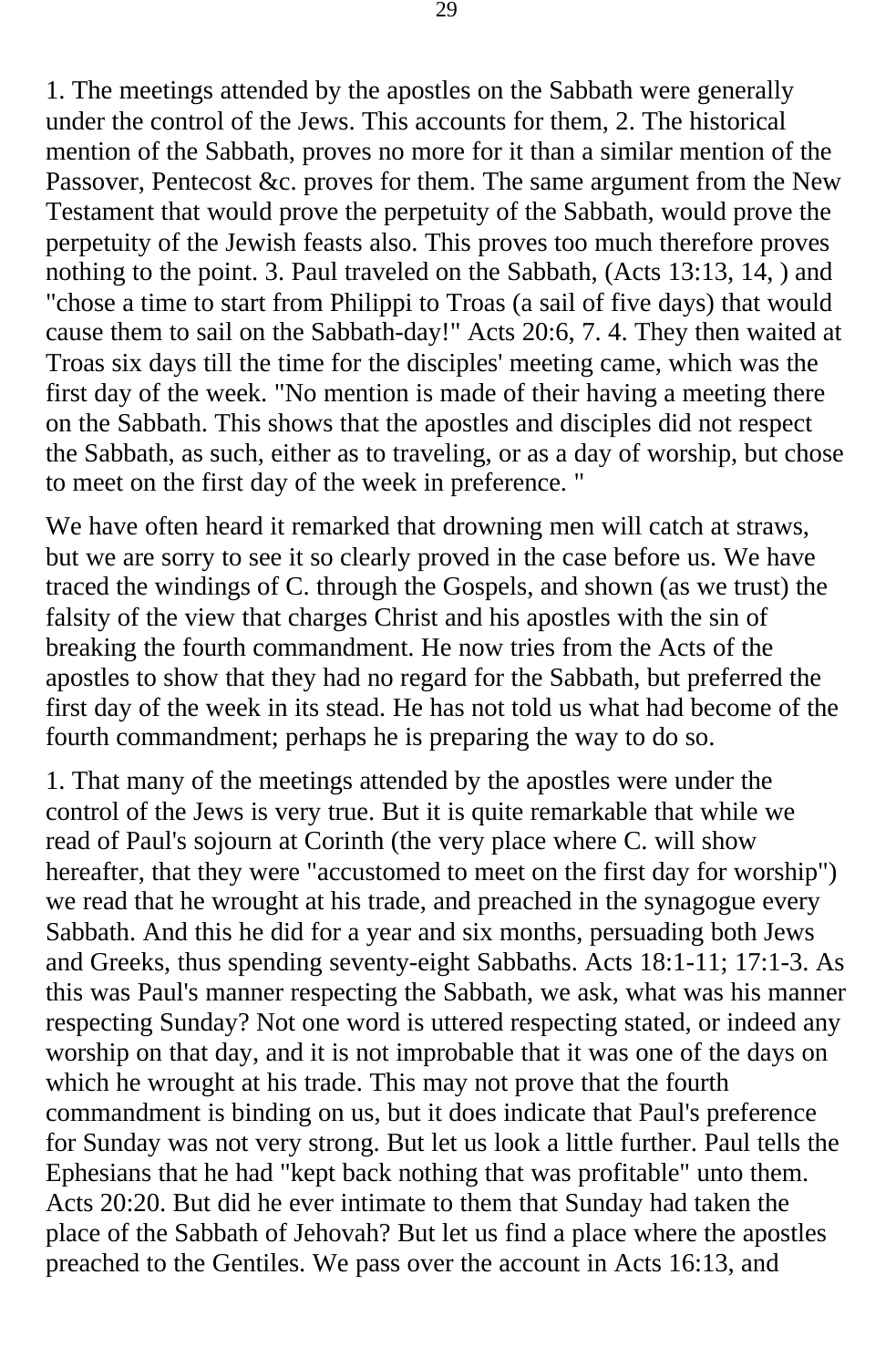notice the account given in Acts 13:42-44. We there learn that Paul, after preaching on the Sabbath in the synagogue, was requested by the Gentiles to preach to them the next Sabbath, which he accordingly did. Is it not remarkable that he should not have said. You need not wait the space of a week, to-morrow is the day of apostolic preference, on that day therefore come and hear? What would C. have said had a like request been made to him? Have we found any thing as yet to excuse C. in willful disobedience to the fourth commandment?

2. The book of Acts, indeed, contains the record of institutions which are done away, as well as of those still in force. The institution of the Sabbath, made for man at Creation; the ordinance of circumcision, made in the days of Abraham, for his literal seed; the ordinances of the Jewish Church, made for it at the Exodus; the ordinances of the Christian Church made for it by our Lord, are nearly all mentioned. Shall we conclude then that all are abolished, or that all are in force? We will do neither. The Apostle to the Gentiles speaks; hear him: "Having abolished in his flesh the enmity, the law of commandments contained in ordinances. " Eph. 2:14-16. The ordinances of the Jewish Church were abolished; the ordinances of the Christian Church have taken their place. The Sabbath is not a Church ordinance, but, like the rest of the moral law, pertains to men as men, not as members of any Church, but as moral beings accountable to God's government. Hence, it is not relaxed, amended or abolished, by any change of dispensation! The feasts of the Jews, the Passover and unleavened bread, the Pentecost &c., were embodied in the hand-writing of ordinances. The Sabbath is embodied in the fourth commandment of the royal law. The hand-writing of ordinances is abolished. Col. 2. The royal law is in full force. James 2. It is submitted, therefore, whether the same argument that establishes the ancient Sabbath of Jehovah, establishes the Jewish feasts also. We have been looking for something against the fourth commandment. C. has discovered that Paul did not keep the Sabbath. We will now examine his proof.

3. As proof that Paul did not regard the fourth commandment, C. presents Acts 13:13, 14, to show that Paul arrived at Antioch in Pisidia on the Sabbath, and thus broke the rest of the Lord's Sabbath. Is this inference sufficient to prove that Paul violated the law of God? - Rom. 7:25; 8:1-7. Is it stronger than that by which infant baptism is proved? Acts 16:15, 33. Or the one by which purgatory is proved? Matt. 12:32. Or the doctrine of probation for the dead? 1 Pet. 3:19, 20. Or the doctrine of the transmigration of souls? John 9:1-3. Would the rulers of the synagogue have been very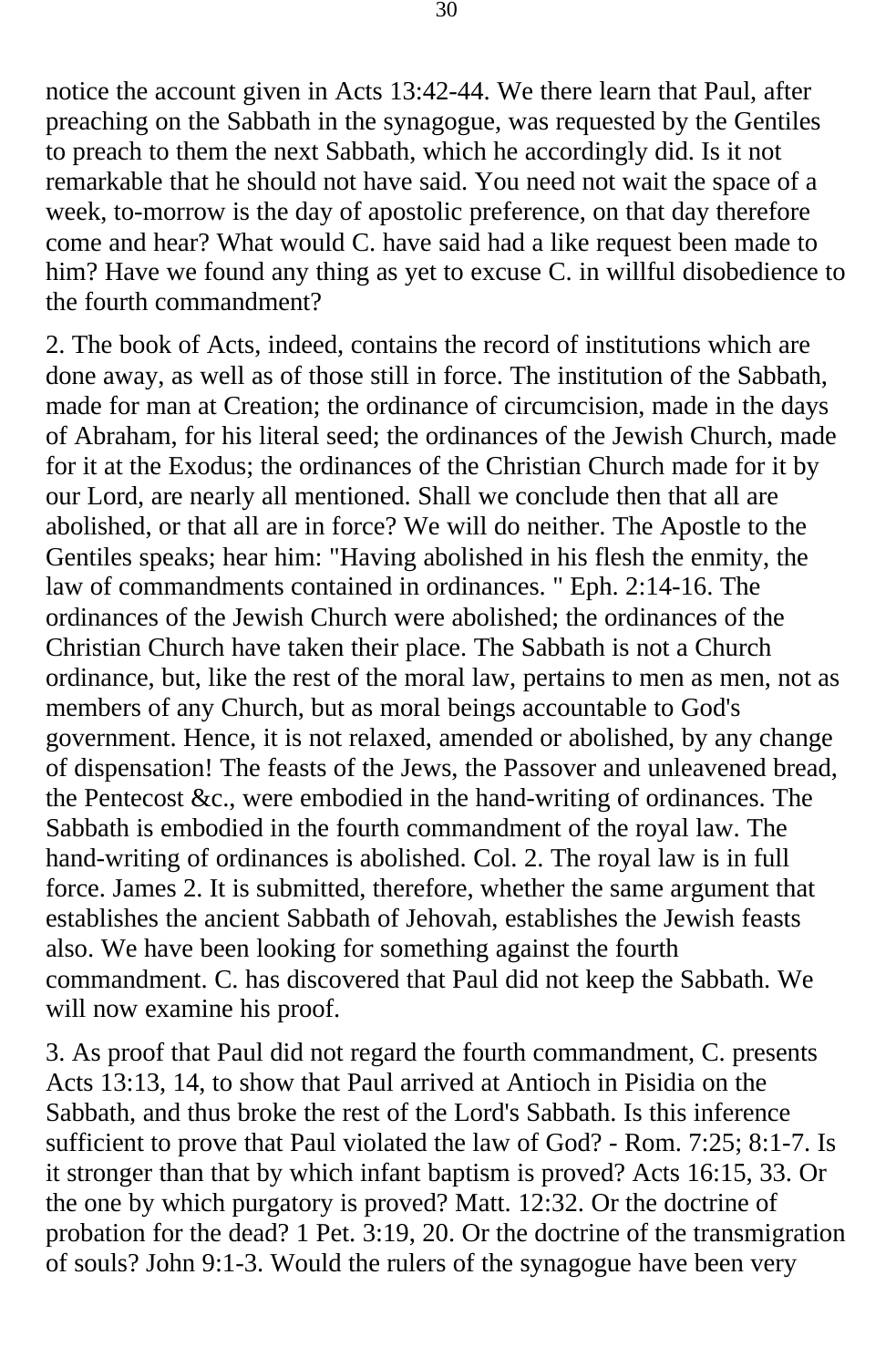likely to extend to Paul a courteous invitation to speak, if he had just broken the Sabbath?

The account of Paul's voyage from Philippi to Troas next claims attention. We inquire then, did Paul by this act break the fourth commandment and teach men so? That he journeyed on the Sabbath from choice, is all assertion! Before it can be proved that there was any act of breaking the fourth commandment on the part of Paul, it ought to be shown that the distance was such that he could not expect to reach the port of Troas before the Sabbath; [Acts 16:11, 12;] as it now stands they might have been driven of adverse winds, as he was on his voyage to Rome, so that a sail of two or three days might have been more than doubled. And even then, there is no evidence that they might not have kept the fourth commandment on the water, by resting on the Lord's day, and by solemnly dedicating themselves to him.

The moral character of Paul ought not to be impeached without better testimony! Why did not C. discover that the children of Israel, while carrying the Ark of God around Jericho, were violating the fourth commandment contained in that Ark? For one of the seven consecutive days on which they carried it, must have been the Sabbath. Josh. 6. But as Paul, a long time after this, speaks directly on the point, he shall have liberty to defend himself. Hear him: "I have committed nothing against the people, or customs of our fathers. " Acts 28:17. And if even the Jews neither spake nor showed any harm of him, [verse 21,] we think the fact ought to "shut the mouths of gainsayers, " and convince them that they had laid a "grievous complaint against Paul, which they cannot prove!" Acts 25:7. Perhaps, however, false witnesses might be set up, as in the case of Stephen, [Acts 6,] to testify that he had not ceased to speak blasphemous words against the law. Rom. 7:12. Shall this kind of proof that Paul violated the Sabbath be called "plain Bible testimony?" We assure all, that if it cannot stand now, assuredly it will not, when "the hail shall sweep away the refuge of lies, and the water shall overflow the hiding place. " Isa. 28:15-17; Rev. 16:17-21. Would it not be better to make the truth your refuge against that fearful scene? Ps. 91; 119:141, 151; 111:7, 8; Isa. 24:5, 6. Having endeavored to vindicate the character of him who has ever "magnified his word above all his name, " also that of the Messiah, the disciples, the holy women, and the apostles, Paul and Barnabas, from the serious aspersions thrown upon them, we take leave of this part of the subject, requesting the candid reader to decide whether they are on the side of the fourth commandment, or on the side of those who trample it under foot. Ps. 1, 21, 22.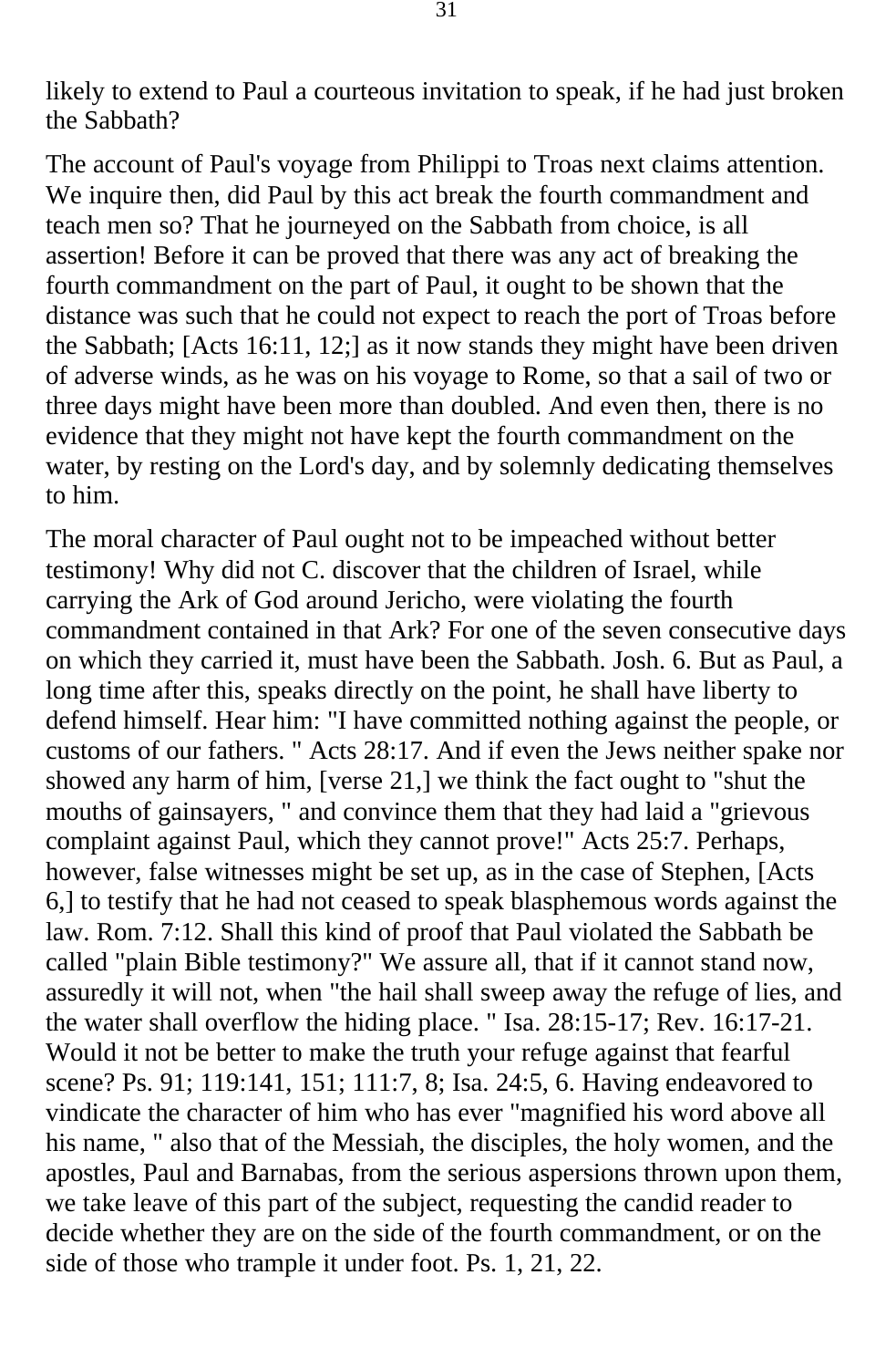4. We now inquire into the evidences on which it is asserted that Paul preferred the first day of the week, to the day that Jehovah hallowed for man. As C. has nowhere shown what has become of Jehovah's Sabbath, except that Christ relaxed it, and that his followers did not keep it "according to the commandment, " we feel interested to see what he will make out for its apostolic rival, the first day of the week.

The silence of Scripture respecting the manner in which Paul spent the six days at Troas cannot be taken as evidence that they had no meetings during this time. For consider that Paul was on his journey, hasting if it might be possible "to be at Jerusalem on the day of Pentecost. " Acts 20:16. That that numerous company of brethren should be waiting there six days in order to have Sunday come, (a day which God had never set apart, ) in order to get the disciples together, would indicate that the disciples were much more attentive to worldly business, than to the company of the great Apostle. - But the same silence is preserved respecting his abode in Greece three months, his abode at Tyre seven days, his sojourn at Cesarea many days. Verse 3; 21:1-10; 9:43.

As there is no precept for Sunday-keeping, those who wish to observe it, have but one way to obtain directions. How did Paul, in this the only instance that can be hunted up, keep the Sunday? - For it is not to be presumed that Paul's example can be improved upon, otherwise it is an imperfect example, and should not be followed.

We inquire then respecting their coming together to break bread. As we are to follow this pattern, we ask, When did Paul break bread? If our method of reckoning time (from midnight) was followed, which is not very probable, then this act of breaking bread was upon the second day of the week, as it took place after midnight. The question would then be fairly before the mind, Shall we be governed by apostolic preference for Monday, or by our preference for Sunday?

But if the Bible method of reckoning time (from six o'clock P. M.) was followed, which is much more probable, it would then appear that they came together at the close of the holy Sabbath, for an evening meeting. (Does it not read like one?) Paul preached to them, broke bread early Sunday morning, and then started off on his long journey to Jerusalem!! Then it would be clear that he waited till "the Sabbath was past, " had a farewell meeting all night with the disciples, and started "early in the morning, the first day of the week, " for the city of his fathers.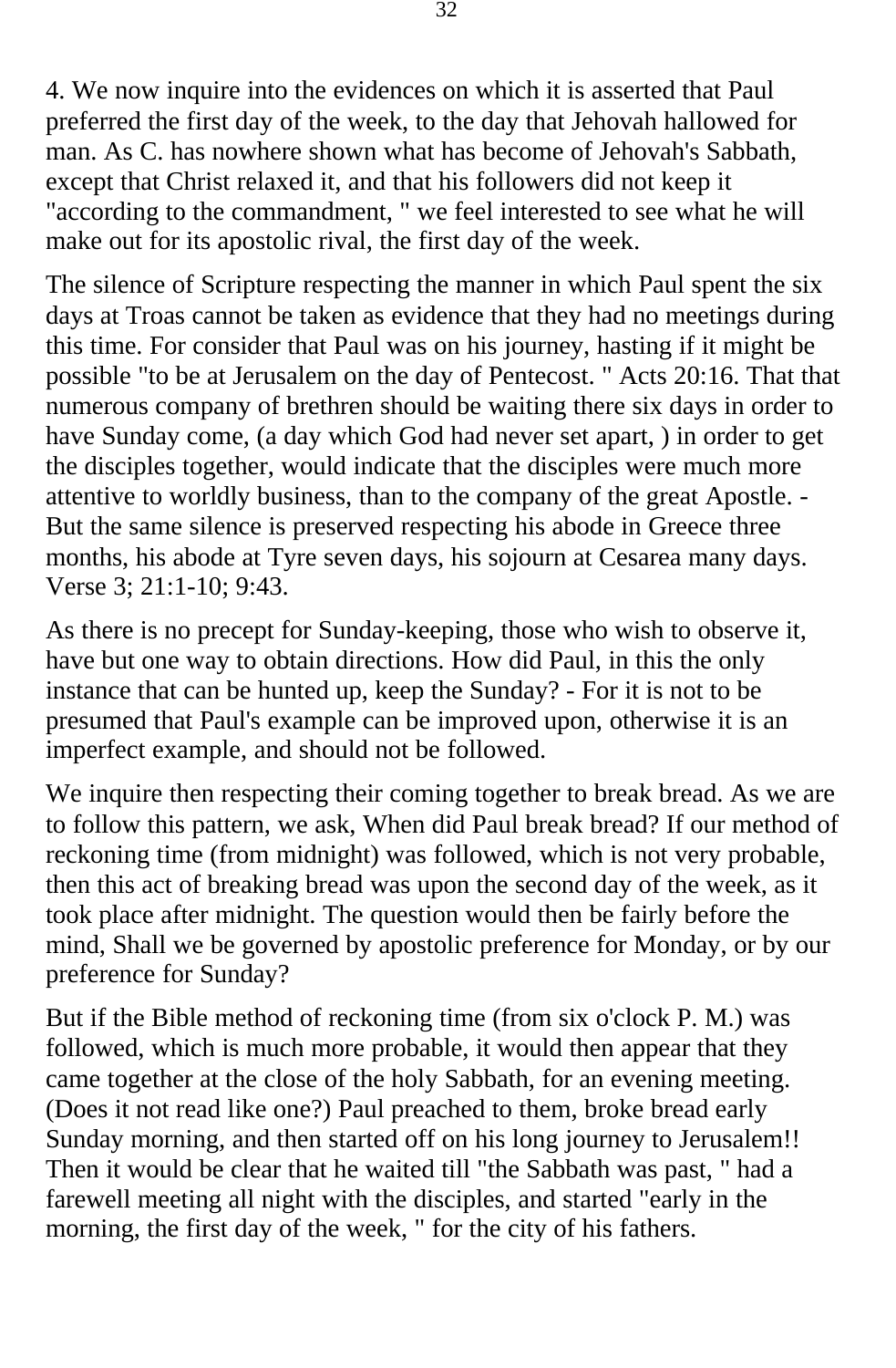Suppose, however, that the example on which C. rests, could be well sustained. How much does it prove, when we consider that "the breaking of bread" was instituted on Thursday eve [Matt. 26:26-30,] and at one period celebrated daily, not merely by the Church at Troas, but by the apostolic Church at Jerusalem? Acts 2:41-47.

We hope to be pardoned for the following quotation; it is the best summing up of the evidence from this text, that we have ever seen. It was not written by a Sabbath-keeper.

"You who infer, because St. Paul and the disciples at Troas, spent the whole night of the first day of the week in praying, preaching, and heavenly conference, in regard he was to leave them and depart on the morrow; therefore, St. Paul and the disciples at Troas met that night to keep holy the day past; therefore, the disciples at Troas met every first day of the week, to keep that day holy; therefore the Church at Philippi, the Church of Cilicia, and all Christian Churches, did then keep holy the first day of the week; therefore all the apostles did constantly keep holy that day; therefore Christ and his apostles appointed the first day of the week to be for ever celebrated, instead of the Sabbath. Is not this pitiful logic? Do you not be fool and mislead the people?" - Edward Fisher. 1653.

There would be a pyramid of evidence in the above, could we begin with the last conclusion, and reason back to the first statement. But as it now stands, the pyramid rests upon its apex, not upon its base, and those who stand upon it, are on "slippery places, " and in imminent danger of being cast "down into destruction. " Ps. 73:18. Can it be said that C. has proved his point by "plain Bible testimony?" If it be so, then, verily, (as a Universalist once told me, ) "It takes but little to prove the truth. " Whether the straws that C. has gathered from the book of Acts will save him from the abyss of the Roman decretals, the reader must judge. But he has further testimony to offer for this apostolic institution. Hear him:

"Paul's instruction to the Churches in Galatia and Corinth, is in keeping with this. 1 Cor. 16:1, 2. The collection for the saints, was to be taken on the first day of the week. This clearly implies that they were accustomed to meet on that day of the week, not to keep the Sabbath, but worship God and attend to the services and duties of the Christian Church. "

J. W. Morton, in his "Vindication of the True Sabbath, " pages 51, 52, says:

"The Apostle simply orders, that each one of the Corinthian brethren should lay up at home some portion of his weekly gains on the first day of the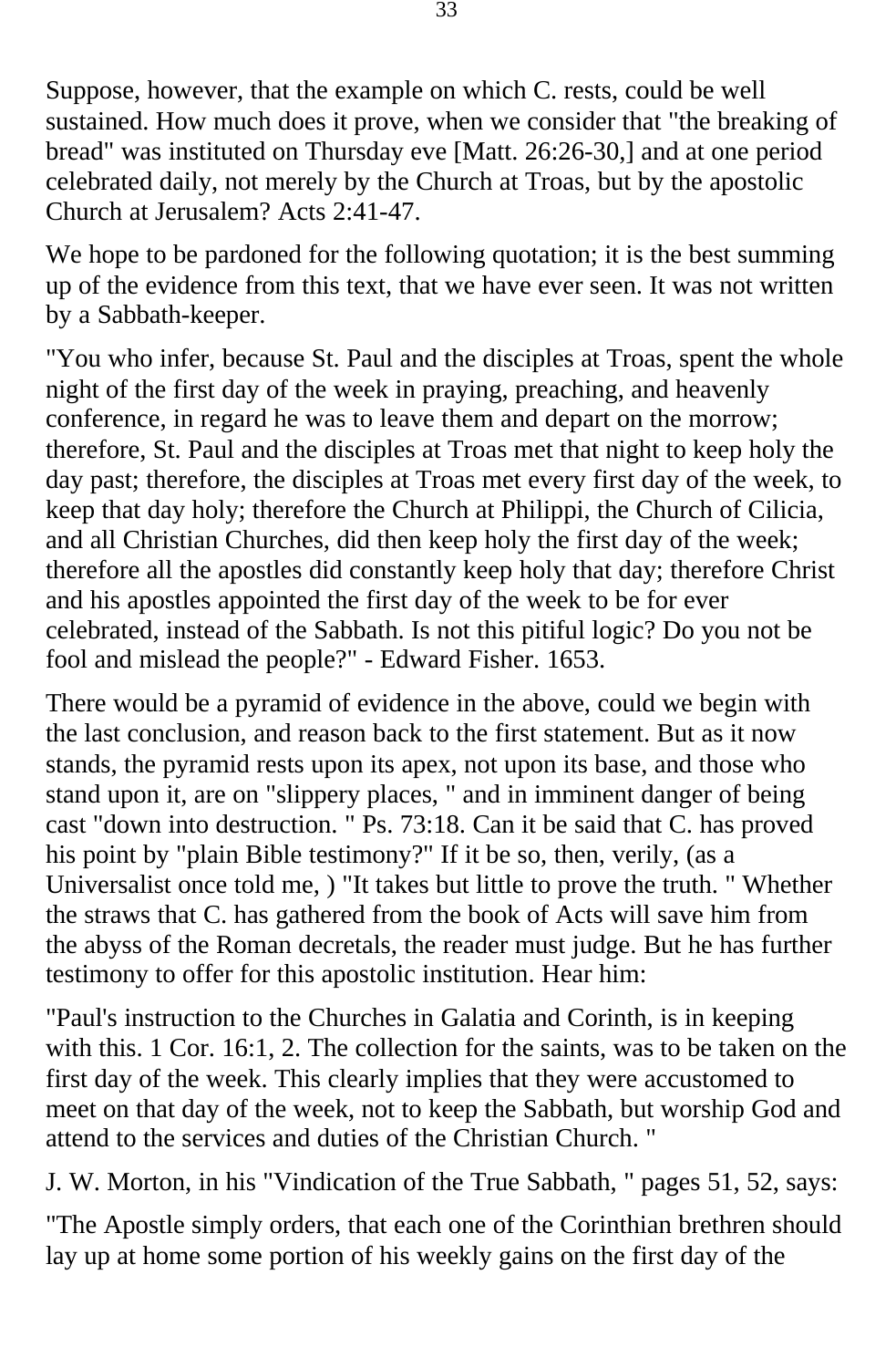week. The whole question turns upon the meaning of the expression, `by him;' and I marvel greatly how you can imagine that it means `in the collection box of the congregation. ' - Greenfield, in his Lexicon, translates the Greek term, `by one's self, i. e. at home. ' Two Latin versions, the Vulgate and that of Castellio, render it, `apud se, ' with one's self, at home. Three French translations, those of Martin, Osterwald, and De Sacy, `chez soi, ' at his own house, at home. The German of Luther, `bei sich selbst, ' by himself, at home. The Dutch, `by hemselven, ' same as the German. The Italian of Diodati. `appresso di se, ' in his own presence, at home. The Spanish of Felipe Scio, `en su casa, ' in his own house. The Portuguese of Ferreira, `para isso, ' with himself. The Swedish, `naer sig sielf, ' near himself. I know not how much this list of authorities might be swelled, for I have not examined one translation that differs from those quoted above. "

The text [1 Cor. 15:2] does not, to be sure, prove that the people might not have gone to meeting after every one had lain by him in store, though it does not even intimate any thing of the kind, but it does prove that at the time when this injunction, "every one of you lay by him in store, as God hath prospered him, " should be obeyed, each must be at his own home!! Having done this, they could, when Paul should come, each take to him what they had gathered, as easily as we can take our Bibles with us to meeting. There would be nothing ostentatious about this manner of acting. Public contributions were forbidden by our Lord. Matt. 6:3, 4. "But when thou doest alms, let not thy left hand know what thy right hand doeth: that thine alms may be in secret; and thy Father, which seeth in secret, himself shall reward thee openly. " Paul did not contradict this injunction of our Lord, nor does he even seem so to do. - (We would commend the direction of Paul to the conscientious observer of the fourth commandment.) "Thus easily, " as J. B. Cook remarks, "is all the wind taken from the sails of those who sail, perhaps unwittingly under the Pope's Sabbatic flag. "

This uses up all the inferences presented by C. with which to construct a first-day institution out of apostolic "preference. " If C. be still bent on doing this, we now suggest that "the successor to the chief Apostle" can furnish any amount of evidence desired. ("The Catholic church commands all her children to keep Sunday, and the festivals of the saints. ") The Sabbath of the Elders rests upon a rolling pebble: the Sabbath of Jehovah rests upon a solid rock. They are now submitted for choice. 1 Kings 18:21.

"2 Cor. 3 was next examined. Those who believe in the Sabbath find it very difficult to make any use of this chapter. That which was `written and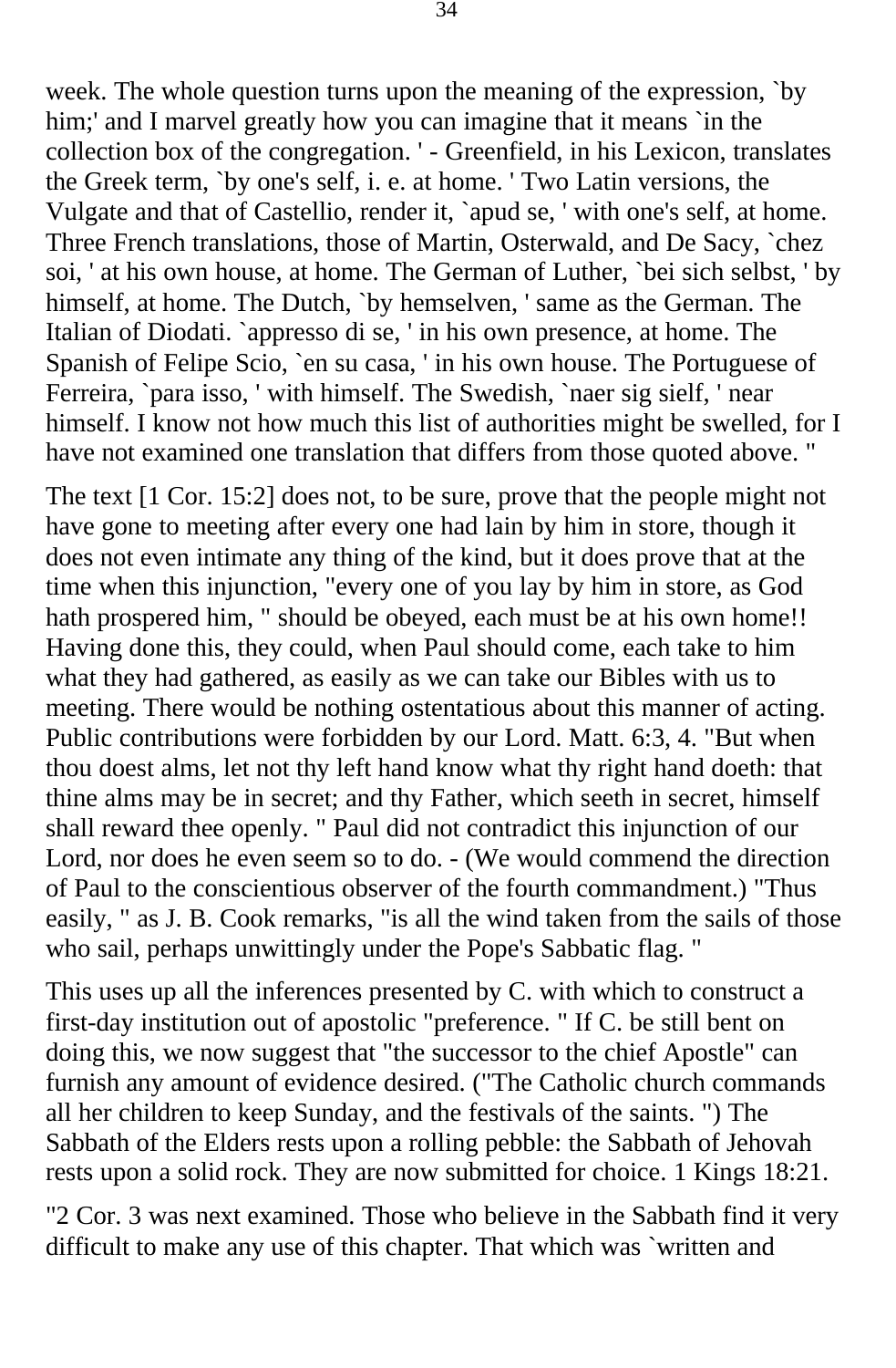engraven on stones' was `done away, ' `abolished. ' What was written and engraven on stones? Ex. 32:15, 16, will tell. It was the ten commandments. Those who contend for the perpetuity of the Sabbath have no evidence or arguments to present against these plain statements of God's word; yet they express great surprise that the ten commandments should be abolished, and admitting that, they cannot see how men can be any longer under any moral restraint. But this consequence by no means follows, and they very well know that we do not believe that God ever has or ever will absolve men from the obligations of his law; yet he has seen fit to change the verbiage and appendages of his law to suit the unfoldings of his progressive plan. Now this chapter is easy to be understood, if we only allow ourselves to look at the subject impartially. The ten commandments were the constitution of God's religious system, from the departure from Egypt to Christ; but when he came he remodeled the religious system: to do which he set aside - `did away, ' `abolished' - the old constitution and established a new one, naming and enforcing in the new all the precepts of the old, except that of the Sabbath, which is not once named as belonging to the new system. "

The above being the only attempt to meet the real question at issue, (viz: Is the royal law abolished?) we present it entire. We have been taken down the steps gradually, thus; (1.) Christ relaxed the Sabbath; (2.) the disciples were not subject to it; (3.) the holy women kept it from fear of the Jews; (4.) Jesus and his disciples, and those healed by him, did more on the Sabbath than was lawful; (5.) the Father lightly esteemed it; (6.) Paul and Barnabas broke it, preferring in its place the first day of the week. There is another step, and the reader has reached the bottom of the stairs. We have been all the while descending, yet have remained in darkness respecting the fate of God's law and of his Sabbath. The seventh step fitly closes this fearful descent, and shows their fate. God has "abolished, " "done away" his "constitution, " and thus, having abrogated the first principles of his own government, (that is what is meant by his "constitution, ") we are at least set free from one of them, the fourth commandment - the holy Sabbath.

The first principles of his moral government embodied the Sabbath, (how erroneous, then, the idea that it was a Jewish shadow!) and God abolished these first principles, and then established a new constitution, with all of them in it except the Sabbath! As though the Infinite Jehovah had no settled principles in his moral government, but was like man, "given to change!" Prov. 24:21; Ps. 1, 21. The great truth that the Sabbath was once one of the first principles of God's moral government, is thus distinctly confessed, but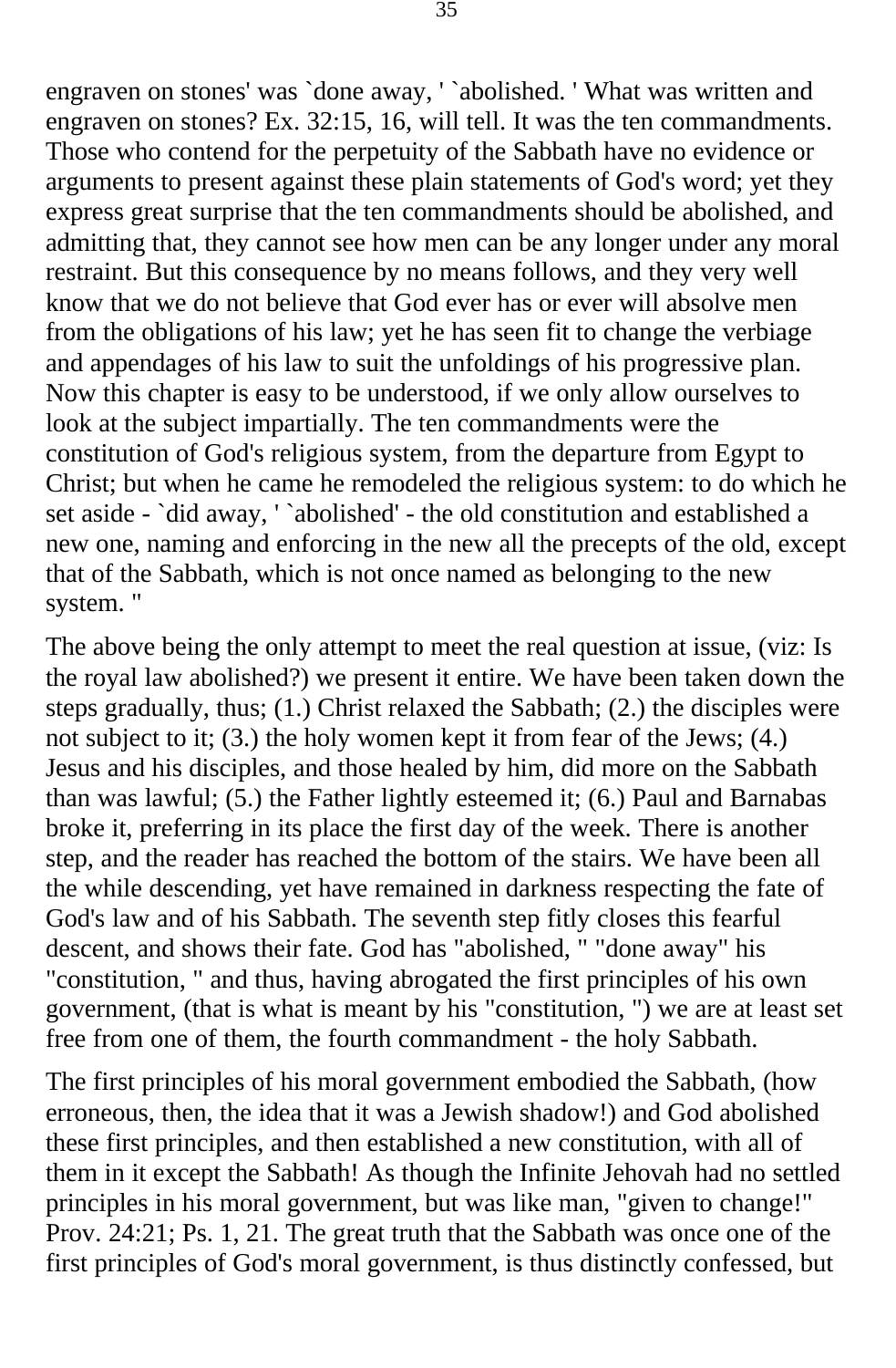it is an astonishing doctrine that God has abolished all these first principles of his government, and then chosen a part in their stead. The standard of moral principles was defective, and another has been chosen in its place!

We will state the points in the view presented by C. with which we agree, and also those from which we dissent. We agree with his statement in the following particulars:

1. The ten commandments were engraven in the tables of stone. Ex. 32:15, 16. Note, Job 19:24.

2. We do confess ourselves surprised that the law of God should be abolished, and do not see how men can, in that case, be under moral restraint. Luke 16:17; Rom. 4:15.

3. God has changed the appendages of his law. Heb. 10:14, 17. - (The ordinances of the Jewish Church, appended to the "constitution, " have given place to the ordinances of the Christian Church. - Heb. 9:1; Eph. 2:15; 1 Cor. 11:2, 23, 26. But this is a very different thing from abolishing his "constitution. ")

4. That this chapter is easy to be understood, if examined impartially. Prov. 8:8, 9; 1Sam. 3:10; Ps. 119:72, 126, 128.

5. That the ten commandments were once (at least) the constitution of God's religious system. Ex. 20:3, 17; Deut. 5:22; Eccl. 12:13, 14.

We dissent from the following assertions:

1. "Those who believe in the Sabbath find it very difficult to make any use of this chapter. "

2. That which was written on stones was abolished.

3. They have no evidence or arguments to present against these plain statements of God's word.

4. Men are under as much moral restraint, as before God's constitution was abolished.

5. God, through his Son, abolished or did away his constitution in the days of the First Advent.

6. He has established a new one, embracing nine of the ten commandments.

We offer the following reasons for dissenting from each point: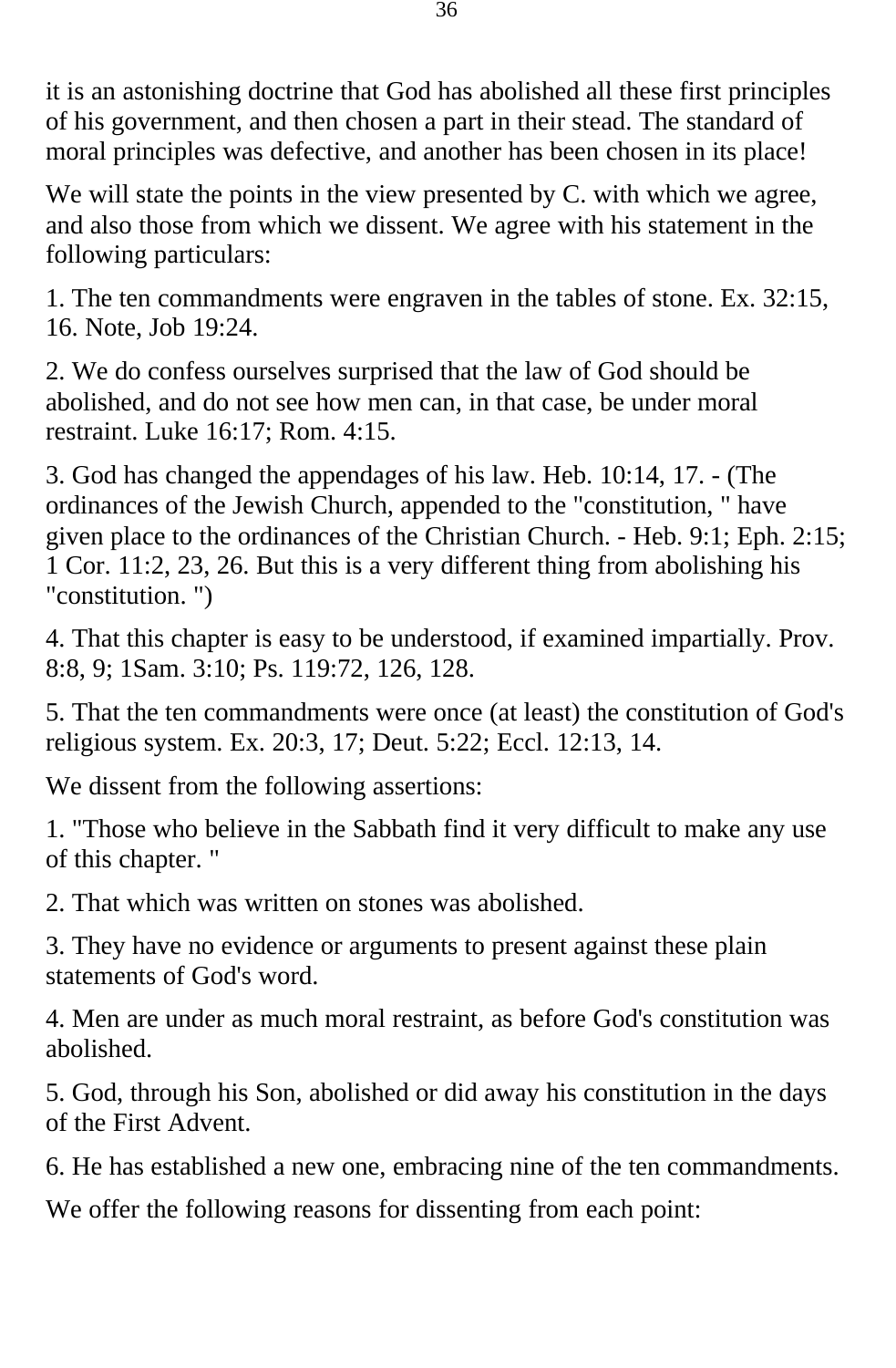1. We do not find it difficult to believe all that is written in 2 Cor. 3. But we have never thought of drawing an inference from it that would make Paul contradict his own direct and positive statements. We have left this for those to do, who having made "void the law through (pretended) faith, " would justify themselves in breaking the commandments and teaching men so. The attempt to press it into that service, shows the absolute necessity of wresting and mangling it, before it can be made to say, "that which was engraven on stones was done away. " As direct proof on this point, we present the following from another column of the same Harbinger:

"But if the ministration of death, WRITTEN and ENGRAVEN on STONES \* \* \* was to be DONE AWAY \* \* \* is ABOLISHED \* \* \* is DONE AWAY. What can be plainer than this?"

Had an observer of Jehovah's Sabbath been driven to thus wrest and mangle this, or any portion of the divine testimony, in order to sustain himself, I would hide my face and remain dumb with shame. There is no heresy, however, "damnable, " but what may thus be proved! (?) 2 Pet. 2:-1-3. The plain reading of the chapter not being enough to the point, the words which explained what was abolished, (viz: the appendages of the law, ) are left out. It is by quoting Scripture thus, that it is made to prove that "the royal law" is abolished. We have read in Peter's second epistle that some would wrest the words of Paul to their own destruction. We had supposed that this remark of Peter belonged to some other period; we now think he rightly placed it in his account of the last days.

2. "That which was written and engraven on stones was done away, abolished. " This extraordinary assertion is uttered with the utmost positiveness. But we think that the mangled verses in which Paul has spoken, should be written out in full, and suffered to speak for themselves. Look at them as they stand in the Book of God:

Verse 7. "But if the ministration of death, written and engraven in stones, was glorious, so that the children of Israel could not steadfastly behold the face of Moses for the glory of his countenance;- which glory was to be done away;"

Verse 11. "For if that which is done away was glorious, much more that which remaineth is glorious. "

Verse 13. "And not as Moses, which put a vail over his face, that the children of Israel could not steadfastly look to the end of that which is abolished. "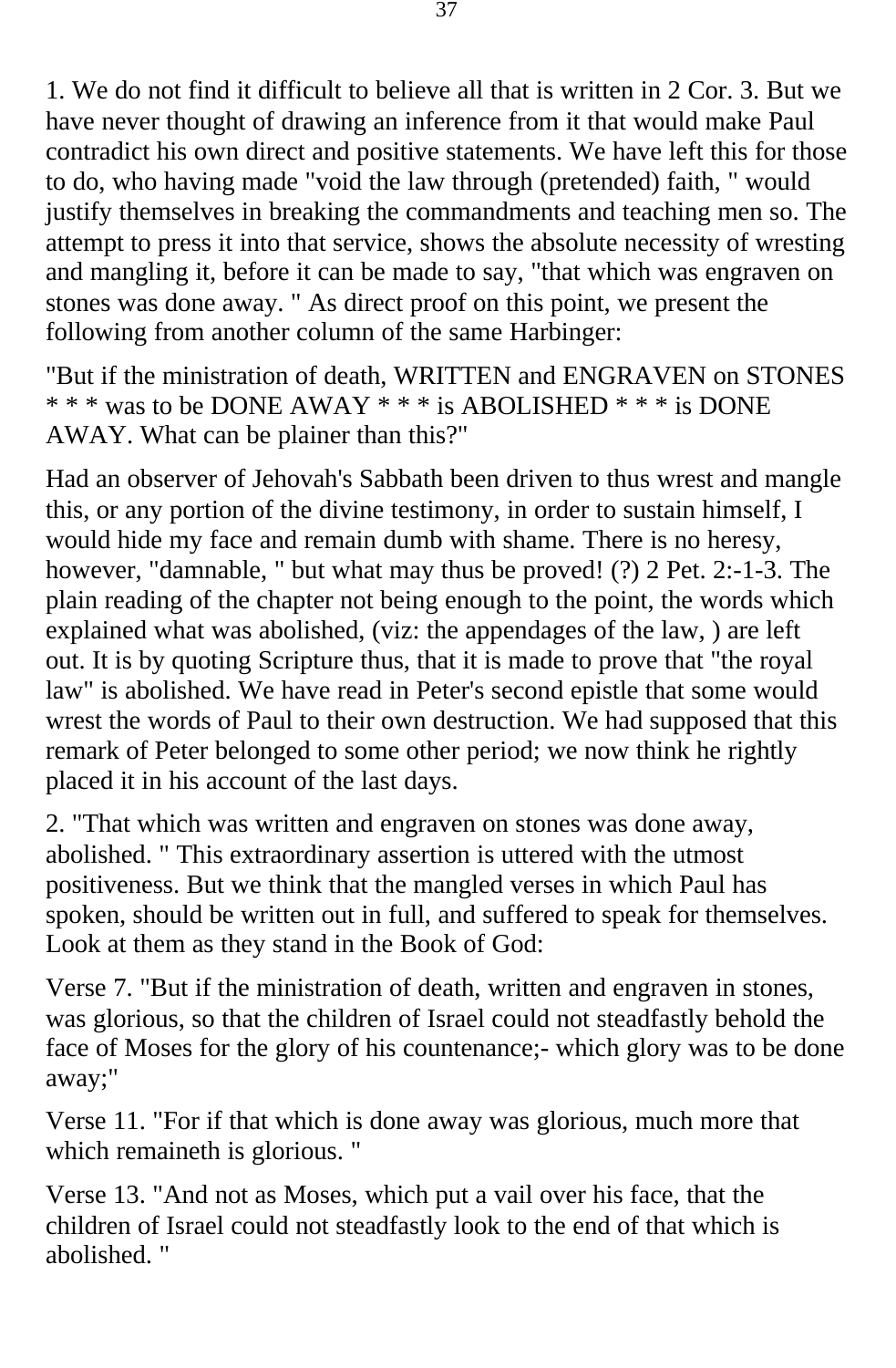Verse 14. "But their minds were blinded; for until this day, remaineth the same vail untaken away in the reading of the Old Testament; which vail is done away in Christ. "

We ask, then, is this direct testimony that Jehovah has abolished his "constitution, " or is it only inferential? Not one of these verses can be presented as direct testimony, until that part of it which explains what was abolished, is left out. For the question in verse seven is this, Was it the temporary glory that enshrouded Moses in his ministration, as he brought down the holy law of God from the hands of Jehovah, or is it that holy law itself, that has "been done away?" By leaving out the words between "written and engraven in stones, " and "is done away" it makes direct and positive, "plain Bible testimony" that the law of God is all abolished. If, however, the words remain as Paul wrote them, the other idea is taught. We pass to the next verse:

Verse 11. "For if that which is done away was glorious, much more that which remaineth is glorious. " Now as no one will deny that that which is done away in verse 11, is the same as that which is done away in verse 7, we ask, what is that which remaineth in distinction from "that which is done away?" For there is direct testimony here, that something remains, and that everything was not done away, or abolished. Were we to answer in the words of inspiration, we would say "the royal law" "remaineth;" the handwriting of ordinances is abolished. James 2; Col. 2. - Were we to answer in the terms used by C. we would say the "constitution remaineth;" "the appendages of the law" (the Levitical ministration) are done away by the glory of Christ's more excellent ministry, before the Ark of God in the heavenly tabernacle. Rev. 11:19; Heb. 8:1-5. The eleventh verse, therefore, directly contradicts the view that everything is abolished and that nothing remains. But could we believe C., the ten commandments with all their appendages, were abolished - nothing remains - and nine of the abolished precepts have been gathered up in their stead.

Verse 13 tells us that Moses "put a vail over his face, that the children of Israel could not steadfastly look to the end of that which is abolished. " This verse being explanatory of verse 7, we have here a good opportunity to determine what was abolished. When the vail was upon the face of Moses, "the children of Israel could not steadfastly look to the end of that which is abolished. " What then did that vail hide? Were the tables of stone hidden by the vail? - Nay, verily. But the temporary glory of Moses' face, which in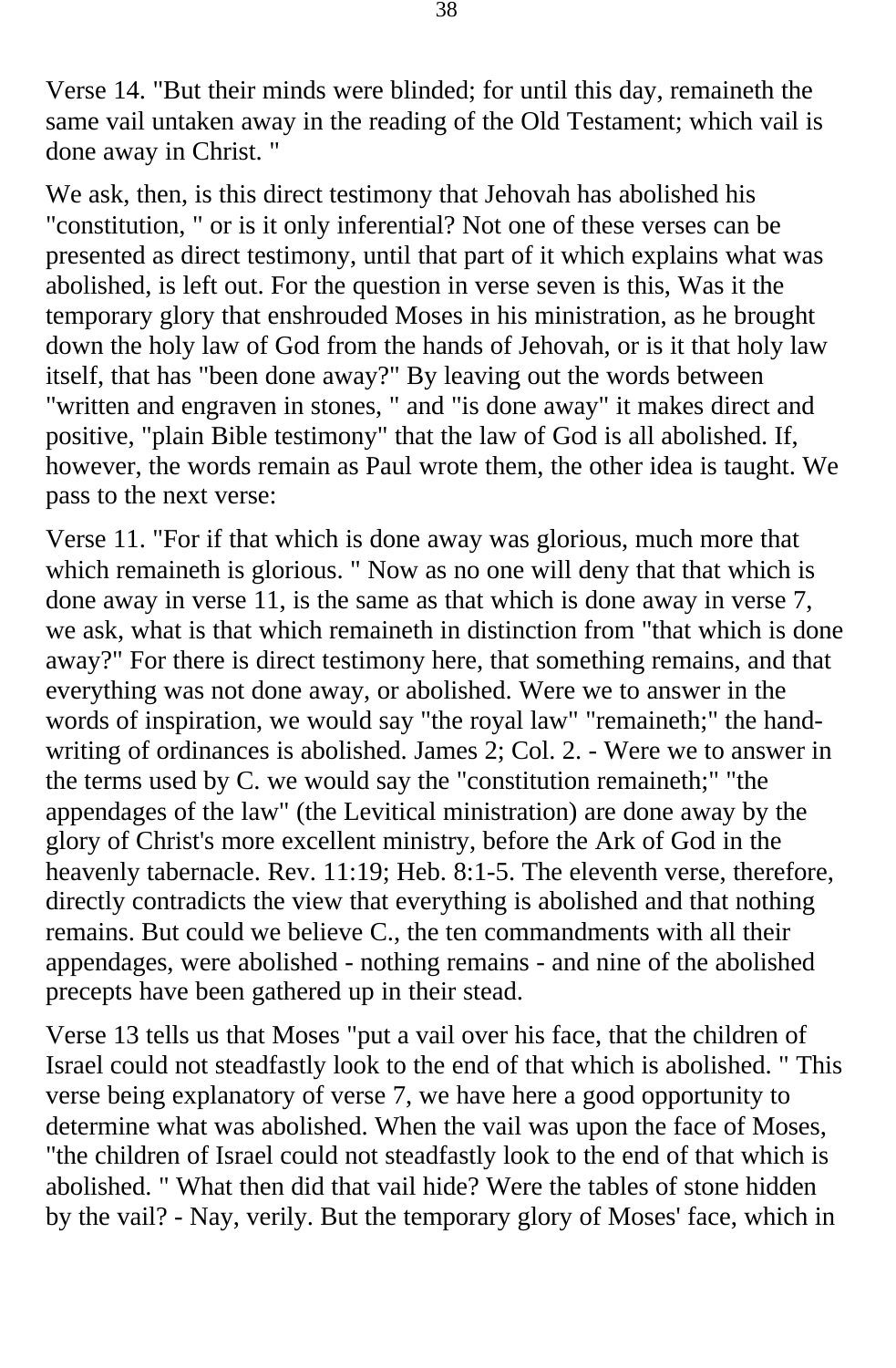the estimation of the Jews still abides. The vail hid that which is abolished. That which he held in his hand was not hidden - it is that which remains?

Verse 14. The vail with which Moses hid the glory of his face still remains upon literal Israel. They still connect in an inseparable manner, the great constitution with the glory that enshrouded Moses and that attended the Levitical ministration, not seeing that Christ's "more excellent ministry" in the true tabernacle has taken its place. Israel can not see that the hidden glory is gone, but as they can still see the holy law, they believe that that glory must abide as well as that law. Others at the present day fall into the opposite extreme; they can see that that glory is gone, and hence, conclude that that holy law has gone also. They do not see that in the heavenly tabernacle, where our Great High Priest is accomplishing his most glorious ministration, the Ark of God abides as well as in the earthly tabernacle. They think highly indeed of the mercy-seat, [Ex. 25:17-22,] but the law of God contained in the Ark beneath that mercy-seat, is despised and counted a thing of nought. Heb. 9:4. The dream, that the blood of Christ blotted out the moral law, (the very thing that caused it to be shed, ) will be found vain and delusive in the day of God!

The proof from this chapter, therefore, that God's law is abolished, being only inferential, we now inquire into the character of an inference on which rests the most remarkable doctrine that ever was taught. That it is not a necessary inference we have already seen. And we now inquire whether it agrees with the plain statements of this same Apostle. The doctrine is this: The Infinite Jehovah abolished the first principles of his own government, and then formed the most of them into a revised constitution! To believe this, requires strong faith on the part of any one who has any just conception of the Infinite Jehovah. Isa. 55:8, 9. Rather, I should say, it requires strong testimony to establish such a view.

The Apostle Paul has elsewhere stated in distinct terms what was abolished, and what is yet in force. He is consistent with himself, he is to be believed.

Eph. 2:15. "Having abolished in his flesh the enmity even the law of commandments contained in ordinances; for to make in himself of twain one new man, so making peace. "

Col. 2:14. "Blotting out the hand-writing of ordinances" that was against us, which was contrary to us, and took it out of the way, nailing it to his cross. "

Paul distinctly teaches that the "hand-writing of ordinances" was abolished. Now hear Paul speak of the "royal law. "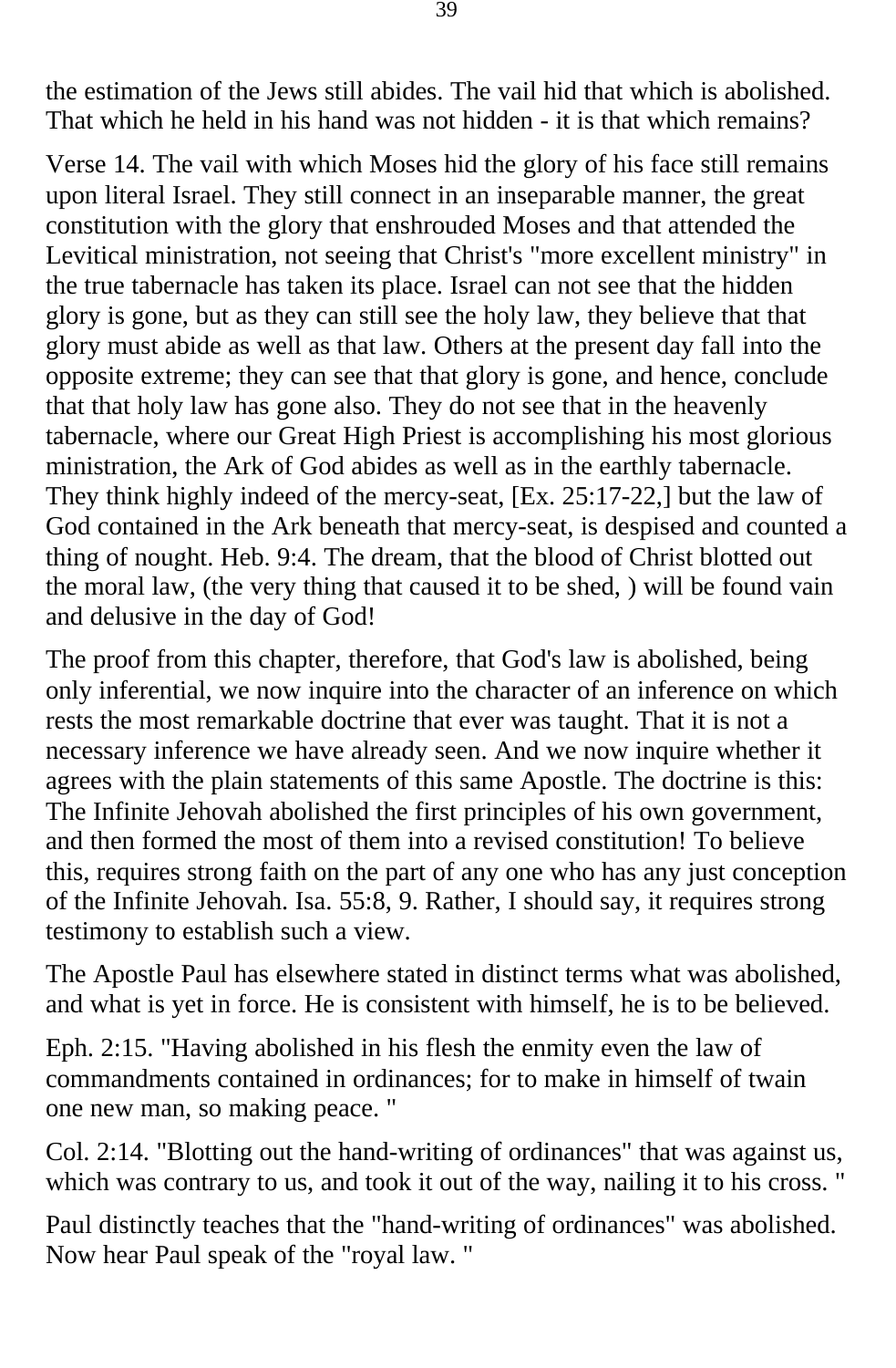He shows in Rom. 3:19, that the law of God condemns the whole world, and thence onward through the chapter, shows how men are delivered from its fearful condemnation, and how they are justified in the sight of God, viz: by faith in the death of our Lord Jesus Christ, "the just for the unjust. " He then informs us whether the salvation and pardon of the Gospel, offered to men through faith in him who has been slain, destroyed the law of Jehovah or not.

Rom. 3:31. "Do we then make void the law through faith? God forbid: yea, we establish the law. "

The Apostle was converted after the ascension of the Lord, consequently after the time when it is said the law was abolished. His conversion is the most remarkable one upon record. But mark what it was that shew him that he was a sinner, and that he was lost without a Saviour.

Rom. 7:7. "What shall we say then? Is the law sin? God forbid. Nay, I had not known sin, but by the law: for I had not known lust, except the law had said, Thou shalt not covet. " (Tenth commandment.) Verse 12. "Wherefore the law is holy; and the commandment holy, and just, and good. " - An abolished law never yet convicted a man of sin. And on his own testimony, he had not known sin had the law been abolished.

But hear him again. He wishes to enforce obedience to parents, and he takes the fifth commandment to do it: [Eph. 6:2, 3:] "Honor thy father and mother, (which is the first commandment with promise, ) that it may be well with thee, and thou mayest live long on the earth. " Mark, it is not Paul that establishes the commandment (as some would have us think) but the commandment that establishes what Paul has said. These statements of Paul show unequivocally that he did believe the hand-writing of ordinances to be abolished, and did not believe that the ten commandments, God's great constitution of holy principles, were. But in order to examine this same point still further, we will introduce C's next assertion:

3. "Those who believe in the perpetuity of the Sabbath have no evidence or argument to present against these plain statements (?) of God's word. " Had C. refuted the plain testimonies of Holy Writ, bearing as he well knows directly against him, instead of passing them in silence, and then said that Sabbath-keepers have nothing to present against these inferences, he might have been somewhat entitled to confidence. Wholesale, sweeping assertions like the one just quoted may weigh with some as argument, but they are most frequent where argument is wanting. We offer the following direct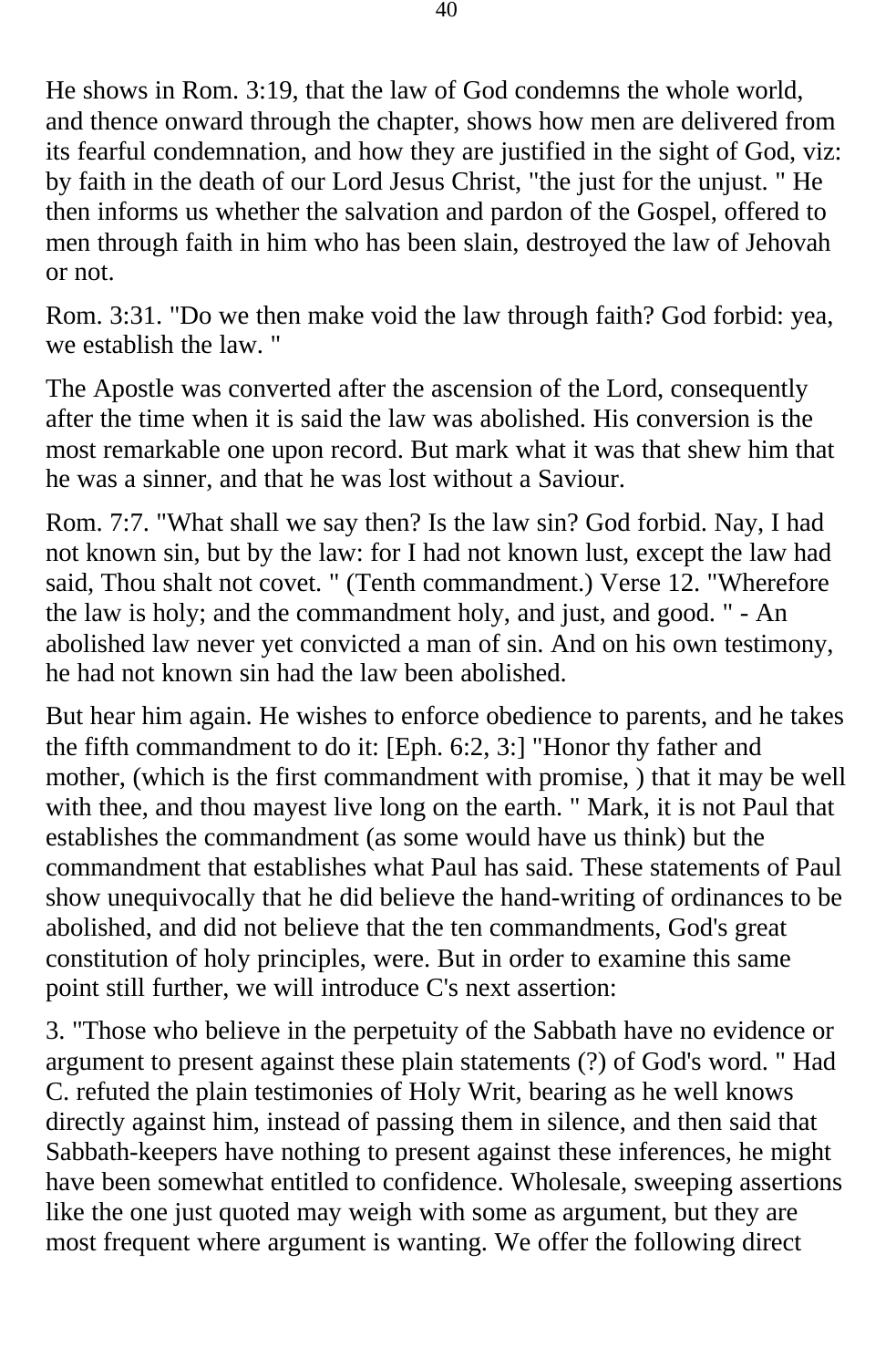testimony relative to the perpetuity of God's constitution, asking that C. will either refute it, or else withdraw his assertions.

1. THE TESTIMONY OF THE LORD JESUS: "Think not that I am come to subvert, the law or the prophets. I am come not to subvert, but to ratify. For verily I say unto you, heaven and earth shall sooner perish, than one iota, or one title of the law shall perish without attaining its end. Whosoever, therefore, shall violate, or teach others to violate were it the least of these commandments, shall be in no esteem in the reign of heaven; but whatsoever shall practice and teach them, shall be highly esteemed in the reign of heaven. " Matt. 5:17-19. [Campbell's Translation.] Matt. 19:16, 17. Luke 16:17; Matt. 22:35-40.

2. THE TESTIMONY OF PAUL, already given: (1.) He testifies to what is abolished. Eph. 2:14-17; Col. 2:14-17. Heb. 9:10. (2.) He testifies to that which is not abolished. Rom. 7:7-25; 8:1-7. Eph. 6:2, 3; Rom. 3:31.

3. THE TESTIMONY OF JAMES: "If ye fulfill the royal law, according to the Scripture, thou shalt love thy neighbor as thyself, ye do well: But if ye have respect to persons, ye commit sin, and are convinced of the law as transgressors. For whosoever shall keep the whole law, and yet offend in one point, he is guilty of all. For he that said, Do not commit adultery, said also, Do not kill. Now if thou commit no adultery, yet if thou kill, thou art become a transgressor of the law. So speak ye, and so do, as they that shall be judged by the law of liberty. " James 2:8-12.

4. THE TESTIMONY OF JOHN: "And every man that hath this hope in him, purifieth himself, even as he is pure. Whosoever committeth sin transgresseth also the law: for sin is the transgression of the law. And ye know that he was manifested to take away our sins and in him is no sin. " 1John 3:3-5; Rev. 12:17; 14:12; 22:14.

4. Men are as much under moral restraint, as before God's constitution was abolished. In explaining the point, he says that God "has seen fit to change the verbiage and appendages of his law to suit the unfoldings of the progressive plan. " Had he said nothing more, we had altogether remained silent, for the constitution might be still supposed to abide, to hold men in check. But when we are told that the first principles of God's holy law are abolished, we inquire where the moral restraint is found. Had C. considered it worth his while to show any act of God in re-enacting his law, and thus establishing another constitution, he might then assert that men are under moral restraint, even as before the holy law was abolished. - But when the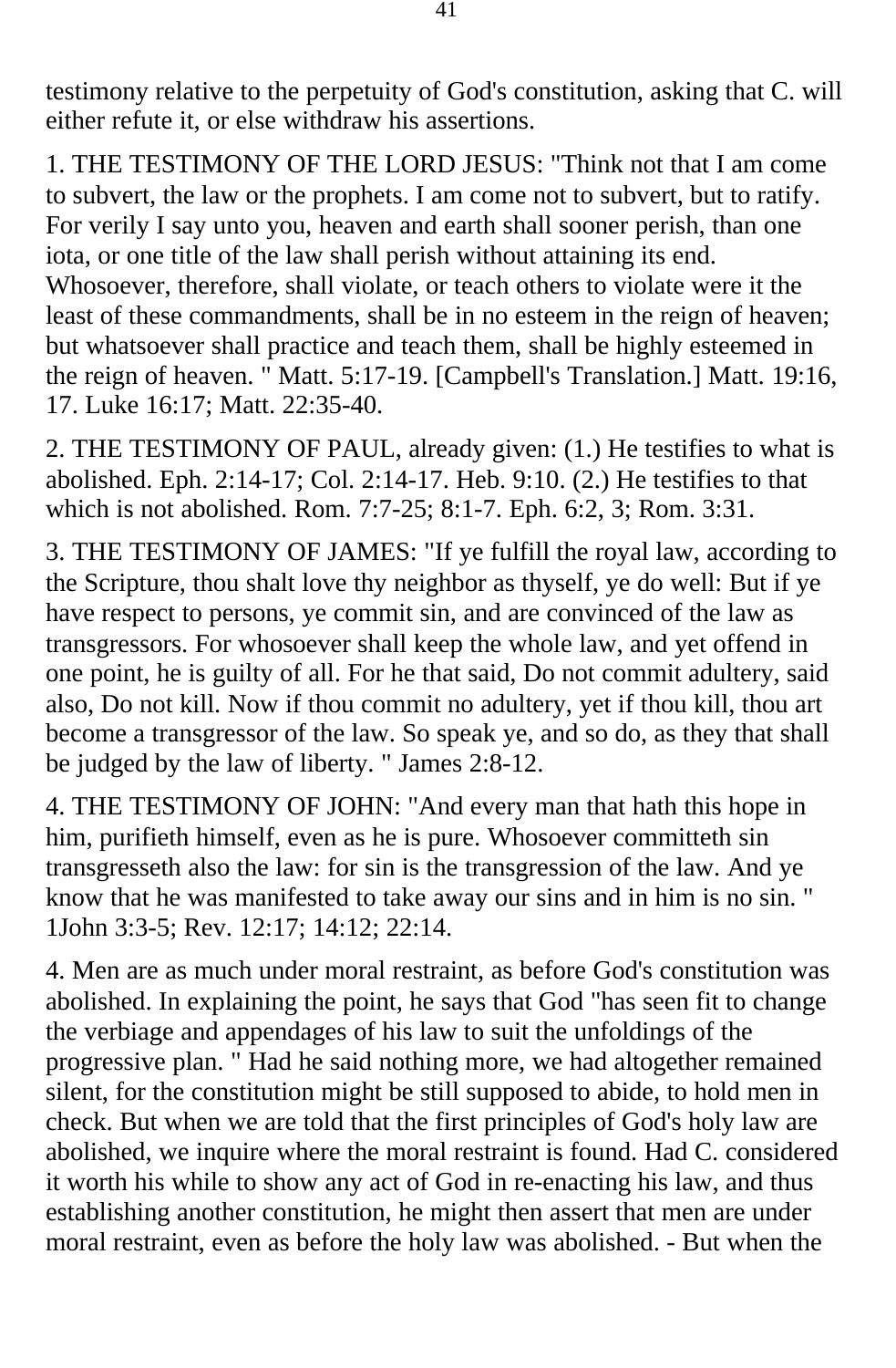law of God is cut up by the roots and scattered to the four winds, we cannot restrain a feeling of deep anxiety for the Ark of God.

No man has yet explained how, or by what means the law of God was reenacted. Most have taken it for granted, because the last six commandments are several times quoted in the New Testament, that they are certainly reenacted. But notice these points: (1.) The first four are not quoted in the New Testament. Then they are not re-enacted. (2.) The last six are several times quoted. Then they are several times re-enacted. (3.) When Christ quoted from the law of God, it was not in the form of a re-enactment, but as a quotation from the law of Jehovah. (4.) But since Christ quoted a part of the law, the whole law has been abolished. (5.) When the apostles quoted the law of God, they quoted from the original law and not from a revised edition of Jehovah's constitution. And their quotations are proof, not of the re-enactment of God's law, but of its perpetuity. - Rom. 7:7, 12; Eph. 6:2; James 2:8-12. - (6.) There is no re-enactment of God's law recorded in the Bible. Hence, if the law of Jehovah has been abrogated, there is no moral law! We now request C. to explain how men are as much under moral restraint as before the royal law of the King Eternal was annulled.

5. God, through his Son, "abolished, " "did away" his constitution in the days of the First Advent. No further proof is presented, than the inference already noticed. Why God did this, we are told but in part, and nothing of the kind being written in the Book of God, we shall be indebted to C. for all the light we have. Will he explain the subject further. We can however suggest one reason, and but one. - It is this: Jehovah's Sabbath, a shadow, had entered into his constitution, and in order to get it out, God abolished his constitution, and then named nine of its precepts, (it is not shown when, nor where, ) and made another. But as it may be possible that Jehovah places a higher estimate upon the Sabbath which he made for man, than its opponents do, and as the language of Job 23, "he is of one mind, and who can turn him, " may still be true, it is at least, possible that this is "a cunningly devised fable" that God has never sanctioned. - Did the Infinite Law-giver in any instance that can be produced, ever enact a law, then abolish it, then re-enact it? Such variableness and contradiction might perhaps be found in men, but should never be charged upon God. How well can the Old and New Testaments agree, when one was formed on one constitution, and the other was formed on another? Is God "altogether such an one as thyself?" Can God deny himself?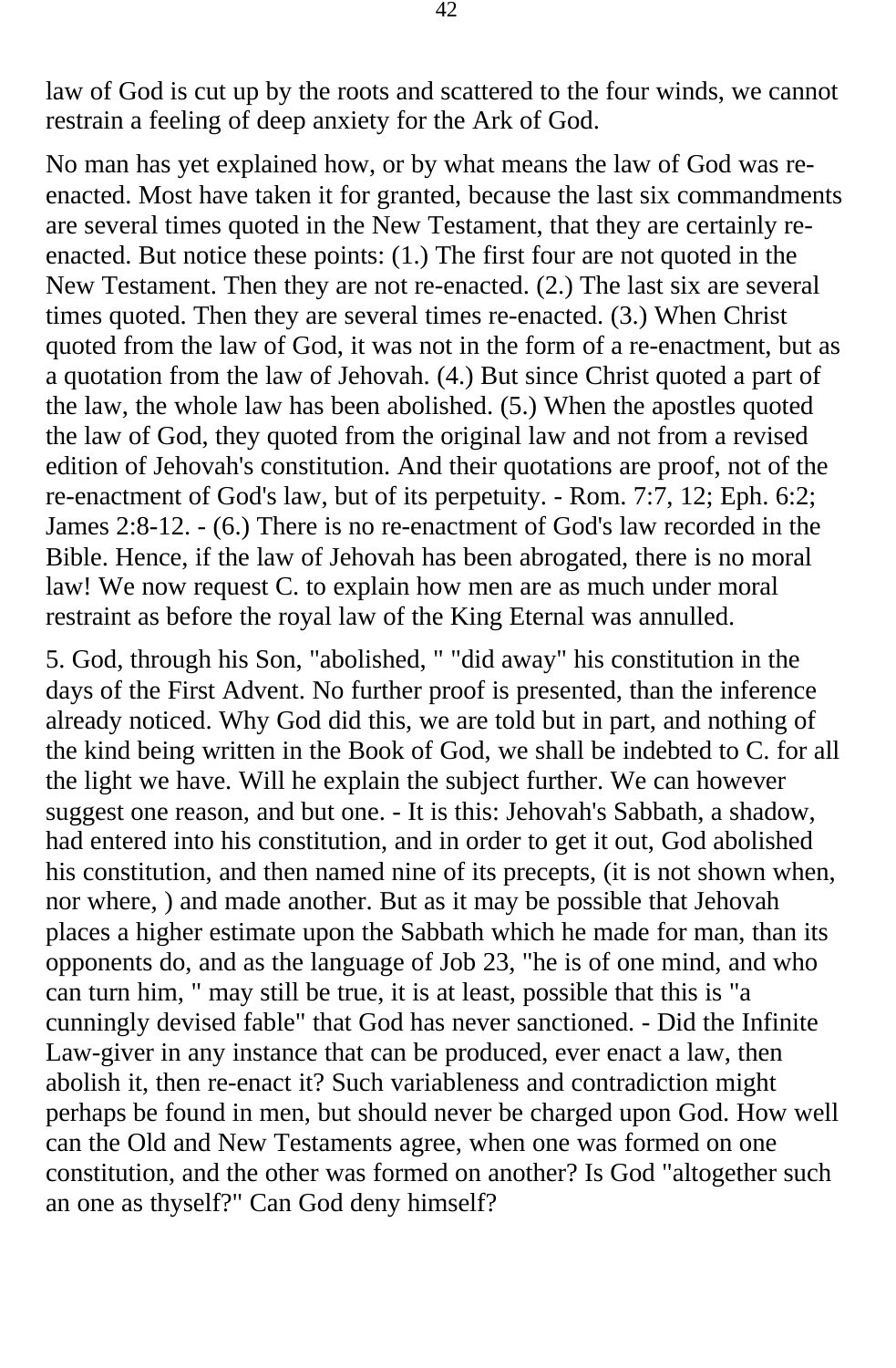6. He has established a new constitution. For this idea, also, we are indebted to C., as it is not contained in the Holy Scriptures. God has indeed promised that he would make a new covenant, but when he did this, he would put his law into the heart and write it in the mind. No abolition or re-enactment named, and none has ever existed except in the theories of men. We are also indebted to C. for a knowledge of what the new constitution contains. It was made by naming and enforcing nine of the ten commandments. The facts in the case are, that while the New Testament distinctly teaches the perpetuity of Gods constitution, it has never repeated but six of the ten, those written on the second table. The constitution once consisted of the ten commandments. These, God abolished at the death of his Son. He takes nine of these abolished precepts and makes a new constitution! A strange constitution, truly, made up of precepts that God had abolished! Nine abolished precepts, are established without showing how. It is said that the creed of the skeptic involves the most unaccountable absurdities. But they can hardly equal such absurdities as these.

We invite attention again to 2Cor. 3. The subject before the mind of the Apostle, is the surpassing glory and excellency of the Gospel ministry. See verses 1-6. He then argues that "if the ministration of death, written and engraven in stones, was glorious, so that the children of Israel could not steadfastly behold the face of Moses for the glory of his countenance; which glory was to be done away; how shall not the ministration of the Spirit be rather glorious?" The word ministration signifies the act of performing service, or service itself. Macknight renders it ministry. It is thrice used in the New Testament. Luke 1:23. Zechariah accomplished the days of his ministration, (service.) Acts 6:1. The Grecians "were neglected in the daily ministration, " (service.) 2Cor. 9:13. Paul's service for the poor saints at Jerusalem is called a ministration. The face of Moses when he came down from the Mount, shone with glory. Yet what he brought down was only condemnation and death, written and engraven by the finger of Jehovah. His ministry or service, was only the ministration of condemnation and of death. The holy law was written in those tables of stone, and it could only show them to be sinners, and condemn them to death. - Rom. 3:19, 20; 7:7-10; Gal. 3:21. The Gospel of Jesus Christ recognizes all men thus condemned and sentenced to death, [2Cor. 5:14, 15; Rom. 3.] and brings them the joyful tidings of pardon through the blood of the Son of God, in whom justice and mercy meet together. If the face of Moses shone with glory, though he only ministered condemnation and death, how much more glorious then is that ministry that offers life, pardon and salvation!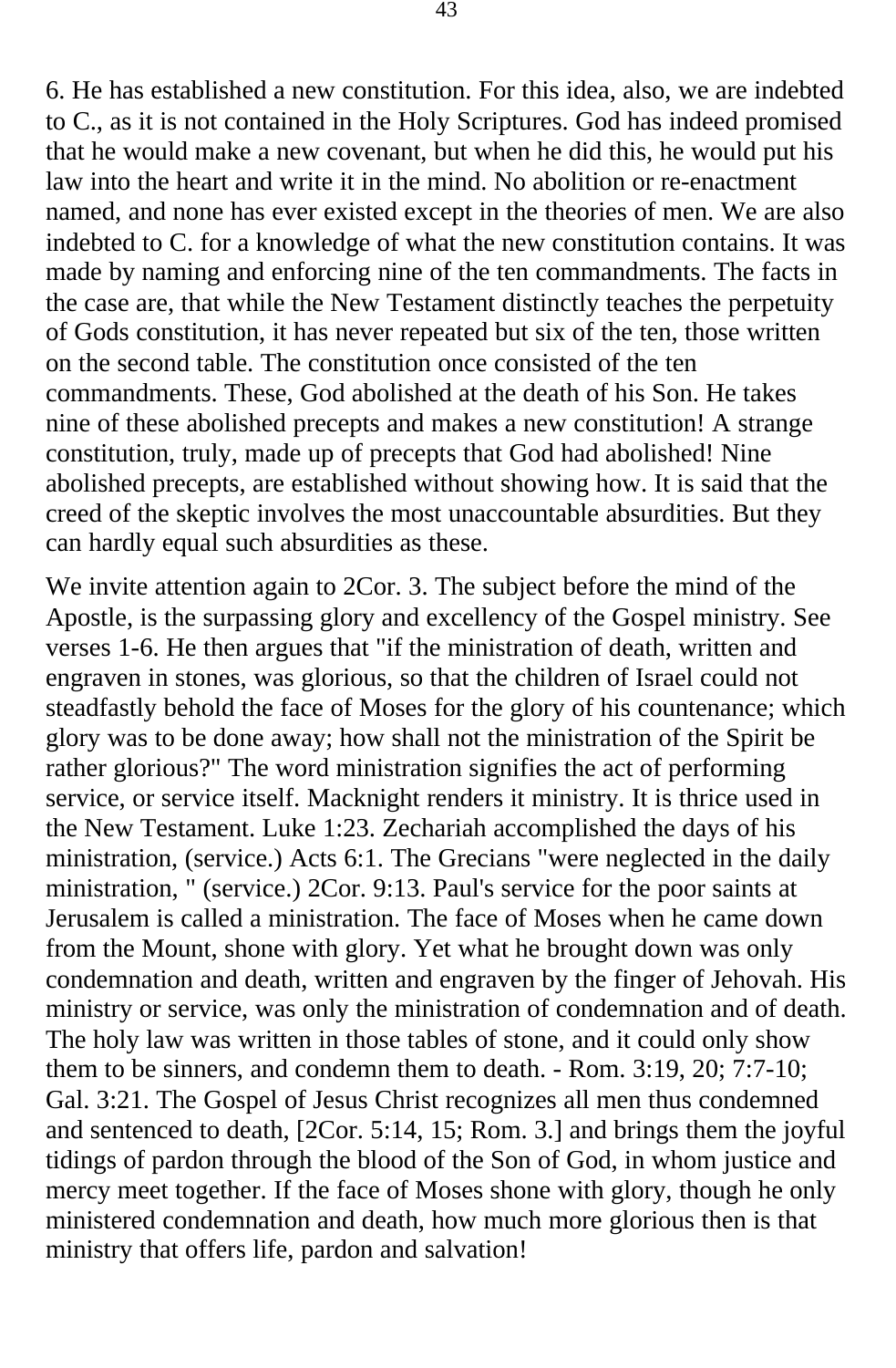Glorious as was that ministration, it was not to abide. The glory was hidden, "the children of Israel could not steadfastly look to the end of that which he abolished. " But we all with open face, behold Jesus, a merciful and faithful High Priest, standing before the ark containing God's holy law, and sprinkling his blood upon the top of that ark, the mercy seat. The ministration of condemnation has given place to the ministration of righteousness, not because the law that condemned the world has been done away, but because the blood that brings pardon has been offered for guilty man.

The remarks of C. occasion the following suggestions:

1. The ten commandments embodied the Holy Sabbath and formed the constitution of God's government; yet, according to C., the same argument that would establish the Sabbath embodied in this constitution, would also establish the Jewish feasts, which were only embodied in the hand-writing of ordinances!!

2. Christ relaxed a part of the constitution of God's religious system, the disciples violated it, the holy women did not keep it, God the Father lightly esteemed it, and to get rid of it, the whole constitution was abolished!

3. The whole foundation of God's religious system, his constitution, has been torn up and scattered to the winds, in order to get the Sabbath out of it. This, it is very true, would be necessary, in order to get rid of the Sabbath but it cannot be done until a stronger than the Most High shall be found!

We have descended the flight of steps presented by C. and now stand upon the last one for a moment's reflection. The step we perceive is marked, "Law of God Abolished. " We have noticed the deceptive and dangerous character of each step as we have descended. We have also seen that there is nothing real in the step on which we stand. We look into the gulf before us; it is a pit, the depth of which has never yet been fathomed.

In strong contrast with this, let us mark the steps which lead to the "holy hill of Zion. " (1.) "By the law is the knowledge of sin. " Rom. 3:20; 7:7. (2.) "Repentance toward God. " Acts 20:21. (3.) "Faith in the Lord Jesus Christ. " Acts 16:31. (4.) "Faith worketh by love. " Gal. 5:6. (5.) "This is the love of God, that we keep his commandments. " 1John5:3; Rom. 13:10. (6.) "Blessed are they that do his commandments, that they may have right to the tree of life, and may enter in through the gates into the city. " Rev. 22:14.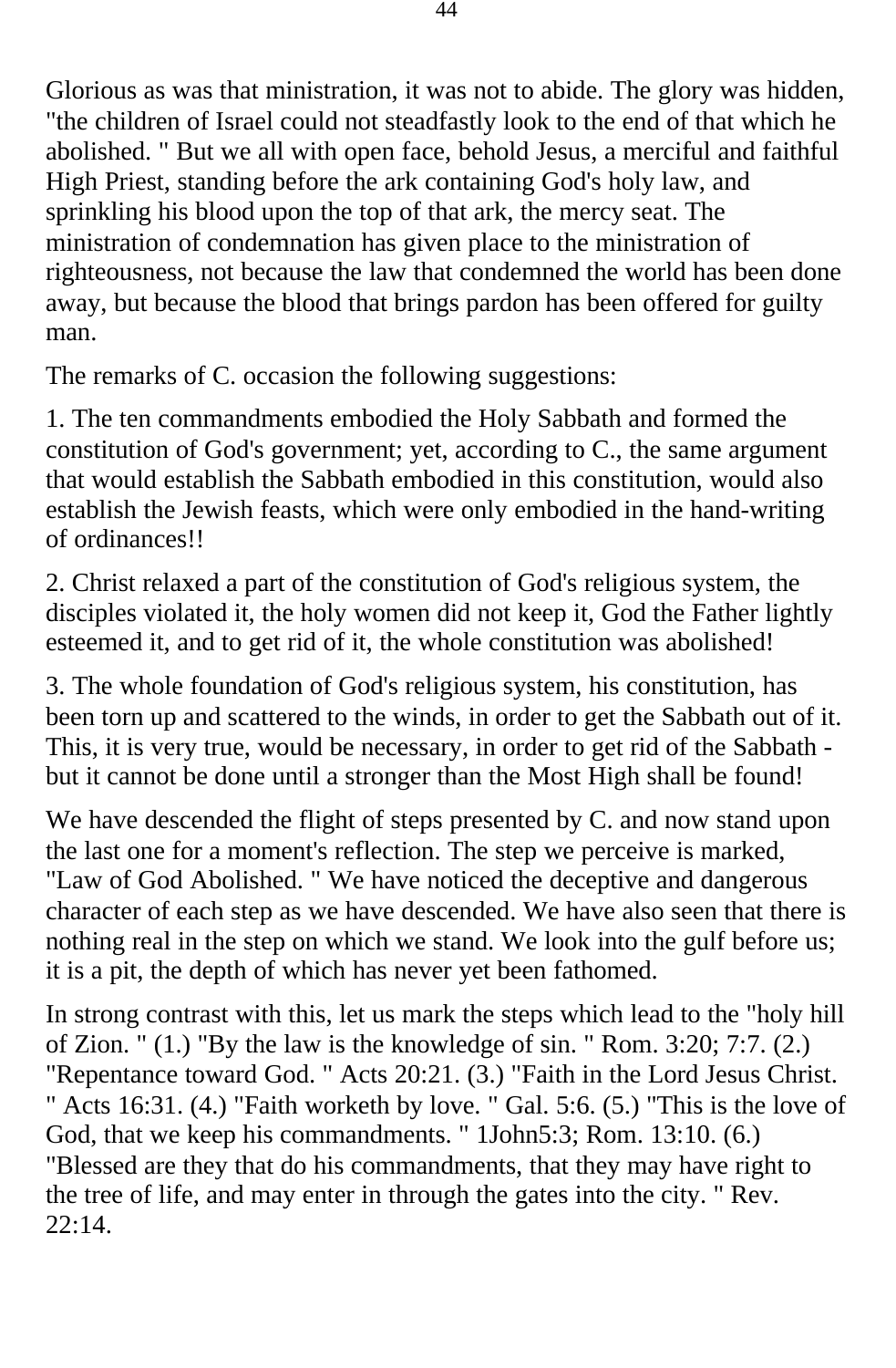Reader, I set before thee life and death, [Matt. 19:17; Rom. 6:23,] which dost thou choose? Prov. 9:12.

"Finally, Rom. 14 was examined. " The whole matter may be stated in a few words without doing injustice to C. This chapter proves that there is no difference in days - not merely feast days, but between the first, third, seventh, or any other day; each is at liberty to esteem one day above another, or to esteem every day alike. And finally Col. 2:16, was brought to prove that no one has a right to judge us in any such matter.

To expose the deceptive character of the broad field which C. thus endeavors to open at the foot of his flight of stairs, we call attention to the following admirable remarks of Dr. Justin Edwards, in his (first day) Sabbath Manual:

"Some, after they embraced the Gospel, thought that the ceremonial as well as the moral laws were binding. Others, more enlightened, thought that they were not. This led to contention among them. Paul, in the fourteenth chapter of Romans, presented such considerations as were adapted to lead them, in this matter, to a right decision.

`One man, ' he says, `esteemeth one day above another. Another esteemeth every day alike. Let every man be fully persuaded in his own mind. He that regardeth the day, regardeth it unto the Lord; and he that regardeth not the day, to the Lord he doth not regard it. ' Both mean to honor God, and he will accept them. But what day does he speak of? The Sabbath of the fourth commandment, associated by God inseparably with the moral laws? Read the connection. What is it? Is it, one man believeth he must worship Jehovah; another who is weak, worshipeth idols? One believeth that he must not commit murder, adultery or theft, and another thinks he may? Were those the laws about which they were contending, and with which were connected the days that he speaks of? No: about those laws there was no dispute.

But, `one believeth that he may eat all things, ' (which are nourishing, whether allowed in the ceremonial law, which regulated such things, or not.) `another who is weak, eateth herbs. Let not him that eateth, despise him that eateth not; and let not him that eateth not, judge him that eateth, for God hath received him. ' Those were the laws about which they were contending, and with regard to which the Apostle was giving them instructions. It was not the moral, but the ceremonial laws; and the days spoken of, were those which were connected, not with the former, but with the latter.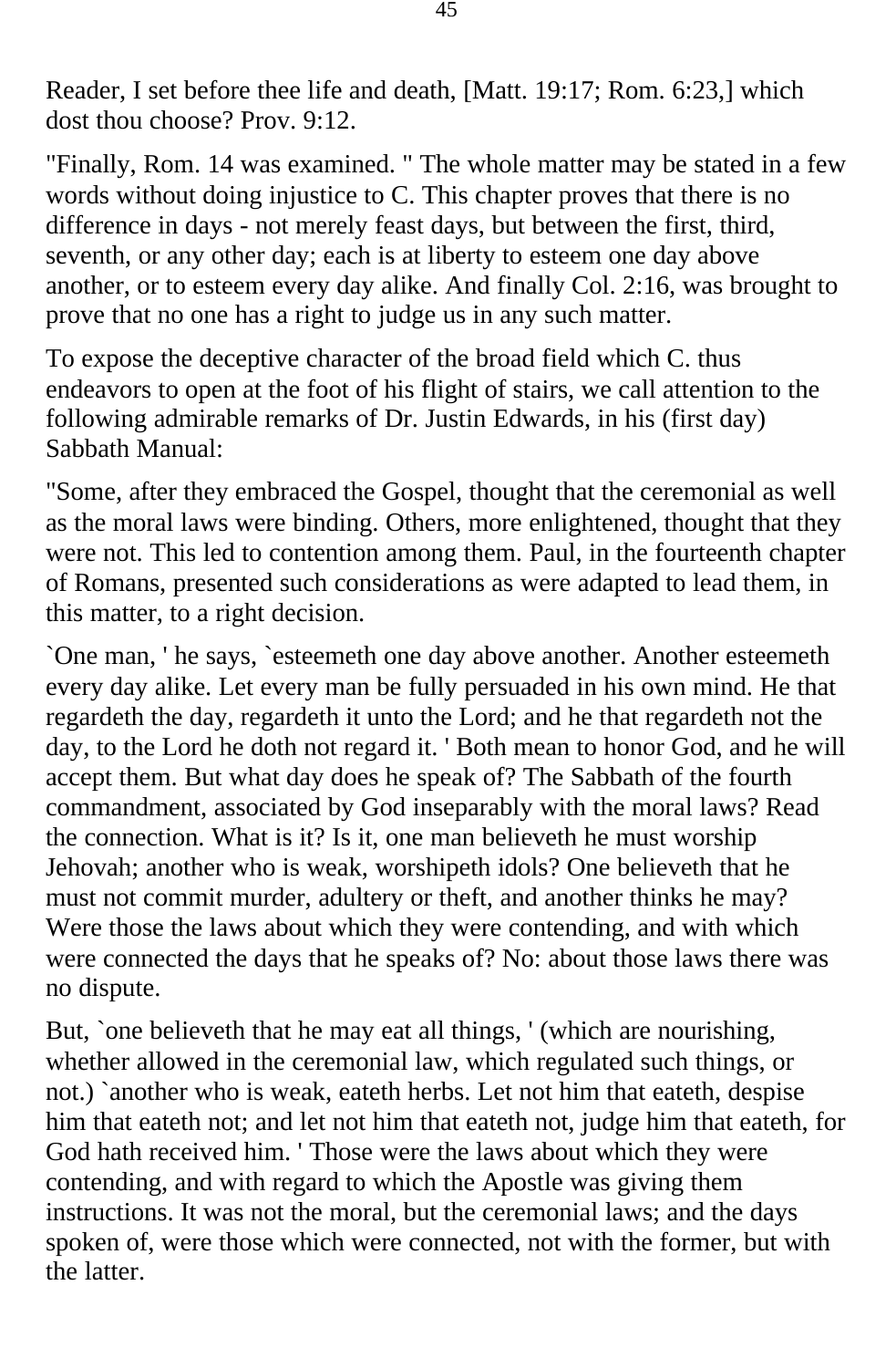So, in the second chapter of Colossians, `Let no man judge thou in meat or in drink, or in respect of an holy day, or of the new moon, or of the sabbaths. ' The sabbaths spoken of, are not the Sabbath associated with, Thou shalt not commit murder, or adultery, or theft; but which the sabbaths associated with meats and drinks, and new moons, were, indeed, shadows of things to come. But to take what he said about these sabbaths which were associated by God with ceremonial laws, and which the Apostle himself in this very discourse, associates with them, and apply it as some have done to `the Sabbath, ' which God associated with moral laws, is wrong. " Pages 134-136.

Now we add, that in the beginning, Jehovah sanctified and hallowed his Sabbath for man, and thence throughout the Bible, it is called the "Holy Sabbath unto the Lord, " the "holy of the Lord, honorable, " "my holy day, ' "the Lord's day, " &c. But you will say, I do not believe that the day is now sanctified and hallowed, on account of Jehovah's act at Creation. Will you please listen a moment. Why do you see in every thing around you, the most visible marks that mortality, decay and corruption, are stamped upon them? If you reply, because the earth is under the curse of God, we answer, Truth, but when did God put his curse there? All must answer, It was done at the fall of man. But why is it there now? Has he ever cursed it again? Never. Gen. 8:21, 22. But the original curse abides, and will abide, until it shall have devoured the earth, [Isa. 24:1-6,] when the curse shall be removed, and the family of the redeemed inherit the new earth for ever. Rev. 22:1-3. We call attention again to God's hallowed day. His blessing was placed upon the Sabbath, prior to his curse being placed upon the earth; - he hallowed the day - he has never removed his blessing from it - it abides there still - it will abide there, `mid the glories of Paradise restored. Isa. 66:22, 23. And in the language of Balak to Balaam, though in a far higher sense, we say, I know that what he blessed is blessed, and what he cursest is cursed. Num. 22:6.

But did not Paul say "another esteemeth every day alike?" And does not the term "every day, " include God's Sabbath? We answer, if you will turn to Ex. 16:4, again, you will read, "The people shall go out and gather a certain rate every day, " and in the account of their acts we read, "they gathered it every morning. " Verse 21. But when they went out on the Sabbath to gather, the frown and the rebuke of Jehovah was upon them. Verses 27-29. It is manifest, therefore, that when Jehovah saith "every day, " that day is excepted which he hath reserved unto himself. Ex. 20:8-11. - See the point exactly illustrated by the language of 1 Cor. 15:27. - But we do say on the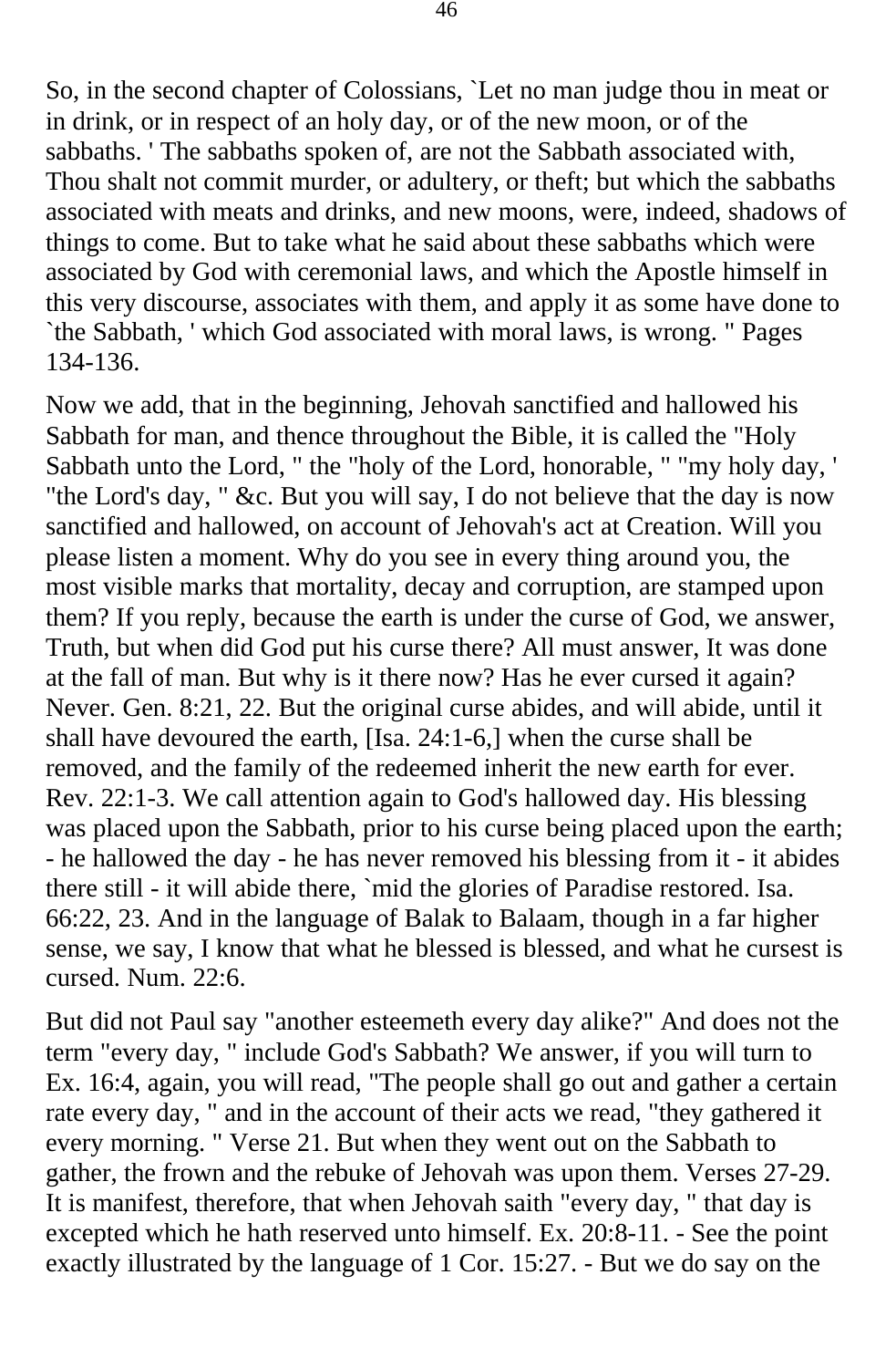authority of the Bible, that the first day of the week, for which C. puts forth all the plea that he is able, is one of "the six working days, " [Eze. 46:1,] and is one of the "every days" that are alike, an Apostle being judge. We should understand that God addresses us as reasonable beings, and "not as the horse, or as the mule, which have no understanding; whose mouth must be held in with bit and bridle, lest they come near unto thee. " Ps. 32:9; Prov. 21:16. But as a direct and positive testimony that when he saith "every day alike, " Jehovah's Rest-day is excepted, we introduce Rev. 1:10, "I was in the Spirit on the Lord's day. " This is a direct testimony to the fact that in the Gospel Dispensation, one day is still claimed by God. As we do not read in any place(except in the "fathers" who prepared the way for the great apostasy by adding tradition to the word of God) that Jehovah has "put away" his holy day and chosen another, we submit the following testimony as to what is the Lord's day. Gen. 2:3. "God blessed the seventh day, and sanctified it. " Ex. 16:23. "The rest of the holy Sabbath unto the Lord. " Ex. 20:8. "Remember the Sabbath-day to keep it holy. " Isa. 58:13. "My holy day, " "the holy of the Lord, honorable. " Mark 2:28. "The Son of man is Lord also of the Sabbath. " Rev. 1:10. "I was in the Spirit on the Lord's day."

We will not say of Sunday-keeping, as C. affirms respecting God's Sabbath, that it is a type, unless perhaps it be a type of the day that follows God's great week of time, when the wicked shalt be raised and punished; (Rev. 20:5, 7-9;) but we do say that it is a shadow - there is no substance to it nothing real - nothing divine about it. Rom. 14:5, 6.

We now examine his remarks relative to the two laws. He states the view to be this: The ten commandments constituted the law of God; and the last four books of Moses, the ten commandments excepted, constituted the ceremonial law, the abolition of which is taught in 2Cor. 3. He then disposes of the whole question, by stating that the two great commandments named by Christ, [Matt. 22:35-40,] are not found in the decalogue, but in the ceremonial law. Deut. 6:4, 5; Lev. 19:18. He adds, their theory would abolish the two pronounced greatest by Jesus Christ, and would retain the ten which Paul says are abolished. "They ought to feel the force of this fact."

To this we answer, that we have already noticed the inference by which Paul is made to say that the divine constitution is abolished, and have shown that it is not only an unnecessary inference, but that it positively contradicts his own direct statement, also those of Jesus, of James and of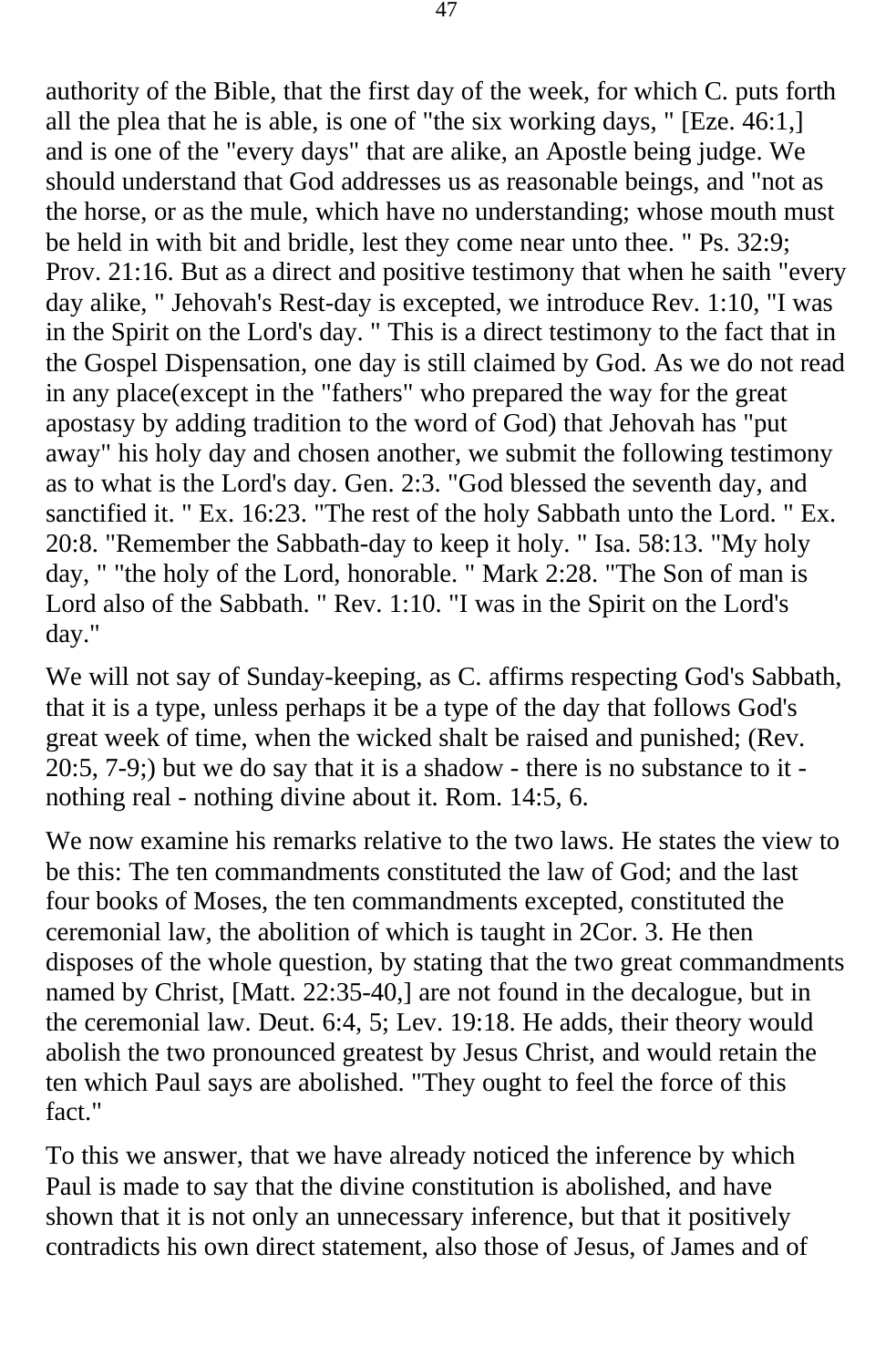John. We now respectfully represent that our "theory" does not teach that the two great commandments on which the others hang have been abolished. The force of his misrepresentation, we do feel. "The hand of Joab is in all this. "

That there may be no mistaking of the view, let me state it in distinct terms. We have believed and taught that "the ten words" written upon the tables of stone, were a summing up of all the principles of God's holy law, and that they were unmixed with Jewish ordinances; and that those things which were against us, which were taken out of the way, were found in the book only; not that every thing that was written in the book was abolished, (for the ten commandments after being given by themselves, are interspersed through the ceremonial law, ) and that nothing that was in the tables of stone, was abolished.

Relative to the distinction mentioned, may I not appeal even to C. Despite his hostility to the view, he confesses in distinct terms that the "ten commandments were the constitution of God's religious system;" while that connected with it seems to be entitled to no higher designation than "the verbiage and appendages of his Law!" Is there no distinction between a constitution, and the laws that may be appended to it?

We do not believe that the two great principles out of which our duty to God, and our fellow men, springs, viz: Supreme love to him, and the love of our neighbor as ourselves, are abolished; nor do we believe that our "whole duty" (commandments of God that grow out of these two principles) is abolished. Eccl. 12:13, 14.

We now present two New Testament expositions respecting these two laws; the one from the pen of the apostle Paul, as an exposition of that law which "is abolished;" the other from the pen of James, as an exposition of that law which is "established. " We trust that even C. will be satisfied respecting the distinction. We introduce, then, the apostle Paul to show the character of the law abolished, and to give an inspired commentary on it. Listen then to the words of the Apostle to the Gentiles:

"Blotting out the hand-writing of ordinances that was against us, which was contrary to us, and took it out of the way, nailing it to his cross; and having spoiled principalities and powers, he made a show of them openly, triumphing over them in it. Let no man therefore judge you in meat, or in drink, or in respect of an holy day, or of the new-moon, or of the sabbathdays; which are a shadow of things to come; but the body is of Christ. " Col. 2:14, 17.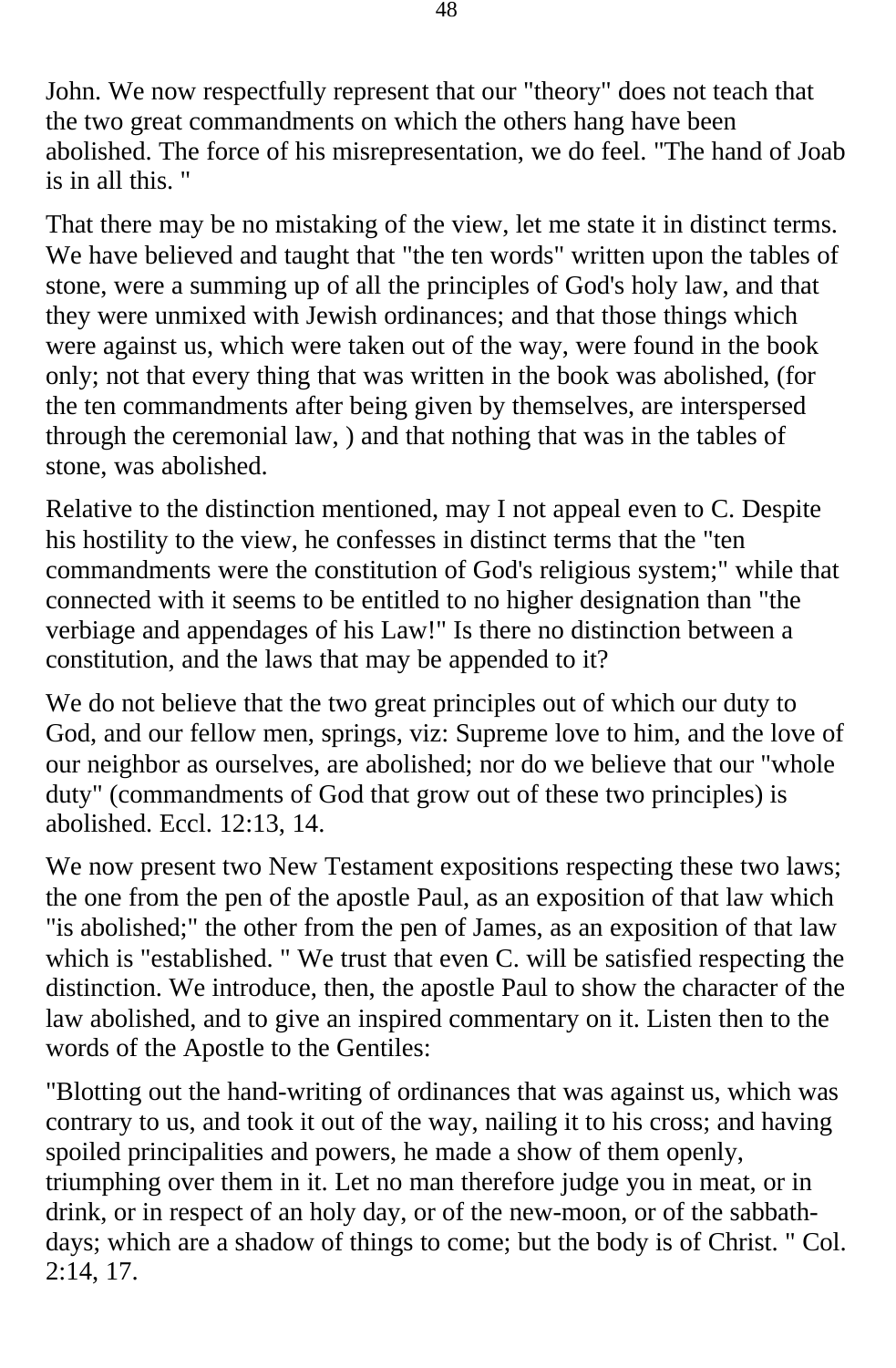Every word of this we believe. No part of the moral duty of men is contained in the above - no one of the ten precepts of Jehovah's "royal law" is abolished by it!

Now we call attention to the apostle James. He is rebuking his brethren for the sin of partiality to the rich, and (what a marvel!) he takes the law of God to do it with; not an amended copy, or revised edition, but the original which was perfect! Hear him:

"If ye fulfill the royal law, according to the Scripture, Thou shalt love thy neighbor as thyself, ye do well: But if ye have respect to persons, ye commit sin, and are convinced of the law as transgressors. For whosoever shall keep the whole law, and yet offend in one point, he is guilty of all. For he that said, do not commit adultery, said also, do not kill. Now if thou commit no adultery, yet if thou kill, thou art become a transgressor of the law. So speak ye, and so do, as they that shall be judged by the law of liberty. " - James 2:8-12.

We believe every word of this also. And it does show that there is a "royal law" that is not abolished, as well as a "hand-writing of ordinances" that is abolished. And that the two great principles, are inseparably connected with the ten great duties. Matt. 22:35-40. We appeal to C. - we appeal to all who may read. "Are not these things so?"

James quotes but one of the two great principles, (as he was speaking of our duty to our neighbor only, ) and consequently names precepts that grow out of that, found on the last table. But this no more proves that the first table (our duty to God) is abolished, than it proves that the first of the two great principles (supreme love to God) is abolished also!

Besides, the Apostle does distinctly say, in speaking of the ten commandments, that "whosoever shall keep the whole law, but shall fail with respect to one precept, hath become guilty of all. " [Macknight.] This also be believe. And in the last of the verses quoted above, he directs us to speak and act as those "that shall be judged by the law of liberty. "

Christ in Matt. 5:18, in speaking of this same law of liberty, cites us forward to the time when heaven and earth shall pass away, as the first point (at least) to look for the passing of the law of God. - And it is a fact of surpassing interest, that at that point John says: "And I saw a great white throne, and him that sat on it, from whose face the earth and the heaven fled away; and there was found no place for them. And I saw the dead, small and great, stand before God; and the books were opened: and another book was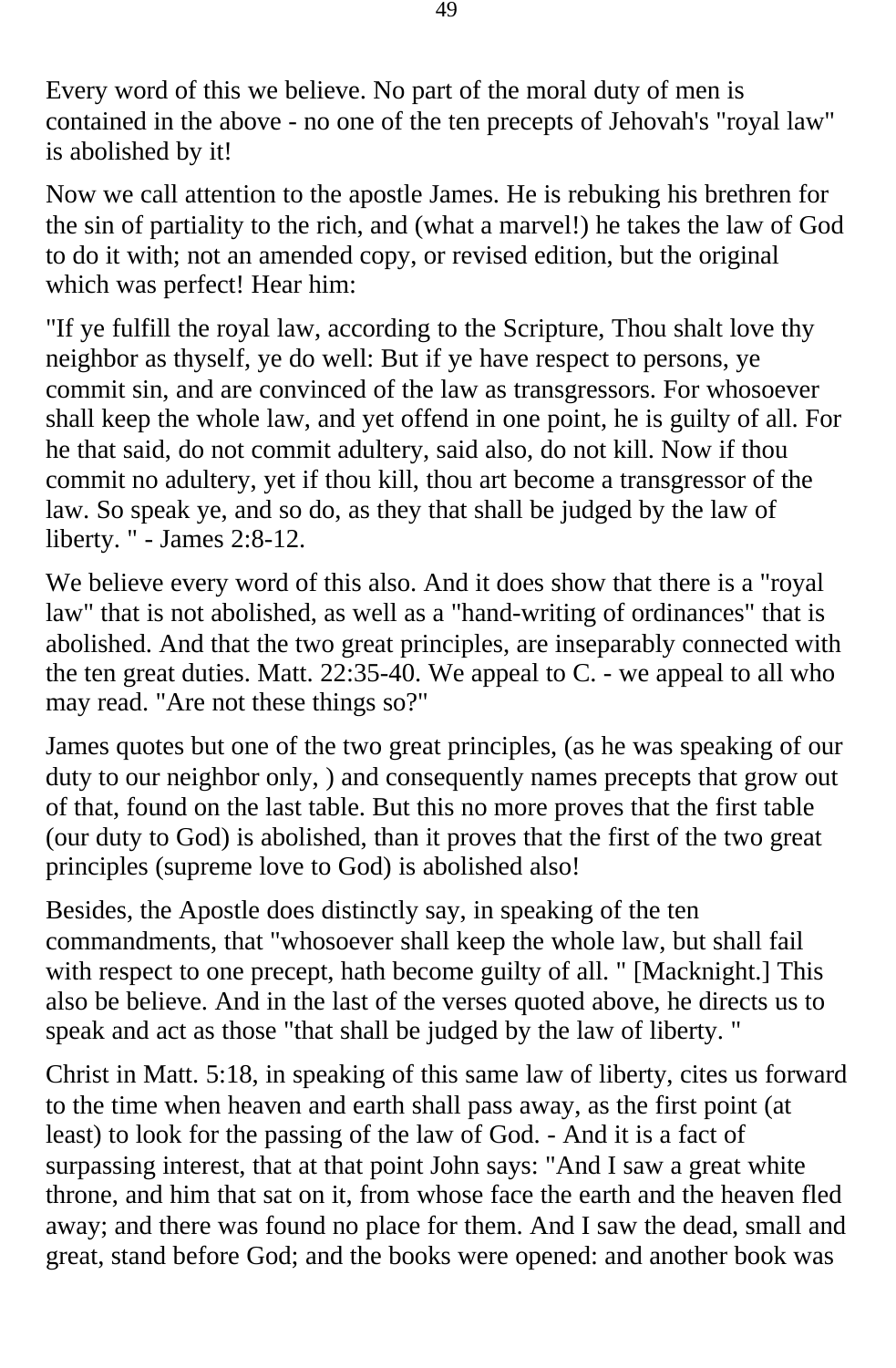opened, which is the book of life: and the dead were judged out of those things which were written in the books, according to their works. " Rev. 20:11, 12.

Mercy which now offers pardon, obtained by the death of God's only Son, to guilty man condemned by the holy law. [Rom. 3,] shall then have stepped out, and stern justice will vindicate the broken law, and the insulted blood of the Lord Jesus Christ. The commandment-keepers will then enter into life, [Matt. 19:16, 17; Rev. 22:14,] and those who have continued in sin ("transgression of the law") will receive the wages of sin - the second death! Rom. 6:23; Rev. 20:15; 22:15.

"Be not deceived; God is not mocked: for whatsoever a man soweth, that shall he also reap. " Gal. 6:7. I dare no more suppress these solemn and fearful truths, than I dare to deny the existence of the Most High God. And I would solemnly charge, nay, I would entreat with tears, those who are determined to break the fourth commandment and to teach men so, that they do it on their own responsibility, and that they do not charge the sin of Antinomianism upon Christ and his chosen apostles!

The statement of C. respecting the two laws being false, the force of the matter is against him, and ought to be felt by him! Let him show from the divine testimony that "the royal law, " and "the hand-writing of ordinances" are the same, and we promise not to be "slow of heart to believe all that is written!" - We have taught the perpetuity of the two, and also of the ten commandments. Is such a theory any worse than that which, seems at least, to teach the abolition of both?

The ten commandments (duties) grow out of the two great commandments, (principles, ) as naturally as the fingers proceed from the two arms, and neither the two nor the ten, can be spared better than a man can part with his arms or his fingers. (We suggest that the directions given to Wisdom's Son, [Prov. 7:3,] to bind the commandments upon his fingers, could be obeyed much better before one of the ten was abolished than since that time.) We believe in the perpetuity of the two and of the ten - both of the arms and of the fingers; but C. teaches, (I ask pardon for the figure, ) that the fingers have all been cut off, and then nine of them have been joined on again, though the manner in which this latter process was accomplished, is not very fully stated by him. If it took Jehovah in person to enact his law, we ask whether it will not require quite as exalted a being to re-enact it, after it shall have been abolished by him?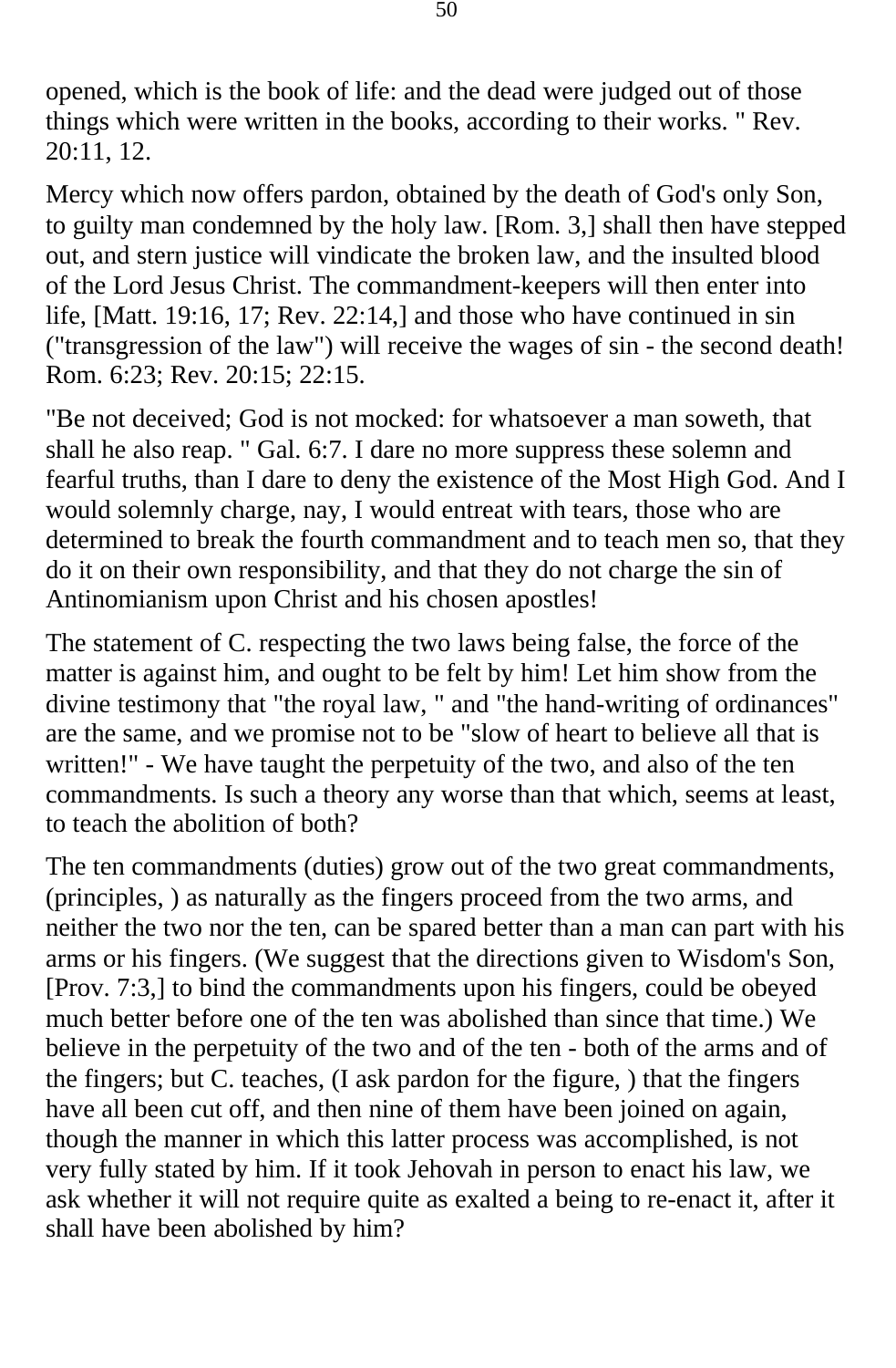The ten commandments hang on the two; they have ever hung there; they must continue to hang there till the principles of God's own holiness can change - until the love of God and of our neighbor, can consist of something else beside keeping those commandments that embody our whole duty to them!

The ten commandments grow out of the relation that man sustained before the fall, and embody those moral principles that are as immutable as God's character. Paul shows us that it is by the law (something just right itself) that the knowledge of sin exists. He shows that all men are condemned by it, and shown to be guilty in the sight of God, and that it is by the blood of Christ, and not by any typical sacrifice, that men are redeemed.

He shows that faith in that blood that was shed for our transgressions of the law, justifies us in the sight of him whose holy law has been broken. And that faith in him does not make void the law, but establishes it. He shows that faith works by love, and the love of God is manifested by keeping his commandments.

Then by the great work of redemption, supreme love to God and the love of our neighbor as ourselves (represented in the figure by the arms) is restored to us, and flows out through the ten commandments, (the fingers in the figure) in rendering, not by mere outward act, but from a heart of pure love, those duties that we owe to our God and to our fellow men. The two are the principles; the ten are the principles carried out into acts.

The only way that these precepts can be kept, is by being filled with perfect love to God, which is the only fulfilling of the law that God will accept. As the work of salvation is all of grace through faith, there is no room left for Phariseeism, (self-righteous trusting in the law, as though the obedience of a proud spirit would be acceptable to God. Luke 18:9-14, ) nor yet for Antinomianism, (the making "void the law through faith, ") forgetting that it is necessary that faith should cause us to fulfill the righteousness of the law. - Rom. 8:1-7. The one is solemnly rebuked by Paul, the other in no less measured terms by James. Rom. 10; James 2.

The great evangelical doctrine of the New Testament may be summed up in a few words which the Holy Ghost useth:

1. We are saved by grace through faith. 2. Faith works by love, which is the fulfilling of the law.

Those who are thus striving for salvation, have not fallen from grace!! They are not justified by the law, nor do they sacrilegiously make it void through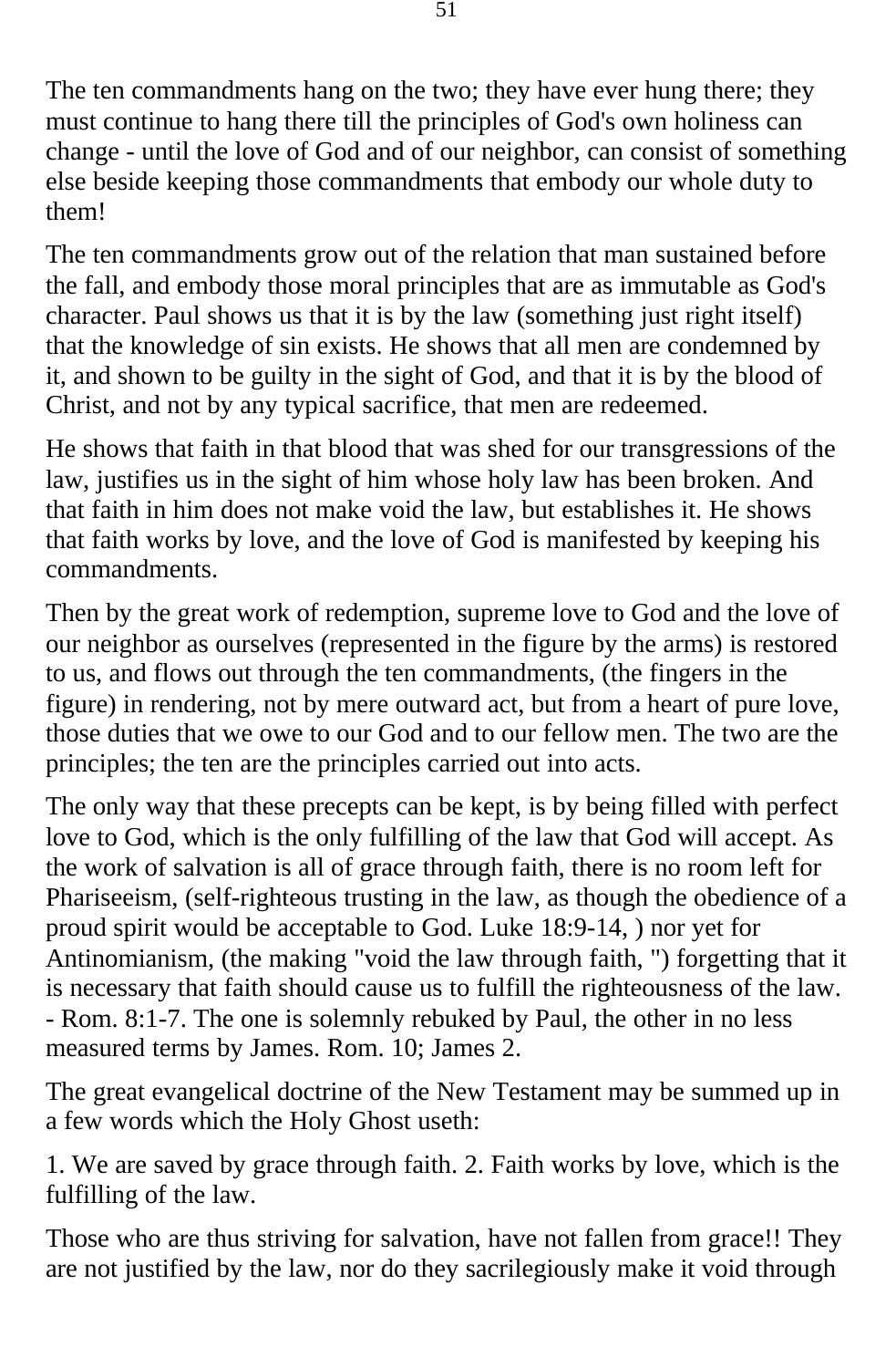pretended faith. Those thus redeemed by the blood of Christ, constitute the Church of the New Testament. - The ordinances of Christ belong to these alone, and in no sense to the world. It is the law of God that leads men to repent - it is the gospel that offers them pardon through Jesus Christ. Their relation to each other as members of the Church of Christ, and to Christ as their Lord, is defined by that which Christ and his apostles have said. - Their relation to God the Father and to their fellow men, as such, is defined by the law of God. We desire both "the Son and the Father, " - the commandments of God, and the testimony of Jesus Christ. Amen.

As "the hand-writing of ordinances" or "law of commandments contained in ordinances" is abolished, some may be ready to assert that the ten commandments were ordinances of the Jewish Church. Let us test the matter. If the commandments were Church ordinances, then those who were not members of that Church were not amenable to them. For all Church ordinances grow out of the relation that men sustain as members of the Church.

But we ask whether the precept, "Thou shalt not steal, " was in the days of the Hebrew Church, or is now in the days of the Christian, a Church ordinance? Were there no people but the Hebrews amenable to it then? Is there none but Christians amenable to it now? Test the commandments, "Thou shalt not kill, " "Thou shalt not commit adultery, " or indeed any of the ten in the same manner, and then answer me, Were they Church ordinances, or were they moral laws? Do they grow out of the relation that men sustain as Church members, or as moral beings accountable to the government of God? True it is that the Jews had this advantage, that unto them were committed the oracles of God; [Rom. 3:1, 2; Acts 7:38;] but the Apostle proceeds to show how "exceeding broad" they were, by stating in verse 19, that every mouth is stopped by them, and the whole world shown to be guilty before God! But says one, As you deny that the Sabbath was Jewish, do you call it Christian? No by no means. It is like the other precepts of the moral law, divine! It was made by Jehovah for man, embodied in the royal law of God, and is as immutable as that law itself! Matt. 5:17-19.

"But it was a sign between God and the children of Israel, throughout their generations, and what do you do with that fact?" We do with that as with other portions of the divine testimony, - We believe it. It was a sign between God and the Hebrews for a certain period, for it designated them as worshipers of the true God in distinction from the nations around them, who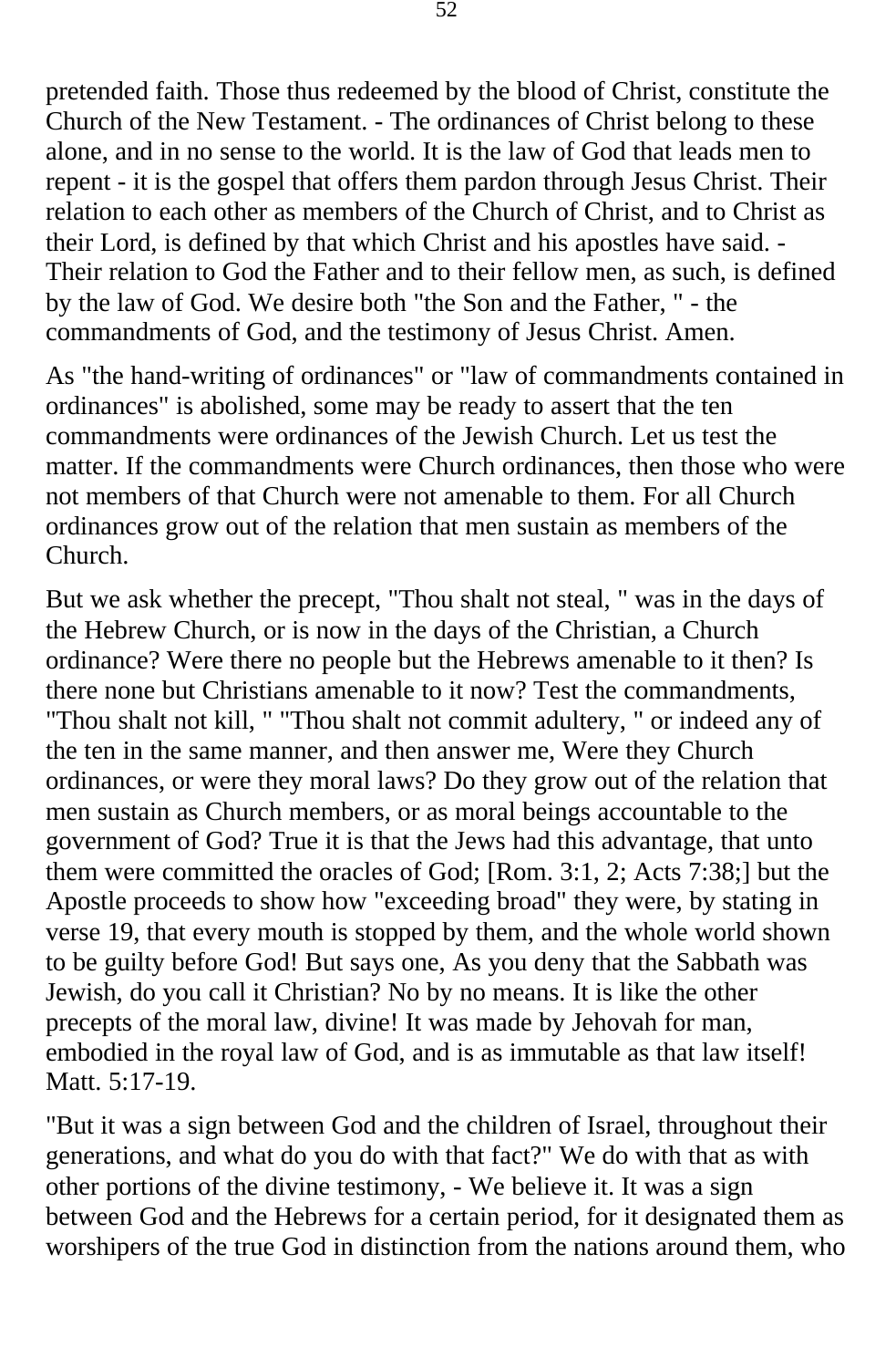worshiped "the gods that have not made the heavens and the earth. " Jer. 10:10-12; Eze. 20:20. But this no more proves that it is now abolished, than the fact that Jesus is now a sign that is spoken against, [Luke 2:34,] proves that he will be abolished, when he shall cease to be such a sign! We "delight" in the Sabbath, we adore the Lord of the Sabbath! C. sums up the Bible class report thus"

"In reference to the position of the New Testament on the Sabbath question, two points were made: 1. Neither the Saviour nor any of his apostles ever enforced the Sabbath precept. 2. In all the catalogues of sins contained in the New Testament, Sabbath breaking is not once named, - In view of these facts, it was claimed that no Christian could be required to keep the Sabbath day, "

(1.) The above reflects much greater credit upon the shrewdness of the writer than it does upon his candor in summing up so important a question. The fourth commandment is a part of the royal law, and it is his part to get it out, not ours to insert it a second time. The idea that the moral law of God needed to be enforced by the Son of God, or by any of his apostles, is a singular, and in the highest degree absurd, idea! Christ often took the law of God to enforce what he said himself, and so did the apostles!

But as marvels will never cease, we are given to understand that what Christ and his apostles did not enforce, is not binding on us as Christians. And the Sabbath precept having never been quoted directly by Christ or his apostles, we are not as Christians under obligation to keep it. Those who make this assertion seem not to have weighed it very well. The first four are not quoted; and we as Christians are not "required to keep them!" But to show how little weight it would have, had our Lord quoted the fourth commandment several times, we add that the last six, a part of which he quoted several times, are all abolished, together with the first four which he did not quote, all of which they attempt to prove from 2Cor. 3. So that since that time we have a new law of God. That God who gave his holy law in person and himself wrote it, has abolished it, to re-enact it either through Christ or his apostles. Not approving the expression, we do not say that Christ and his apostles enforced the law, for how could the Son who says "My Father is greater than I, " much more how could the apostles who were not so great as he who sent them, enforce the law of Jehovah? But on the strength of their testimony, we do declare that they teach its perpetuity and immutability, and most solemnly enjoin obedience to it. Matt. 5:17-19;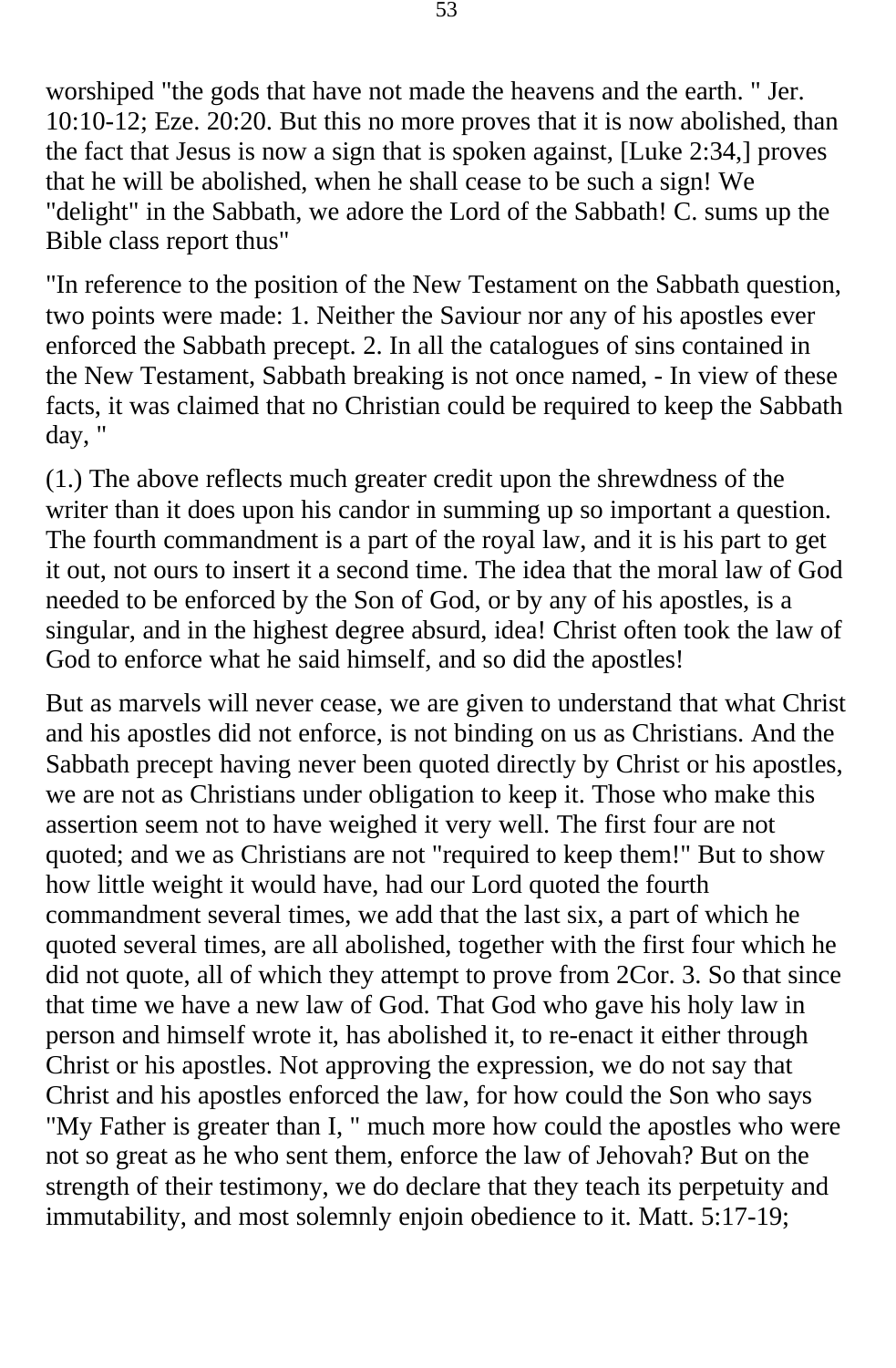19:16, 17; 22:35-40; Luke 16:17; Rom. 3:31; 7:7-25; 8:1-7; 1 Cor. 9:21; James 2:8-12; 1John 3:4, 5.

(2.) The catalogues of sins named in the New Testament, contain nothing that the law of God does not show to be sinful. But they may be used to justify other sins as well as the sin of Sabbath-breaking. The sin of slaveholding is not named unless by implication, the sin of Polygamy is certainly not noticed distinctly, yet both these sins were very general in the apostles' days, and certainly very heinous. The New Testament never yet offered its catalogue of sins as a complete list, for some omit to name many grievous sins, and all OMIT some that are very heinous. But mark! There is a standard somewhere by which these things are shown to be sins. We ask what is it? Now will you agree to believe the New Testament? If so, we pledge ourselves to show that it is that much hated law of God.

Hear the beloved disciple: "Sin is the transgression of the law. " 1John 3:4. Now hear Paul tell how sin is made manifest: "By the law is the knowledge of sin. " Rom. 3:20. Hear him again: "I had not known sin but by the law. " 7:7, 13. This is the only standard by which sin is shown. It is the embodiment of God's own principles of holiness, and never can be improved even by Omnipotence. Ti. 1:2; Rom. 7:12.

It is enough that the apostles have told what the standard is by which sin is shown; we take the standard and tell any man who breaks the law of God, either the fourth, the seventh, or the eighth commandment, he is a sinner, and "the wages of sin is death!" - We do not rebuke a man for an act of sin by turning to any of the catalogues of sin; we take the standard by which those acts are shown to be sinful and read to him "thus saith the Lord!"

Let me repeat the doctrine: The law of God is the only standard by which the acts of men as moral beings, are shown to be either righteous or wicked in the sight of God. Those who can present any other standard are requested to do it. (1.) The New Testament distinctly teaches the doctrine. Rom. 3:20; 7:7; 1John 3:4. (2.) It pronounces this standard perfect. Rom. 7:12; James 2:8-12; 1:25. (3.) But for the benefit of those who claim that the New Testament furnishes us with another standard by which sin is shown, besides the law of God, we ask that this imaginary standard may be tested with this question: Does the New Testament show it to be wrong for a man to marry his sister, or his daughter? Shall I be answered as I was sometime since, "Such an act would not be sinful?" Those who wish to see this subject defined, can read it at length, in Lev. 18. That the abominations there described are not mere Jewish pollutions, is evident from the fact that the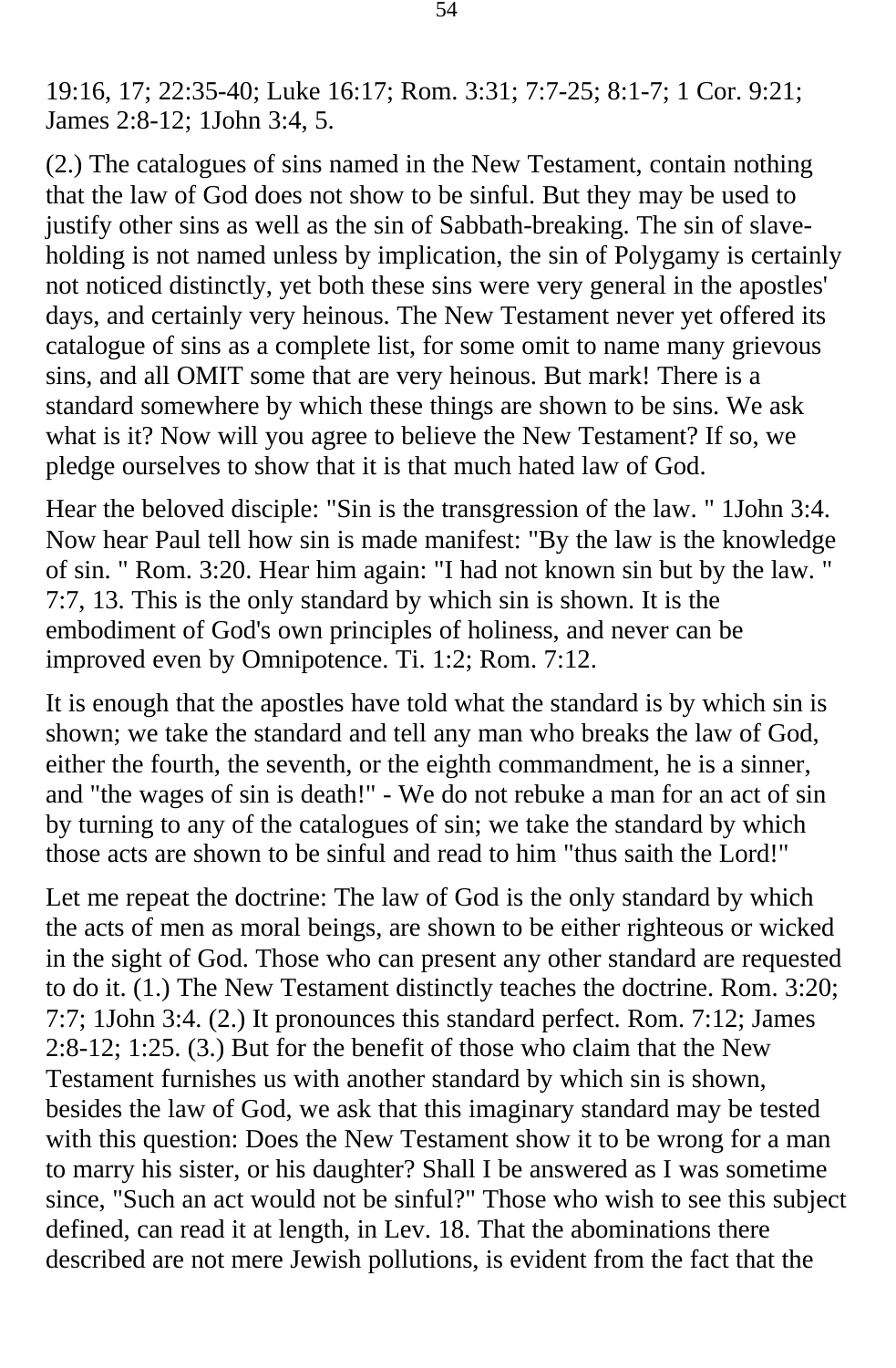land of Palestine was said to vomit out its first inhabitants on account of these things!

With the following points from the New Testament, we submit the question:

1. The perpetuity and immutability of the law of God is distinctly taught.

2. The law of God is made the standard by which sin is shown.

3. Redemption from its fearful condemnation by the death of God's only Son, lays us under infinitely stronger obligations to keep it.

4. The New Testament solemnly enjoins obedience to the commandments as the condition of entering life eternal.

We cannot help noticing the assertion respecting prejudice. A few to be sure are shocked at the idea of calling God's holy law "the old Jewish law, " "miserable rickety old law, " and the like expressions, but the prejudices of the mass are all against the observer of Jehovah's Rest-day. Witness the expressions of contempt thrown upon the institution and its observers. "The old Jewish Sabbath, " &c; "Judaizers" &c. &c. Nor can we forbear the remark, that the remainder of the article in question is one of the most shrewd efforts to create prejudice, and to throw dust, that we have ever seen. Else why should he refute things as arguments, that he knows we do not rest upon, and make assertions respecting us, that are absolutely false! - We notice the following points in the order presented by him:

1. "As the Sabbath is a type, some think it should be observed till its antitype - the day of the Lord - comes. But this is a mistake; for the same principle would bind us to keep all the other sabbaths of the Levitical law; and also all the other typical ceremonies that have not yet met their antitypes, such as the cleansing of the Sanctuary, feast of tabernacles, jubilee &c. "

We do not believe that the Sabbath is a type, consequently have never used the argument which C. refutes. The evidences upon which C. rests, to prove that it is a type, have been reviewed already. - But as C. calls it a type of the day of the Lord - the thousand years, we ask him to explain why the type should be observed after the antitype has come. Isa. 66:22, 23. Will not those who observe the Sabbath then, "walk in a shadow, or in the dark, instead of the light?" (See another column of the same paper.) When C. shall have refuted his own argument on "the cleansing of the Sanctuary, " we will reconsider the subject. He next says: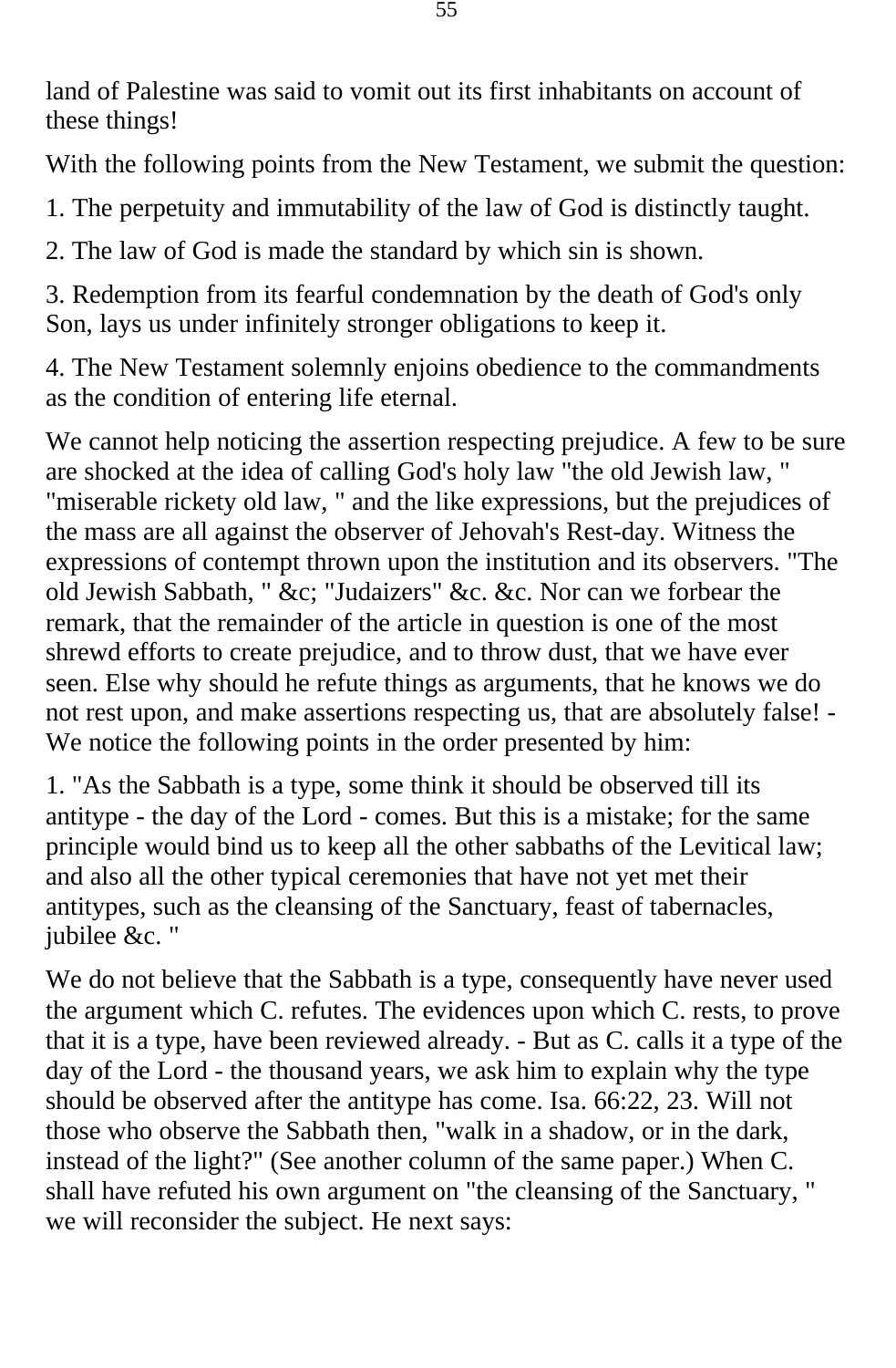2. "Christ did not `break the law' in abrogating the Sabbatical observance, any more than in abrogating the other legal ceremonies; he will `fulfill' it as well as the rest, in its time. "

We ask C. if Christ did not break the law, in violating the fourth commandment before it was abolished? Does not C. believe that Col. 2, proves the abolition of the fourth commandment at Christ's death? Will he now say that he abolished it at the beginning of his ministry? If so, we think that the law must have been very hard to destroy, [Luke 16:17,] to have needed abolition twice! First, before the ministry of Jesus, second, at his death. If you say the law was abolished but once, and that this was done at the death of Christ, as we may infer from your use of Col. 2, we ask if Christ did not break the law in violating the fourth commandment before that time? The absurdity of two abolitions of the law is quite equal to the two or three times of instituting the Sabbath.

3. "Some who are preaching the Sabbath, think they are the `angel' of Rev. 7:2, sealing the servants of God in their foreheads, and the Sabbath is that seal of the `living God. ' "

How wicked a thing it must be then to keep the fourth commandment! Rather, how wicked must it be to misrepresent those who are so doing! The idea conveyed by the above, that those who are trying to do and to teach the commandments [Matt. 5:17-19] believe themselves to be the angel of Rev. 7, with the seal of the `living God' is false, and is only thrown in for effect. Perhaps one or two individuals may have suggested the idea, but it has never been received by us as a body, nor do I know of one person that thus believes. - Read the following from the Review and Herald for February, 1851. "We learned that it had been reported in Bristol, (Vt., ) that we profess to be the angel ascending from the East, having the seal of the living God, &c. Rev. 7:2. But those who have read our writings, and have known our faith, know better. " We believe, however, that the four winds are about to be loosened, and that the time of trouble such as never was, will soon commence. Dan. 12:1; Jer. 25:30-36; Isa. 17:12, 14; Rev. 13:14-17; 12:17. We find no promise that those will be sealed, who break the commandments and teach men so. Can C. point it out? At another time we may notice this subject at length.

4. "Akin to the above is the assertions of the same persons, that observing the first day of the week as a Sabbath, is having the Mark of the Beast and exposes to the wrath of God denounced by the third angel in Rev. 14:9-11. "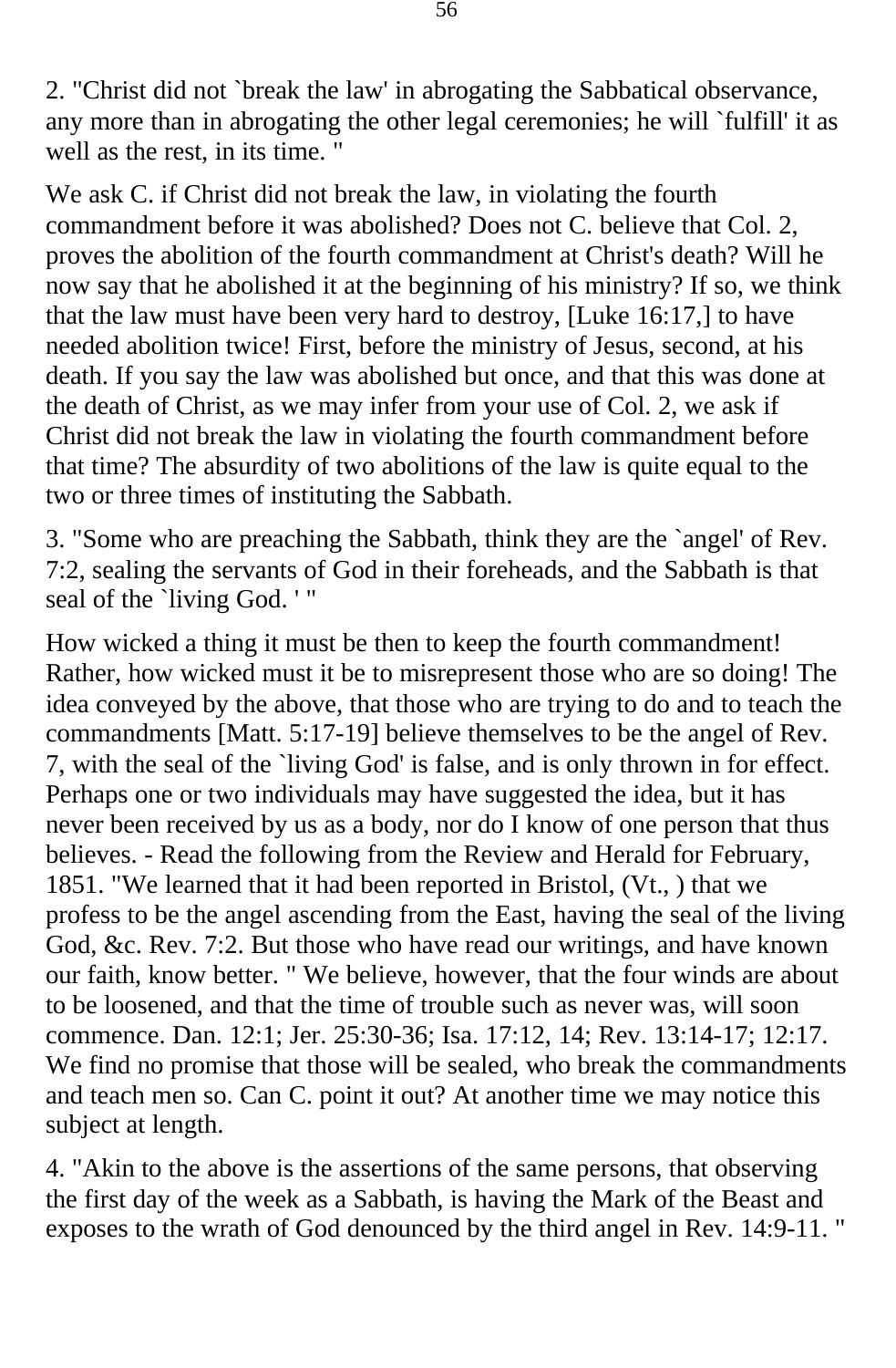It is not a thing impossible that the Mark of the Beast may have some connection with the very institution for which C. puts forth all the plea that he is able. It is well remarked by J. B. Cook, that, "Every enactment relative to the religious observance of the first day, originated with the Pope and Potentates of Rome, and those who in this matter sympathize with them. " - It is true that the Papal power was to "think to change times and laws. " Dan. 7:25. It is true that the Mark of the Beast stands in opposition to, or in contrast with, the commandments of God. Rev. 14:9-12. It is also true that when the commandments of God are now presented, this Papal institution, now universally observed in the place of the fourth commandment, is arrayed against them with all the energy that can be imparted to it. It is evident also from Rev. 12:17, that the Dragon shall yet make war on those who shall be found keeping the commandments of God. It is further evident that the Two-horned Beast is yet to require on pain of death, that men worship the Image of the first Beast, and also that they receive his Mark. But let the Mark of the Beast refer to what it may, what has C. to say against keeping "the commandments of God, " brought to view in the next verse to that which speaks of the Mark of the Beast? Rev. 14:9-12. And on which side would he stand, should the Dragon now make war on the commandment-keepers? This subject may be noticed at length hereafter. For a refutation of the view that the three angels of Rev. 14:1-13 refer to the future age, see Review and Herald, Vol. II. No. 8. C. next informs his readers that there is no evidence that man needs a day of rest.

"5. Jesus did indeed say, the Sabbath was made for man and not man for the Sabbath, but Sabbatarians reverse this principle, by asserting that man was made expressly for the Sabbath - originally constituted for keeping it. "

The Editor of the Harbinger who recommends C. 's article as "plain Bible testimony, " directly contradicts the view of C. Hear him: "He [poor fallen man] has needed rest from his hard labors, and God in his good pleasure, in giving his law, the law of Moses to his chosen people, provided a day of rest for them, and through them to all mankind who would submit to law. " - Harbinger for Nov. 1, 1851.

In this obscure corner, C. finds a space to use up the testimony of our Lord, relative to God's design in making the Sabbath. Why did he not present this divine answer, when he discussed the question, "For whom was the Sabbath instituted?" And why should he misrepresent us, who believe that the Sabbath was designed for, and adapted to man's temporal and eternal well being, by saying that we believe "that man was made expressly for the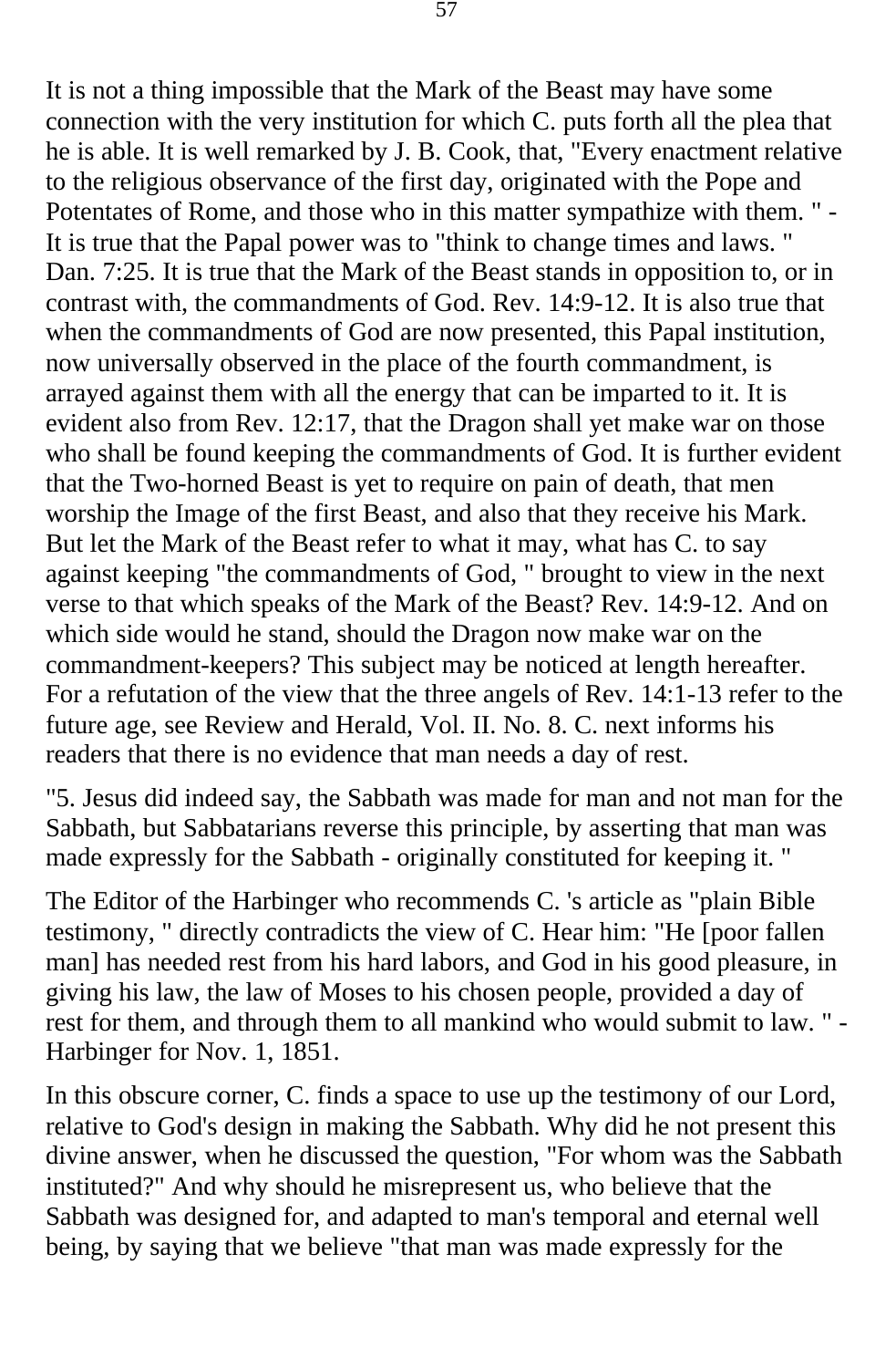Sabbath?" Nay, why does he impeach the Highest Wisdom, by saying that he made something for man, that he did not need!

In order to present to the reader the commentary of C., we quote Matt. 24:20. "But pray ye that your flight be not in the winter, neither on the Sabbath day. " Hear him expound it:

"6. The reference to the Sabbath in Matt. 24:20, only shows that the Jews who rejected Christ, would be keeping the Sabbath at the destruction of Jerusalem, and would, in consequence, add to the dangers of the disciples flight, by punishing them (perhaps with death) for fleeing on that day. "

We are indebted to him, for a suitable commentary on his own remarks. Mark how appropriate it is:

"But how does he know this: there is nothing of the kind said. This is a bare inference, without a shadow of foundation in positive testimony: hence it is on his part, an arrogant assumption!"

C. next asserts that the duty of keeping the fourth commandment is only inferred from the New Testament. We have presented the direct testimony of the Lord Jesus Christ, also that of the apostles Paul, James and John, relative to the perpetuity and immutability of the law of God, and though he has no where attempted to refute these testimonies, they amount, in his estimation, to nothing but an inference. But his inference for Sunday, which will not stand the test of a single moment's investigation, he brings forward with which to establish a kind of first-day institution out of apostolic preference! "O reason, thou art fled to brutish beasts!"

God's act of resting upon the seventh day and blessing and sanctifying it, is an "inference which is not sufficient to establish a truth or a religious duty, " but an inference drawn from two instances in which the first day is mentioned, (both of which contain evidence the reverse of that desired, ) is sufficient to establish apostolic preference for the first day instead of Jehovah's Sabbath! "The days of visitation are come; the days of recompense are come; Israel shall know it: the prophet is a fool, the spiritual man is mad, for the multitude of thine iniquity, and the great hatred. " Hos. 9:7.

It is with feelings of deep sorrow, and painful regret, that we have witnessed this last attempt to make void the law of God. Ps. 119:126, 136; Rom. 3:31. We weep, not merely that the mighty have fallen and the weapons of war have perished, [2Sam. 1:27,] but rather that they have joined the Philistines, the enemies of the ark of God. Would to God that C., instead of counting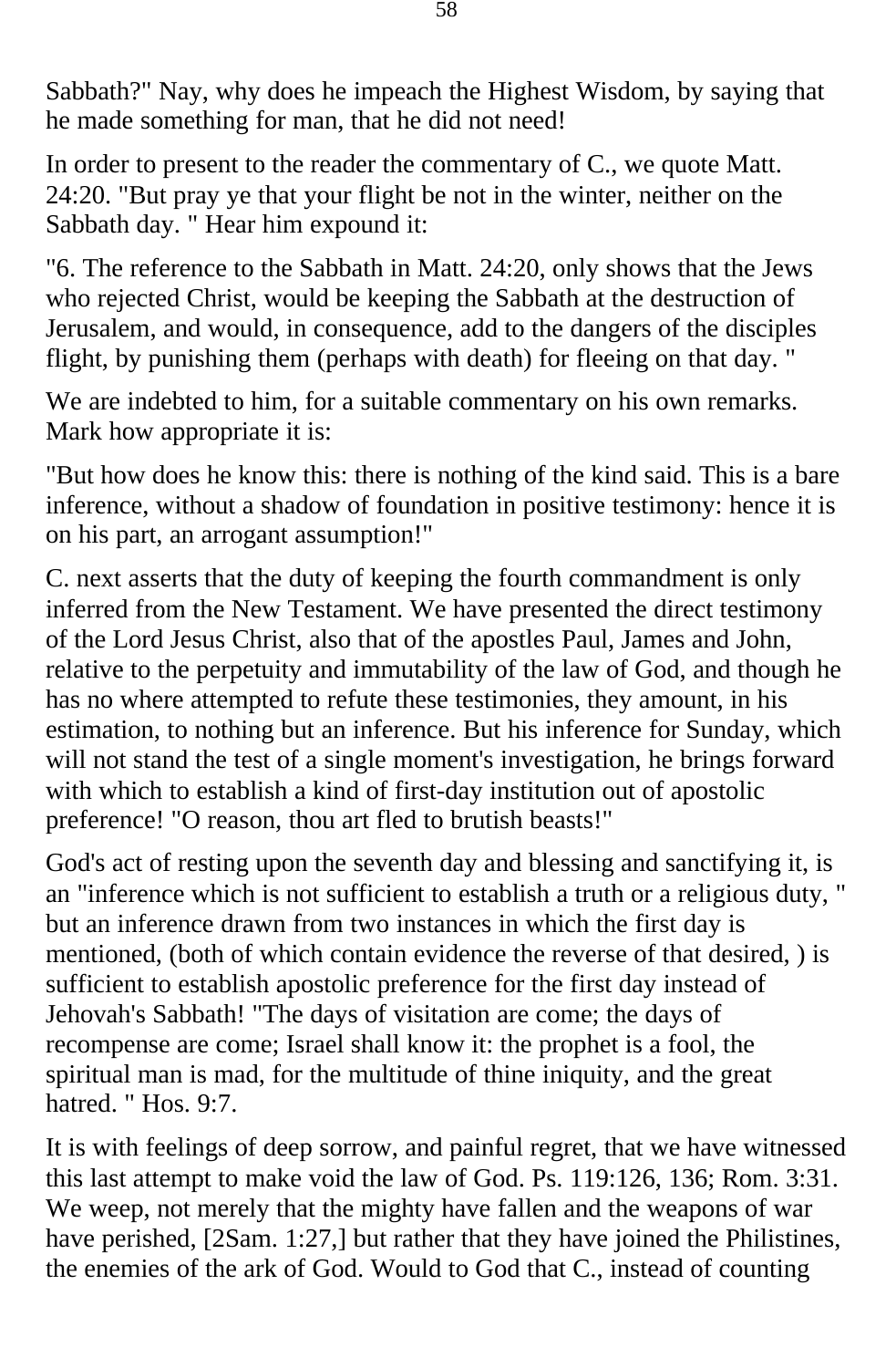"the great things" of God's law "a strange thing, " had prayed, "open thou mine eyes that I may see wondrous things out of thy law, " then might he have been able to say with evangelical David, "O how love I thy law;" or with the great Apostle to the Gentiles, "I delight in the law of God. " Alas, that that other law of sin that is in the members, should lead C. to war in this desperate manner against the law of God. The report of that Bible class evinces, as indeed every thing connected with the article plainly shows, that instead of canvassing the evidences on which Jehovah's law and Sabbath rest, every thing was said against them that could well be brought to bear. "Be not deceived, God is not mocked. "

With a few suggestions, we submit the whole subject.

1. The blood of Jesus was shed for our transgressions of the moral law. Is it not very remarkable, then, that he himself was its transgressor? 1 John 3:4, 5; Isa. 53:5, 6, 11; Heb. 9:28; 1 Pet. 2:22-24.

2. The doctrine of the atonement establishes the moral law. The law of shadows that only typified the death of the Lamb of God, came to its end, the substance, at his death. Col. 2:14-17. The royal law from the King Eternal, which condemned the whole world and showed them to be guilty before God, was thus magnified and made honorable by the death of God's only Son. Through his blood pardon is offered to fallen guilty man. But when mercy shall have given place to justice, the claims of the holy law will be vindicated. Would it not be very remarkable, should it then be found that the blood of Christ had blotted out the moral law. Rom. 3.

3. The doctrine of the destruction of the wicked, rests upon the perpetuity of the law of God. The wages of sin is death. Rom. 6. Sin is the transgression of the law. 1 John 3; Rom. 4:15. But the law is abolished! How unreasonable is this last idea, when we consider that the men who hold to it, talk much of the "penalty of the law" that will surely overtake the wicked. For a thorough elucidation of the last two points, viz. : the fact that the doctrine of the atonement establishes the moral law, and the fact that the doctrine of the destruction of the wicked rests upon the perpetuity of the law, the reader is cited to Mr. Dobney's great work on "Future Punishment" Part 1. We only echo the voice of the Harbinger respecting it, when we say, "It is unanswerable. "

4. If the death of Christ destroyed the moral law, then the human family are delivered from its fearful sentence, whether they repent or not. This makes the atonement unconditional; hence, it is the real foundation of Universalism. 1 Cor. 15:3; Matt. 20:28; John 3:16.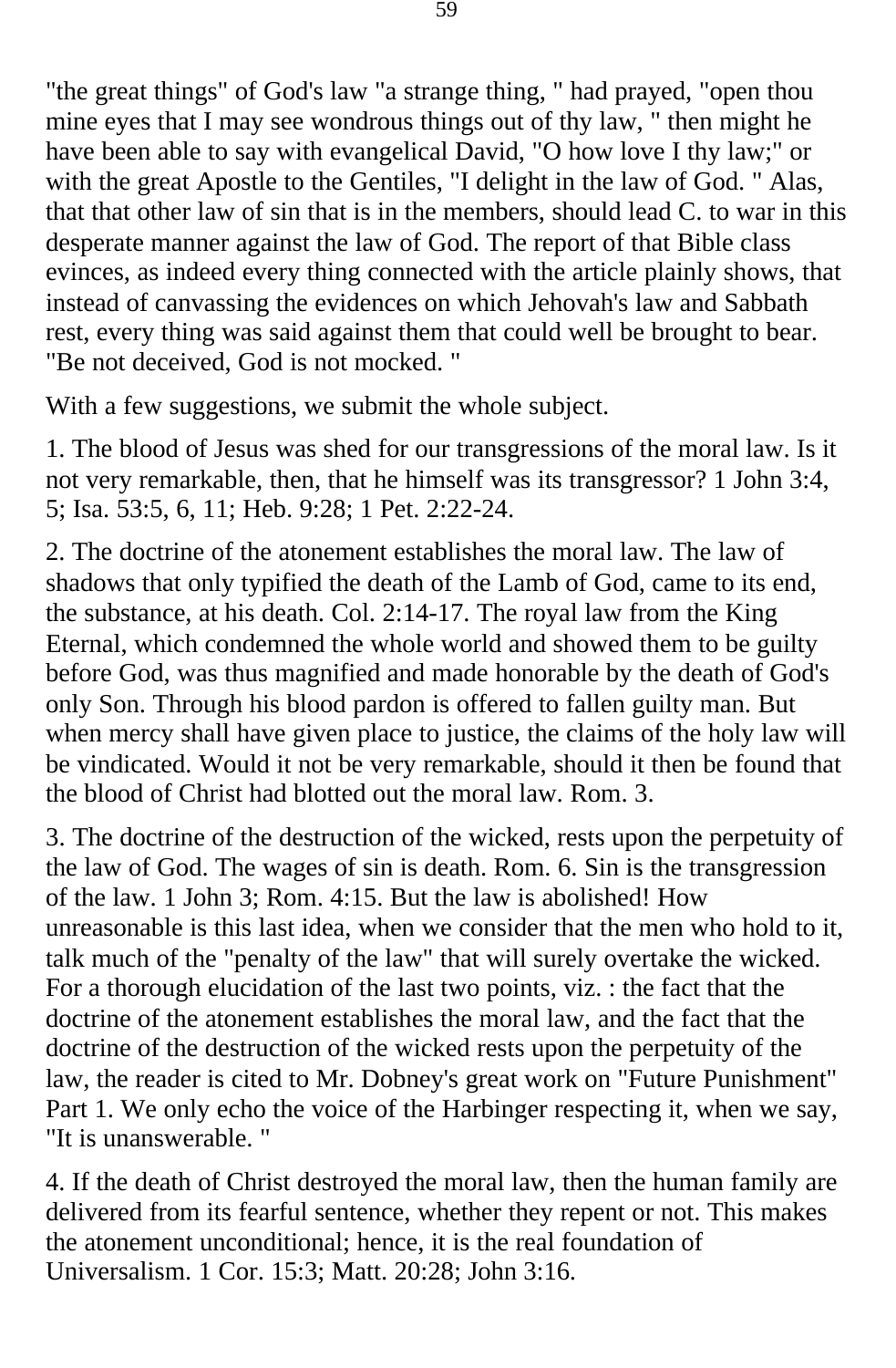5. The doctrine that temporal (instead of the second) death is the ultimate penalty of God's law, is the real foundation of the non-resurrection of the wicked. For after the penalty of the law has been inflicted, those who have suffered it, cannot be raised to suffer something else.

6. Is it not very remarkable that while the Harbinger is breaking the fourth commandment and teaching men so, it should be continually repeating the sentence, "Death is the penalty of the law?" Would it not be better to unite with those who are trying to do and teach the commandments, and talk of entering into life!

7. The Lord preserveth all them that love him; (this is the love of God that we keep his commandments;) but all the wicked (sin is the transgression of the law) will he destroy. Ps. 145:20. And it is a fact of thrilling importance, that when the commandment-keepers enter into life, the wicked shall be left without to be consumed of the second death. Rev. 22:14, 15; 20:11-15.

8. The plain testimony of the New Testament, relative to the perpetuity of God's law was not noticed by C., neither is it often noticed by its opponents. They "find it very difficult to make any use" of it.

9. Many have noticed the fulfillment of the first sign recorded by Peter, in his second epistle, chap. 3. But is there not one occurrence recorded in the concluding part of the chapter, that furnishes a striking sign of the times in which we live? I refer to the effort now made by many to wrest the words of Paul "to their own destruction. "

Instead of saying to those "who are troubled" respecting their disobedience to the fourth commandment, "continue in sin (`the transgression of the law') that grace may abound, " we do say "to you who are troubled rest with us" upon God's Holy Sabbath, and you will find how "blessed" a thing it is to obey God. Amen.

## EXTRACT FROM A LETTER TO O. R. L. CROZIER.

THE language of Christ, that "the Sabbath was made for man, " (standing in direct contradiction of your inferences to prove that it was made for the Hebrews only, ) you attempt to get over by saying that Christ's testimony does not bear against your view, "unless it can first be proved that the Israelites were not men. " Mark the contrast. Christ says "the Sabbath was made for man. " You point to a fraction of the human family, and say that it was made for that fraction only, and that Christ's words do not show the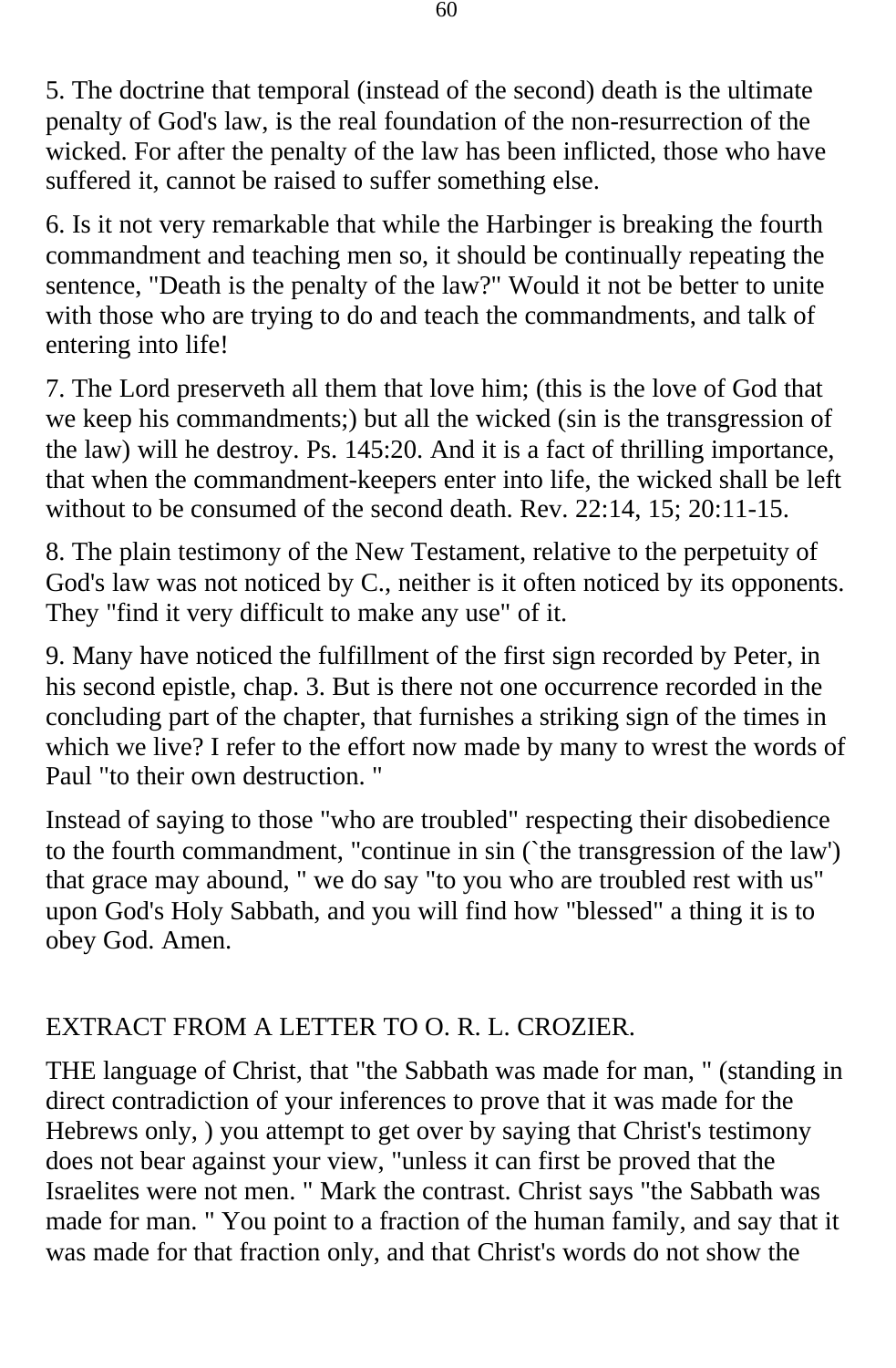contrary, unless I can prove that that fraction is not composed of men! How weak and unreasonable is such an assertion! How reasonable the statement, that it was made for the Gentiles as well as the Jews, unless it can be proved that the Gentiles are not men. If you have any proof to offer that they are not men, it will help your case: if you have not, you stand in array against the statement of the Lord Jesus Christ.

That the Sabbath was a sign between God and Israel, simply shows that it designated them as the worshipers of the true God in distinction from the nations around them who worshiped "the gods that have not made the heavens and the earth. " Jer. 10:10-12; Eze. 20:20.

The great stress laid on the language of the fourth commandment to prove that the Jews alone should keep it, shows how difficult a case you have undertaken. It is very true that the words, "thou, " "thy, " and "thine, " do often occur; but had you taken the trouble to read the other commandments, you would have found precisely the same words often used. Notice in particular the fifth and tenth commandments. If the words "thy" and "thine, " restrict the duty enjoined in the fourth commandment to the Jews only, then they also restrict to them the duties enjoined in the other precepts. And as the term "thy God" occurs five times in the Decalogue, it goes as far to prove that the God of the Bible is a Jewish God, as it does to prove that the Sabbath of the Lord is a Jewish Sabbath.

But what is quite as remarkable, the two commandments, which you are pleased to admit as binding on all men in all ages, were given to the Jews as really as were the ten. And these use the same "Jewish" pronoun quite as freely as that hard-to-be-got-rid-of fourth commandment. "Thou shalt love the Lord thy God with all thine heart, and with all thy soul, and with all thy might. " "Thou shalt love thy neighbor as thyself. "

You deem the language referred to as the most explicit, and unanswerable proof that the fourth commandment belonged to the Jews only, and that whosoever should teach differently, exposes himself to the penalty of adding to the law of God. Now don't be to strong. Whosoever, on this reasoning, shall teach that either of the two great principles, or any of the ten precepts that grow out of these principles, are binding on any other besides the Jews, exposes himself to the penalty of adding to the law. And inasmuch as God is said to be "thy God" he must be "the God of the Jews only, and not of the Gentiles also!"